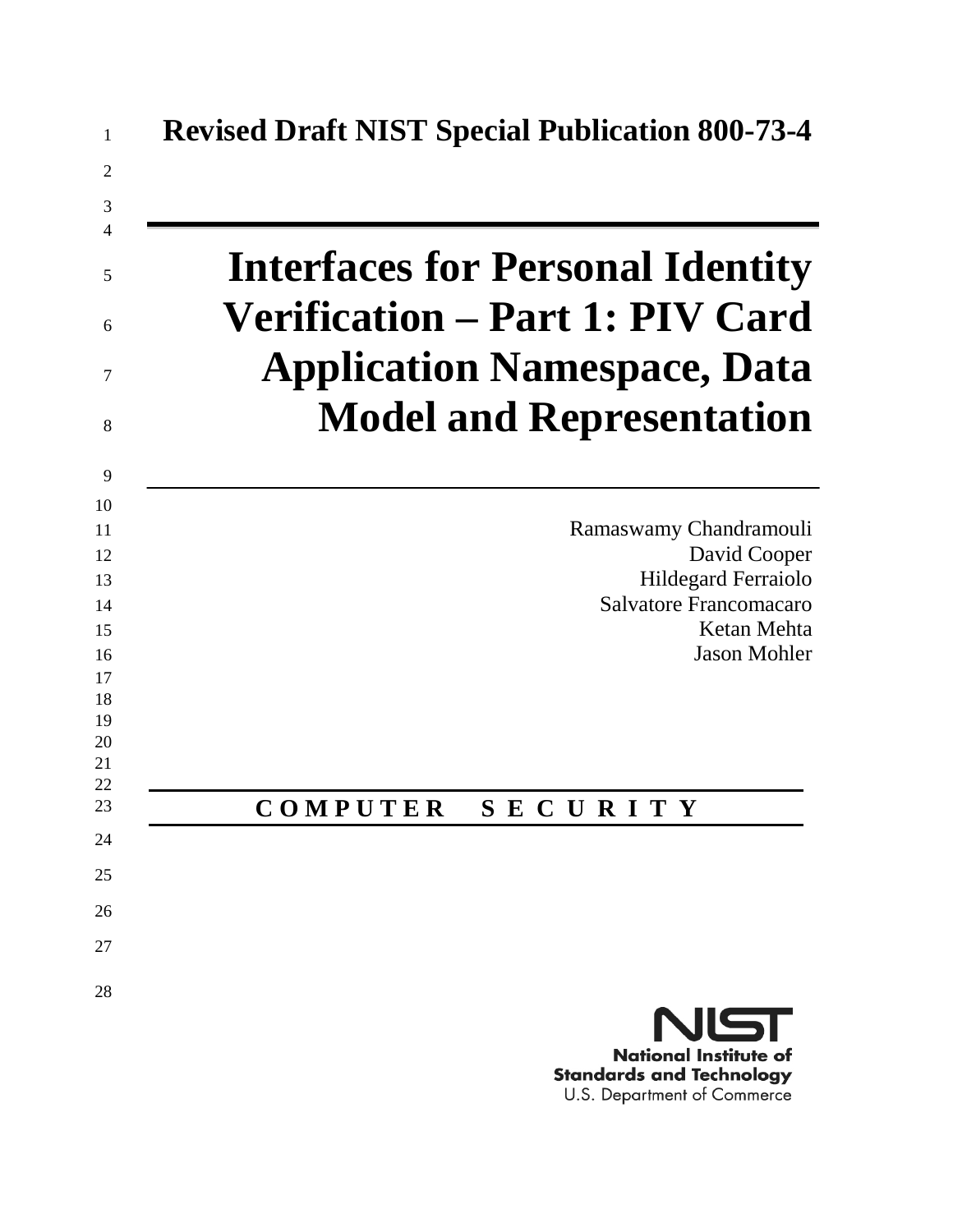| 29       | <b>Revised Draft NIST Special Publication 800-73-4</b>                                      |
|----------|---------------------------------------------------------------------------------------------|
| 30       |                                                                                             |
| 31       | <b>Interfaces for Personal Identity</b>                                                     |
| 32       | <b>Verification – Part 1: PIV Card</b>                                                      |
| 33       | <b>Application Namespace, Data</b>                                                          |
| 34       | <b>Model and Representation</b>                                                             |
| 35       |                                                                                             |
| 36       | Ramaswamy Chandramouli                                                                      |
| 37       | David Cooper                                                                                |
| 38       | Hildegard Ferraiolo                                                                         |
| 39       | Salvatore Francomacaro                                                                      |
| 40       | Ketan Mehta                                                                                 |
| 41       | <b>Computer Security Division</b>                                                           |
| 42       | <b>Information Technology Laboratory</b>                                                    |
| 43       |                                                                                             |
| 44       |                                                                                             |
| 45       |                                                                                             |
| 46       | <b>Jason Mohler</b>                                                                         |
| 47<br>48 | Electrosoft Services, Inc.                                                                  |
| 49       |                                                                                             |
| 50       |                                                                                             |
| 51       | May 2014                                                                                    |
| 52       |                                                                                             |
| 53       |                                                                                             |
| 54       | REATMENT OF COMM                                                                            |
| 55       |                                                                                             |
| 56<br>57 |                                                                                             |
| 58       | $\star$                                                                                     |
| 59       | <b>CALLIS</b>                                                                               |
| 60       | STATES OF                                                                                   |
| 61       |                                                                                             |
| 62       |                                                                                             |
| 63       | U.S. Department of Commerce                                                                 |
| 64<br>65 | Penny Pritzker, Secretary                                                                   |
| 66       | <b>National Institute of Standards and Technology</b>                                       |
| 67       | Patrick D. Gallagher, Under Secretary of Commerce for Standards and Technology and Director |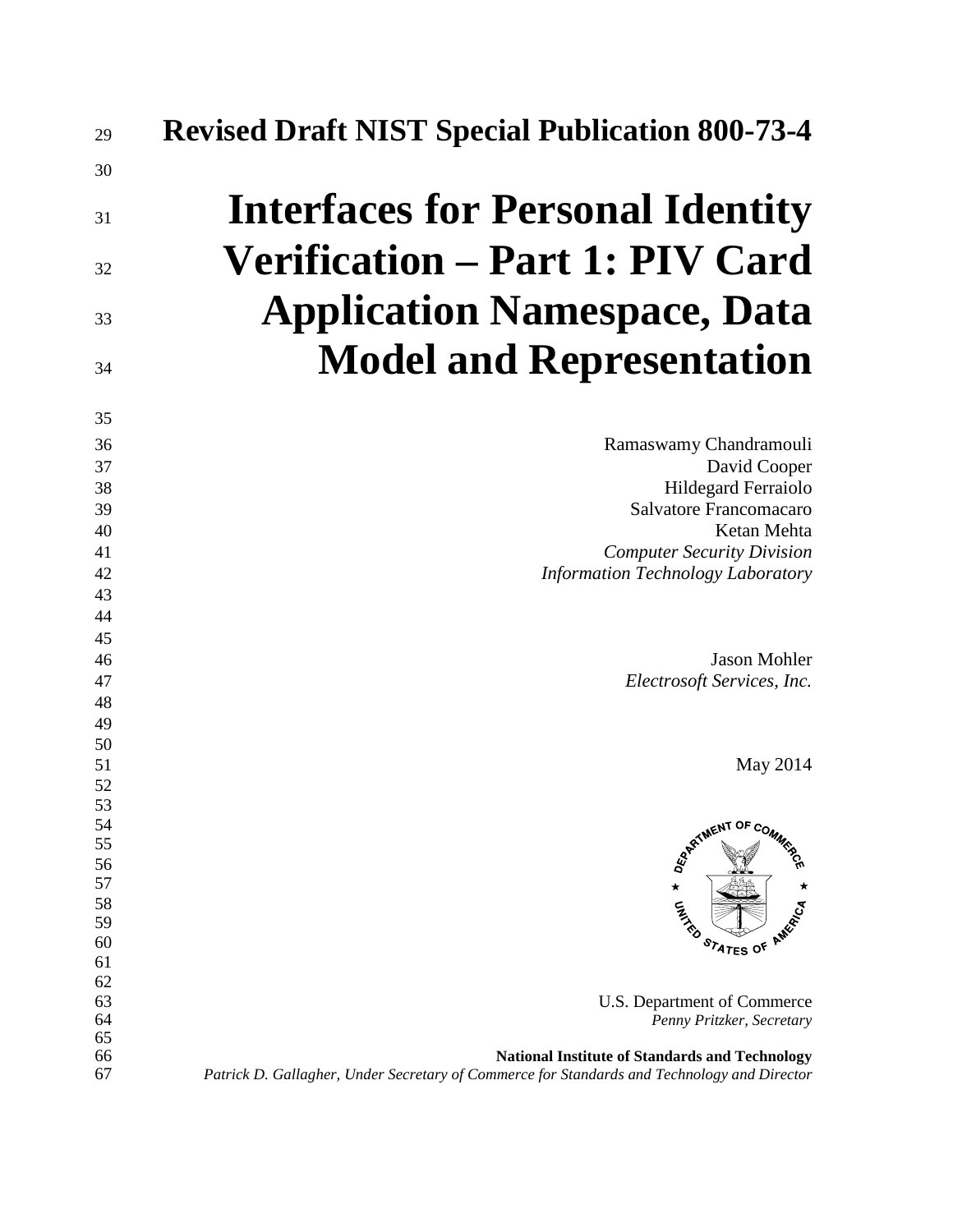## 68 **Authority**

- 69 This publication has been developed by NIST to further its statutory responsibilities under the Federal
- 70 Information Security Management Act (FISMA), Public Law (P.L.) 107-347. NIST is responsible for
- 71 developing information security standards and guidelines, including minimum requirements for Federal<br>72 information systems, but such standards and guidelines shall not apply to national security systems
- 72 information systems, but such standards and guidelines shall not apply to national security systems
- 73 without the express approval of appropriate Federal officials exercising policy authority over such<br>74 systems. This guideline is consistent with the requirements of the Office of Management and Budg systems. This guideline is consistent with the requirements of the Office of Management and Budget
- 75 (OMB) Circular A-130, Section 8b(3), Securing Agency Information Systems, as analyzed in Circular
- 76 A-130, Appendix IV: Analysis of Key Sections. Supplemental information is provided in Circular A-
- 77 130, Appendix III, Security of Federal Automated Information Resources.
- 78 Nothing in this publication should be taken to contradict the standards and guidelines made mandatory
- 79 and binding on Federal agencies by the Secretary of Commerce under statutory authority. Nor should
- 80 these guidelines be interpreted as altering or superseding the existing authorities of the Secretary of
- 81 Commerce, Director of the OMB, or any other Federal official. This publication may be used by
- 82 nongovernmental organizations on a voluntary basis and is not subject to copyright in the United States.
- 83 Attribution would, however, be appreciated by NIST.
- 84 National Institute of Standards and Technology Special Publication 800-73-4<br>85 Natl. Inst. Stand. Technol. Spec. Publ. 800-73-4. 64 pages (May 2014) 85 Natl. Inst. Stand. Technol. Spec. Publ. 800-73-4, 64 pages (May 2014)<br>86 CODEN: NSPUE2 CODEN: NSPUE2
- 87 88 Certain commercial entities, equipment, or materials may be identified in this document in order to 89 90 91 92 93 94 95 96 97 98 99 100 **Public comment period:** *May 16, 2014* **through** *June 16, 2014* 101 **National Institute of Standards and Technology**<br>102 **Attn: Computer Security Division, Information Technology** 102 **Attn: Computer Security Division, Information Technology Laboratory**<br>103 100 Bureau Drive (Mail Stop 8930) Gaithersburg, MD 20899-8930 103 100 Bureau Drive (Mail Stop 8930) Gaithersburg, MD 20899-8930 Email: piv\_comments@nist.gov describe an experimental procedure or concept adequately. Such identification is not intended to imply recommendation or endorsement by NIST, nor is it intended to imply that the entities, materials, or equipment are necessarily the best available for the purpose. There may be references in this publication to other publications currently under development by NIST in accordance with its assigned statutory responsibilities. The information in this publication, including concepts and methodologies, may be used by Federal agencies even before the completion of such companion publications. Thus, until each publication is completed, current requirements, guidelines, and procedures, where they exist, remain operative. For planning and transition purposes, Federal agencies may wish to closely follow the development of these new publications by NIST. Organizations are encouraged to review all draft publications during public comment periods and provide feedback to NIST. All NIST Computer Security Division publications, other than the ones noted above, are available at http://csrc.nist.gov/publications.

ii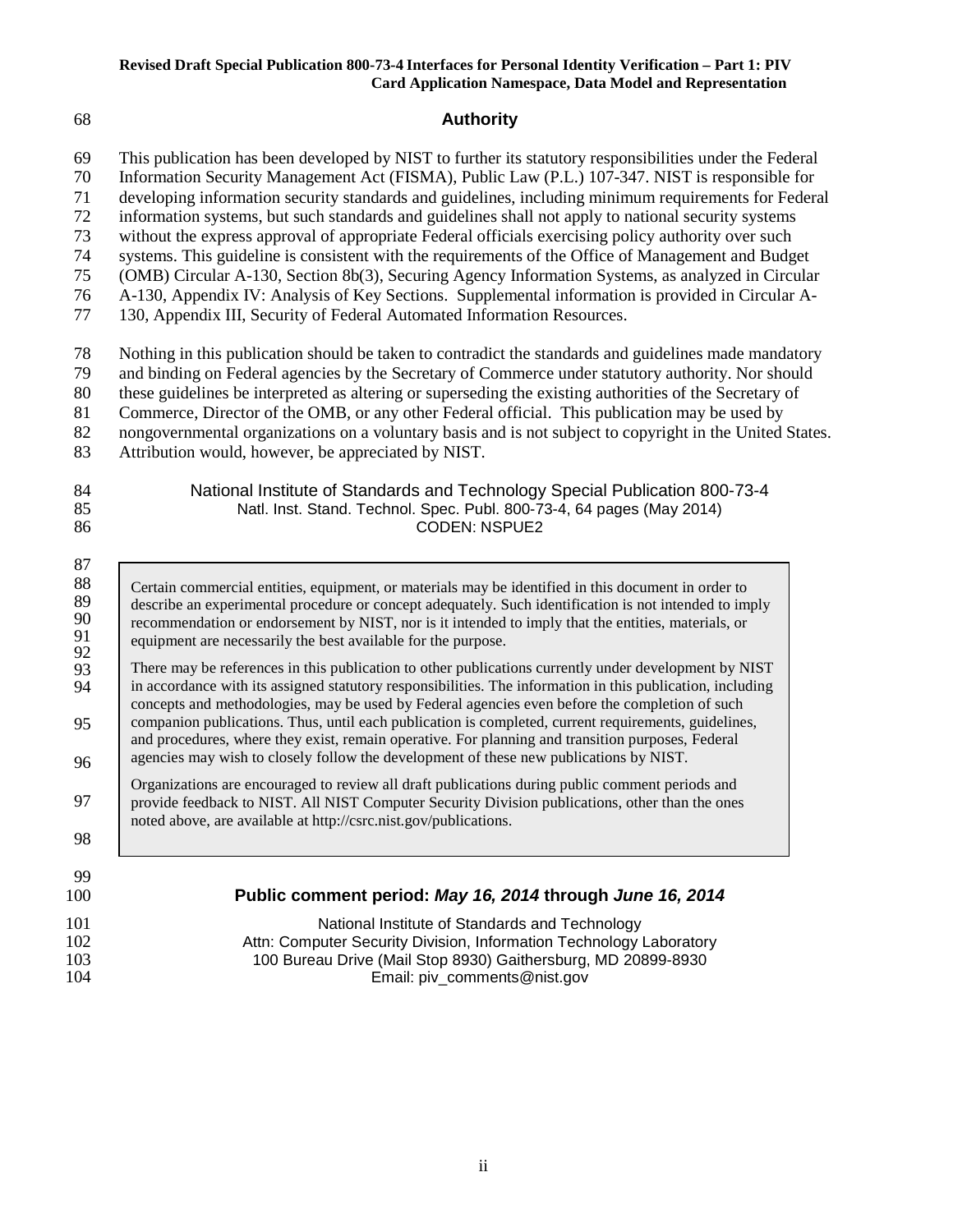| 105 |                                                                                                             |
|-----|-------------------------------------------------------------------------------------------------------------|
| 106 |                                                                                                             |
| 107 | <b>Reports on Computer Systems Technology</b>                                                               |
| 108 | The Information Technology Laboratory (ITL) at the National Institute of Standards and Technology           |
| 109 | (NIST) promotes the U.S. economy and public welfare by providing technical leadership for the               |
| 110 | Nation's measurement and standards infrastructure. ITL develops tests, test methods, reference data,        |
| 111 | proof of concept implementations, and technical analyses to advance the development and productive          |
| 112 | use of information technology. ITL's responsibilities include the development of management,                |
| 113 | administrative, technical, and physical standards and guidelines for the cost-effective security and        |
| 114 | privacy of other than national security-related information in Federal information systems. The Special     |
| 115 | Publication 800-series reports on ITL's research, guidelines, and outreach efforts in information system    |
| 116 | security, and its collaborative activities with industry, government, and academic organizations.           |
| 117 |                                                                                                             |
| 118 | <b>Abstract</b>                                                                                             |
| 119 |                                                                                                             |
| 120 | FIPS 201 defines the requirements and characteristics of a government-wide interoperable identity           |
| 121 | credential. FIPS 201 also specifies that this identity credential must be stored on a smart card. This      |
| 122 | document, SP 800-73, contains the technical specifications to interface with the smart card to retrieve     |
| 123 | and use the PIV identity credentials. The specifications reflect the design goals of interoperability and   |
| 124 | PIV Card functions. The goals are addressed by specifying a PIV data model, card edge interface, and        |
| 125 | application programming interface. Moreover, this document enumerates requirements where the                |
| 126 | international integrated circuit card standards [ISO7816] include options and branches. The                 |
| 127 | specifications go further by constraining implementers' interpretations of the normative standards. Such    |
| 128 | restrictions are designed to ease implementation, facilitate interoperability, and ensure performance, in a |
| 129 | manner tailored for PIV applications.                                                                       |
| 130 |                                                                                                             |
| 131 |                                                                                                             |
| 132 |                                                                                                             |
| 133 | <b>Keywords</b>                                                                                             |
| 134 |                                                                                                             |
| 135 | authentication; FIPS 201; identity credential; logical access control; on-card biometric comparison;        |
| 136 | Personal Identity Verification (PIV); physical access control; smart cards; secure messaging                |
| 137 |                                                                                                             |
| 138 |                                                                                                             |
| 139 |                                                                                                             |
| 140 | <b>Acknowledgements</b>                                                                                     |
| 141 |                                                                                                             |
| 142 | The authors (Ramaswamy Chandramouli, David Cooper, Hildegard Ferraiolo, Salvatore                           |
| 143 | Francomacaro, and Ketan Mehta of NIST, and Jason Mohler of Electrosoft Services, Inc.) wish to              |
| 144 | thank their colleagues who reviewed drafts of this document and contributed to its development.             |
| 145 | The authors also gratefully acknowledge and appreciate the many contributions from the public and           |
| 146 | private sectors whose thoughtful and constructive comments improved the quality and usefulness of           |
| 147 | this publication.                                                                                           |
| 148 |                                                                                                             |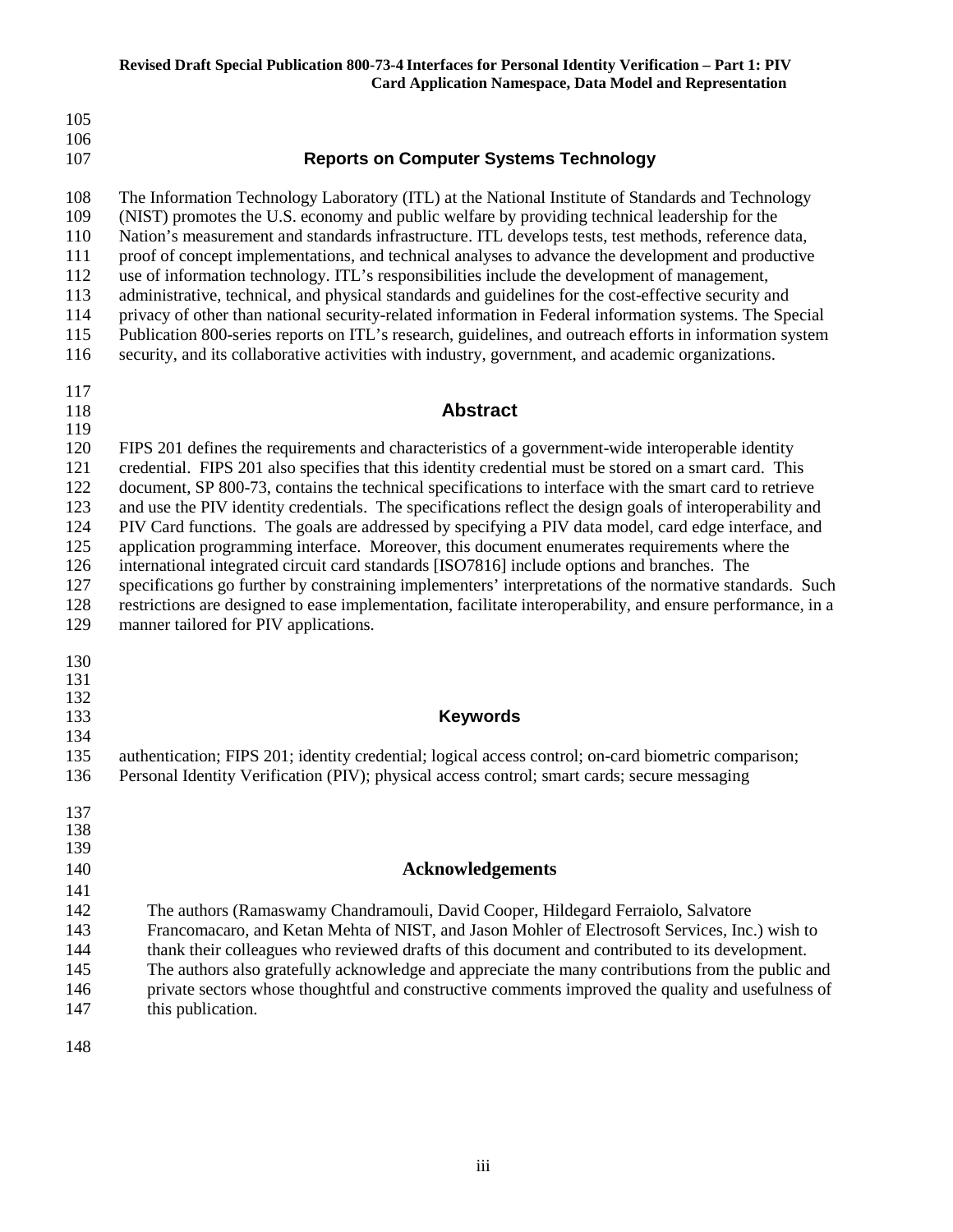149

# 150 **I. Revision History**

| <b>Version</b> | <b>Release Date</b> | <b>Updates</b>                                                                                                                                                                                                                                                                                                                                                                                                                                                                                                                                                                                                                                                                                                                                                                                                                                                                                                                                                                                                                                                                                                                                                                                                                                                                                                     |  |
|----------------|---------------------|--------------------------------------------------------------------------------------------------------------------------------------------------------------------------------------------------------------------------------------------------------------------------------------------------------------------------------------------------------------------------------------------------------------------------------------------------------------------------------------------------------------------------------------------------------------------------------------------------------------------------------------------------------------------------------------------------------------------------------------------------------------------------------------------------------------------------------------------------------------------------------------------------------------------------------------------------------------------------------------------------------------------------------------------------------------------------------------------------------------------------------------------------------------------------------------------------------------------------------------------------------------------------------------------------------------------|--|
| SP 800-73      | April 2005          | <b>Initial Release</b>                                                                                                                                                                                                                                                                                                                                                                                                                                                                                                                                                                                                                                                                                                                                                                                                                                                                                                                                                                                                                                                                                                                                                                                                                                                                                             |  |
| SP 800-73-1    | April 2006          | <b>Incorporated Errata</b>                                                                                                                                                                                                                                                                                                                                                                                                                                                                                                                                                                                                                                                                                                                                                                                                                                                                                                                                                                                                                                                                                                                                                                                                                                                                                         |  |
| SP 800-73-2    | September 2008      | Separated SP 800-73 into four Parts:<br>$\bullet$<br>1 - End-Point PIV Card Application Namespace, Data Model<br>and Representation<br>2 - End-Point PIV Card Application Card Command Interface<br>3 - End-Point PIV Client Application Programming Interface<br>4 - The PIV Transitional Interface and Data Model<br>Specification<br>All PIV cryptographic key types, cryptographic algorithm<br>٠<br>identifiers, and key sizes previously listed in SP 800-73-1,<br>are now specified in SP 800-78, Cryptographic Algorithms<br>and Key Sizes for Personal Identity Verification<br>Removed default algorithms. Each PIV key type can be<br>$\bullet$<br>implemented from a small subset of algorithms and key<br>sizes as specified in Table 3-1 of SP 800-78<br>Added optional Discovery Object (Part 1, Section 3.2.6)<br>٠<br>Added optional capability to use the Global PIN (in addition<br>$\bullet$<br>to the PIV Card Application PIN) with the PIV Card<br>Application (Part 1, Section 3.2.6)<br>Added pivMiddlewareVersion API function (Part 3, Section<br>$\bullet$<br>3.1.1)<br>Deprecated the CHUID data object's Authentication Key<br>$\bullet$<br>Map data element<br>Deprecated the Printed Information data object's Employee<br>$\bullet$<br>Affiliation Line 2 data element (tag 0x03) |  |
| SP 800-73-3    | February 2010       | Removed size limits on signed data object containers (Part<br>$\bullet$<br>1, Appendix A)<br>Added preamble: I - Revision History, II - Configuration<br>$\bullet$<br>Management and III - NPIVP Conformance Testing. (Part 1,<br>Preamble)<br>Removed the CHUID data object's Authentication Key Map<br>٠<br>data element<br>Removed the Printed Information data object's Employee<br>$\bullet$<br>Affiliation Line 2 data element (tag 0x03)<br>Deprecated IPv6 as optional value for the CHUID's GUID<br>$\bullet$<br>data element (Part 1, Section 3.2.1)<br>Added Key History capability (Part 1, Section 3.2.7)<br>$\bullet$<br>Added ECDH key agreement scheme (Part 2, Section 3.2.4)<br>$\bullet$<br>Added UUID feature for non-Federal issuer cards (Part 1,<br>٠<br>Section 3.3)<br>Expanded Part 2, Appendix A (GENERAL AUTHENTICATE<br>٠<br>examples) to illustrate ECDSA signatures and key<br>establishment schemes with the key management key<br>Added an optional cardholder iris images data object, which<br>$\bullet$<br>is specified in SP 800-76-2.<br>Added Appendix C, PIV Algorithm Identifier Discovery.<br>$\bullet$<br>Updated PIV Middleware version number in Part 3.                                                                                                              |  |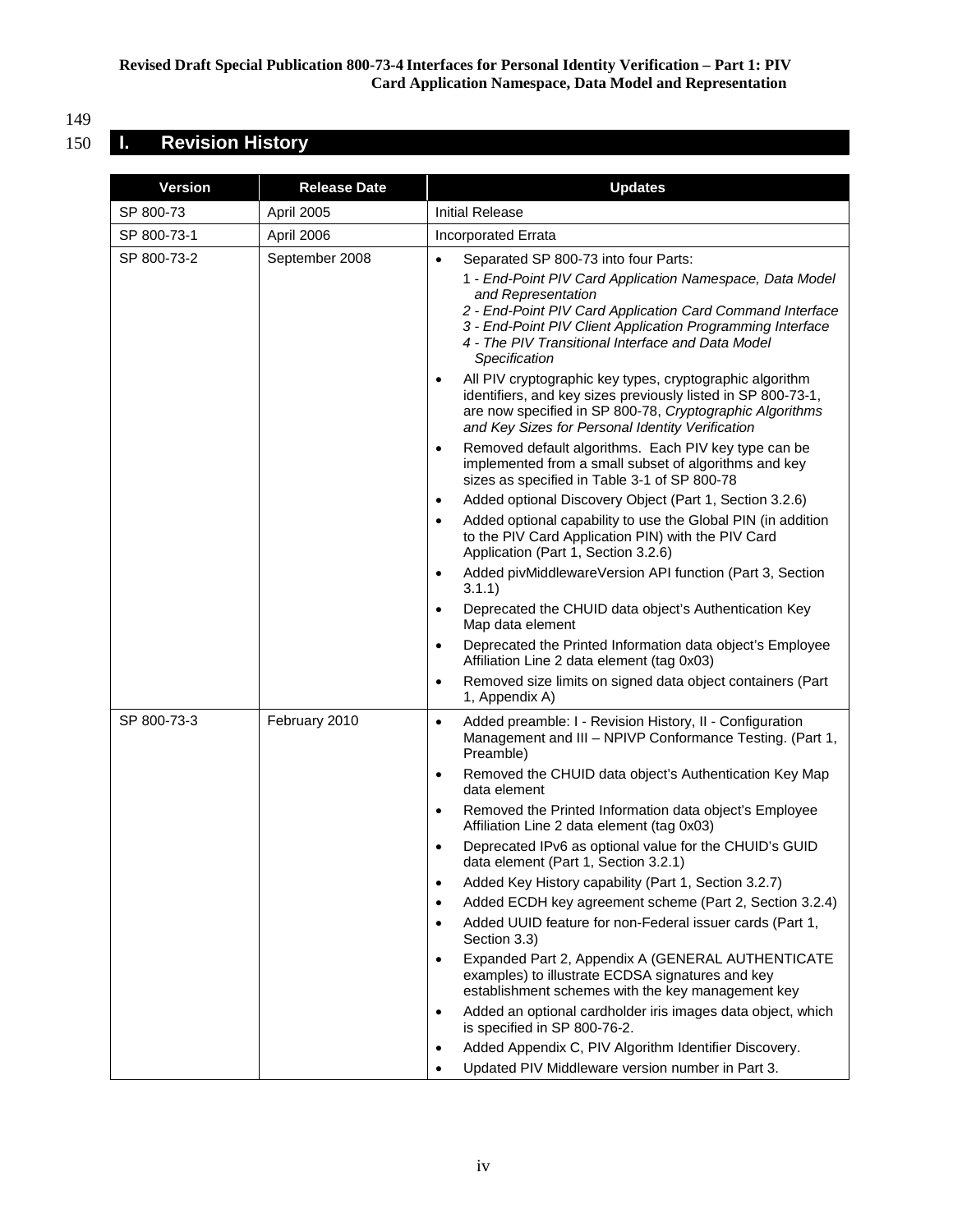| <b>Version</b> | <b>Release Date</b> | <b>Updates</b>                                                                                                                                                              |
|----------------|---------------------|-----------------------------------------------------------------------------------------------------------------------------------------------------------------------------|
| SP 800-73-4    | May 2014            | Removed Part 4, The PIV Transitional Data Model and<br>$\bullet$<br>Interfaces                                                                                              |
|                |                     | Removed "End-Point" from the titles and content of Parts 1<br>$\bullet$<br>through 3                                                                                        |
|                |                     | Added Section 1.3 "Effective Date"<br>$\bullet$                                                                                                                             |
|                |                     | Made asymmetric Card Authentication key mandatory<br>$\bullet$                                                                                                              |
|                |                     | Made digital signature key and key management key<br>$\bullet$<br>conditionally mandatory                                                                                   |
|                |                     | Made the facial image data object mandatory<br>$\bullet$                                                                                                                    |
|                |                     | Introduced specifications for optional secure messaging<br>$\bullet$                                                                                                        |
|                |                     | Introduced specifications for optional virtual contact interface<br>$\bullet$<br>(VCI) over which all non-card-management functionality of<br>the PIV Card is accessible    |
|                |                     | Added support for pairing code that is used to establish VCI<br>$\bullet$                                                                                                   |
|                |                     | Made Card UUID mandatory. Thus, removed the option to<br>$\bullet$<br>populate the GUID data element of CHUID with all zeros or<br>an IPv6 address                          |
|                |                     | Added PIV card level PIN length enforcement requirements<br>$\bullet$<br>for the PINs                                                                                       |
|                |                     | Added an optional Cardholder UUID as a unique identifier<br>٠<br>for a cardholder                                                                                           |
|                |                     | Removed information about encoding of NFI cards<br>$\bullet$                                                                                                                |
|                |                     | Added optional on-card biometric comparison mechanism as<br>a means of performing card activation and as a PIV<br>authentication mechanism                                  |
|                |                     | Added requirement for signature verification and certification<br>$\bullet$<br>path validation in the CHUID, BIO, and BIO-A authentication<br>mechanisms                    |
|                |                     | Added the On Card Comparison (OCC) Biometric<br>$\bullet$<br>Information (BIT) group template Data Object                                                                   |
|                |                     | Added Secure Messaging Signer Certificate Data Object<br>$\bullet$                                                                                                          |
|                |                     | Added Pairing Code Reference Data Container<br>$\bullet$                                                                                                                    |
|                |                     | Deprecated some data elements in the CHUID (Buffer<br>$\bullet$<br>Length, DUNS and Organization Identifier) and legacy data<br>elements in all X.509 Certificates (MSCUID) |
|                |                     | Deprecated the optional Extended Application CardURL and<br>Security Object Buffer data elements from the Card<br><b>Capability Container</b>                               |
|                |                     | Updated PIV Middleware version number in Part 3<br>$\bullet$                                                                                                                |
|                |                     | Expanded Part 1, Appendix C (PIV Algorithm Identifier<br>Discovery) to include an Algorithm Identifier discovery for<br>Secure Messaging                                    |
|                |                     | Expanded Part 2, Appendix A (GENERAL AUTHENTICATE<br>examples) to illustrate use of VCI                                                                                     |

151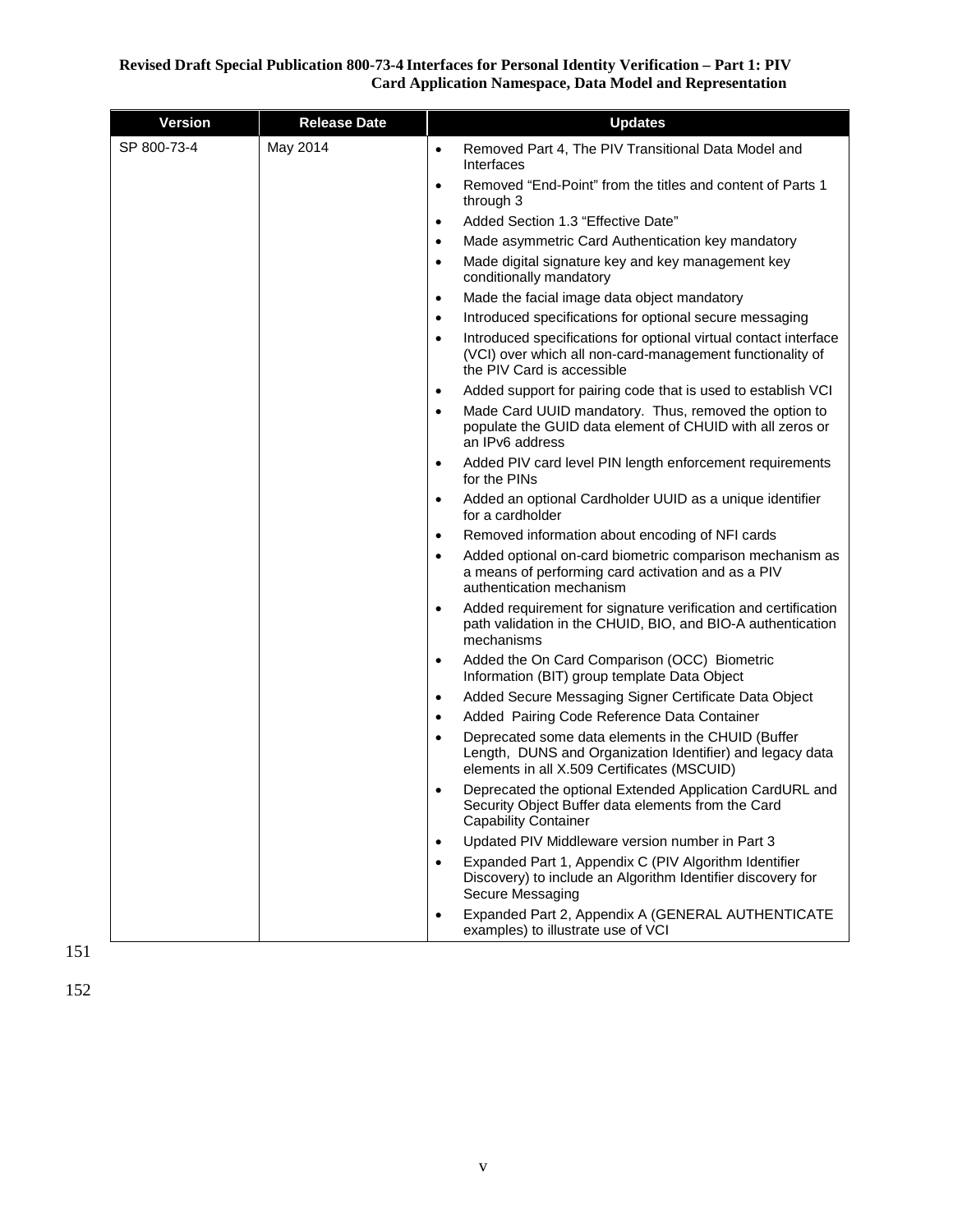## **II. Configuration Management**

 When a Federal agency adds one or several optional features listed in the previous section (Revision History) to its PIV Cards, it is necessary for client applications to upgrade the PIV Middleware accordingly. This will enable the PIV Middleware to recognize and process the new data objects and/or features. Where maximum interoperability is required, it is necessary to upgrade to SP 800-73-4 based PIV Middleware as they become available. Only SP 800-73-4 based PIV Middleware fully support all 61 capabilities outlined in the Revision History.<sup>1</sup> Previous versions of the PIV Middleware (based on SP800-73-3, SP 800-73-2, or SP 800-73-1) are unaware of new SP 800-73-4 features and thus have the following limitations:

- + SP 800-73-3 based PIV Middleware:
- o Do not support On-card Biometric Comparison
- **o** Do not support Secure Messaging.
- Recommendation: SP 800-73-3 based PIV Middleware should be restricted to applications 168 that do not use the above features.
- + In addition to the limitations listed above, SP 800-73-2 based PIV Middleware:
- 170  $\circ$  Do not support the Key History feature.
- 171 o Do not support the iris images data object.
- Recommendation: SP 800-73-2 based PIV Middleware should be restricted to applications that do not use the new features supported by the SP 800-73-3 and SP 800-73-4 middleware.
- + In addition to the limitations listed above, SP 800-73-1 based PIV Middleware:
- 175 o Do not recognize the PIV Discovery Object and thus are unable to recognize or prompt for the Global PIN for PIV Cards with Global PIN enabled. for the Global PIN for PIV Cards with Global PIN enabled.
- o Do not support the PIV Middleware version API function.
- Recommendation: SP 800-73-1 based PIV Middleware should be restricted to applications that do not use the new features supported by the SP 800-73-2, SP 800-73-3, and SP 800-73- 180 4 middleware.
- 
- 

<span id="page-6-0"></span>Implementation of secure messaging and virtual contact interface are optional.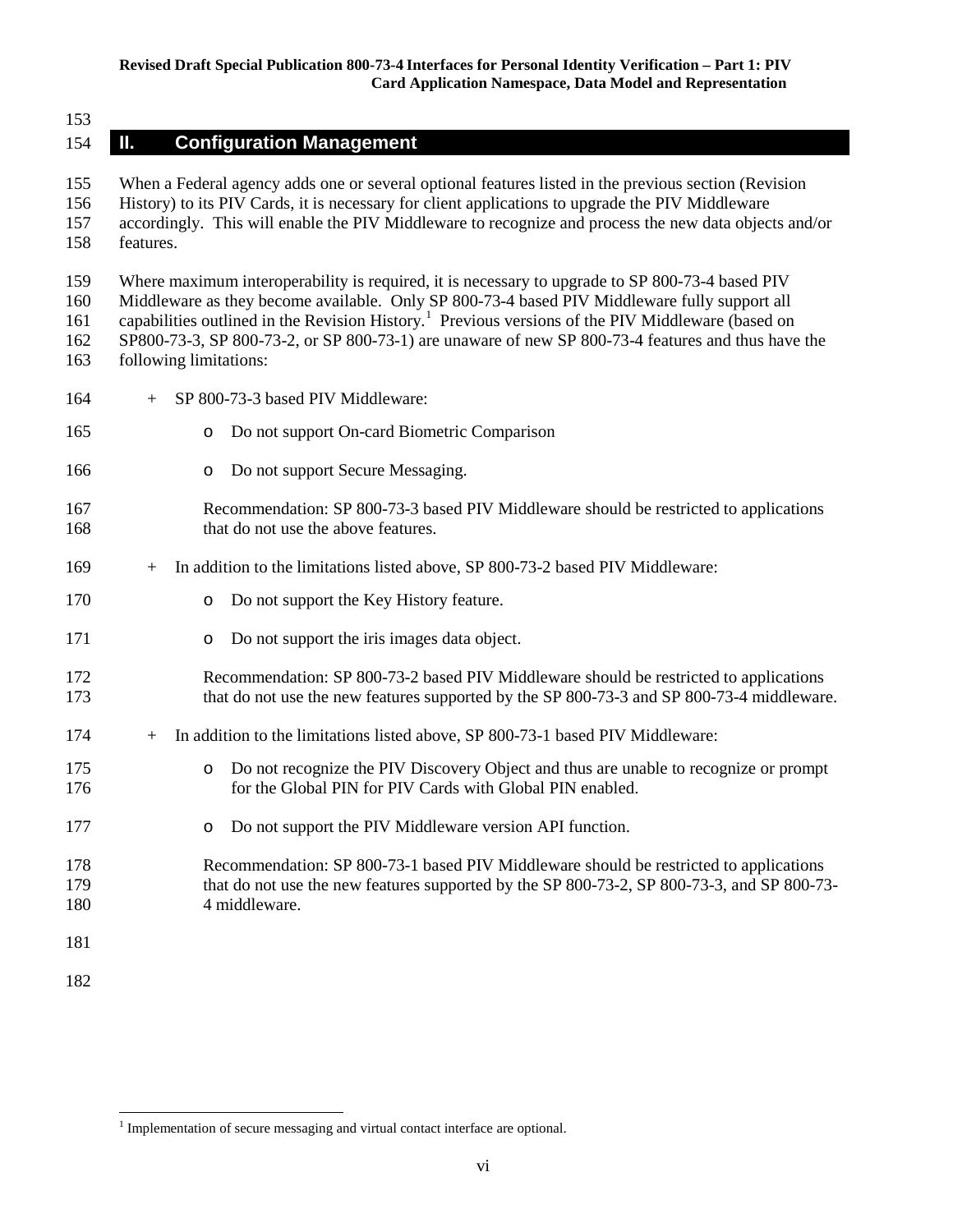## **III NPIVP Conformance Testing**

- As outlined in FIPS 201-2, Appendix A.3, NIST has established the NIST Personal Identity Verification Program (NPIVP) to:
- + validate the compliance/conformance of two PIV components: PIV Middleware and PIV Card Applications with the specifications in NIST SP 800-73 and
- + provide the assurance that the set of PIV Middleware and PIV Card Applications that have been validated by NPIVP are interoperable.
- For the further information on NPIVP, see http://csrc.nist.gov/groups/SNS/piv/npivp/index.html.
- With the final release of SP 800-73-4, NPIVP plans to revise and publish SP 800-85A-3, PIV Card
- Application and Middleware Interface Test Guidelines. This document will outline the Derived Test
- Requirements (DTRs) of SP 800-73-4 based PIV Card Applications and PIV Middleware. In parallel,
- NPIVP plans to update the test tools for NPIVP laboratories to test PIV Card Applications and PIV
- Middleware in accordance with the DTRs in SP 800-85A-3. Once SP 800-85A-3 is published, and the
- test tools are available to NPIVP test laboratories, SP 800-73-3 based testing will be discontinued and SP
- 800-73-4 based testing will begin. NPIVP will announce the start of SP 800-73-4 based testing at
- http://csrc.nist.gov/groups/SNS/piv/npivp/announcements.html.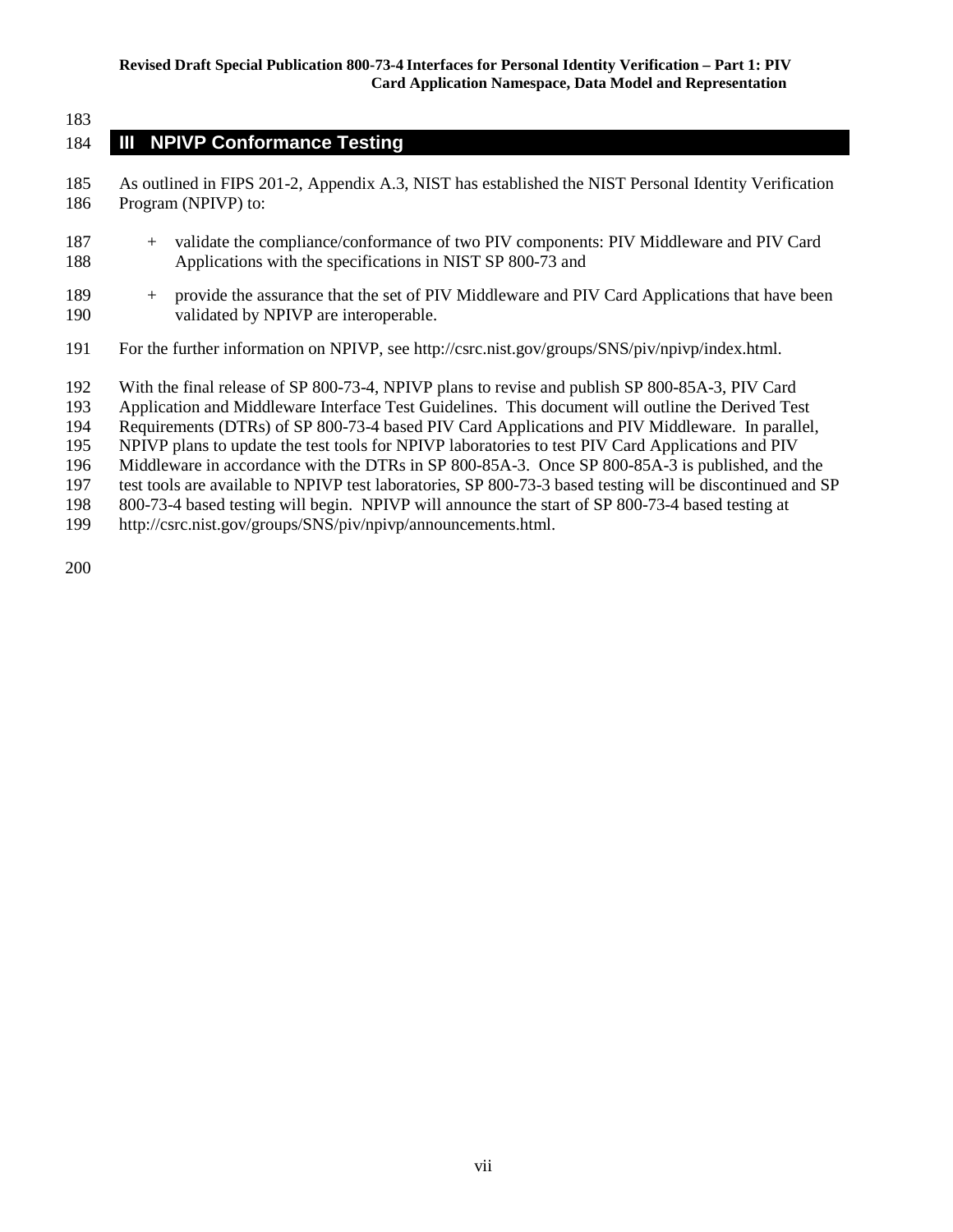| 201        | <b>Table of Contents</b>                                                          |  |
|------------|-----------------------------------------------------------------------------------|--|
| 202        | L.                                                                                |  |
| 203        | II.                                                                               |  |
| 204        | Ш                                                                                 |  |
| 205        | 1.                                                                                |  |
|            |                                                                                   |  |
| 206<br>207 | 1.1<br>1.2                                                                        |  |
| 208        | 1.3                                                                               |  |
| 209        | 1.4                                                                               |  |
| 210        | 1.5                                                                               |  |
| 211        | 2.                                                                                |  |
| 212        | 2.1                                                                               |  |
| 213        | 2.2                                                                               |  |
| 214        | 3.                                                                                |  |
| 215        | 3.1                                                                               |  |
| 216        | 3.1.1                                                                             |  |
| 217        | 3.1.2                                                                             |  |
| 218<br>219 | 3.1.3<br>3.1.4                                                                    |  |
| 220        | 3.1.5                                                                             |  |
| 221        | 3.1.6                                                                             |  |
| 222        | 3.1.7                                                                             |  |
| 223        | $3.2^{\circ}$                                                                     |  |
| 224        | 3.2.1                                                                             |  |
| 225<br>226 | 3.2.2                                                                             |  |
| 227        | $3.3^{\circ}$<br>3.3.1                                                            |  |
| 228        | 3.3.2                                                                             |  |
| 229        | 3.3.3                                                                             |  |
| 230        | 3.3.4                                                                             |  |
| 231        | 3.3.5                                                                             |  |
| 232        | 3.3.6                                                                             |  |
| 233<br>234 | 3.3.7                                                                             |  |
| 235        |                                                                                   |  |
| 236        | 3.4.1                                                                             |  |
| 237        | 3.4.2                                                                             |  |
| 238        | DATA OBJECT CONTAINERS AND ASSOCIATED ACCESS RULES AND INTERFACE MODES  14<br>3.5 |  |
| 239        | 4.                                                                                |  |
| 240        | 4.1                                                                               |  |
| 241        | 4.1.1                                                                             |  |
| 242<br>243 | 4.2<br>4.3                                                                        |  |
| 244        | 5.                                                                                |  |
| 245        | 5.1                                                                               |  |
| 246        | 5.1.1                                                                             |  |
| 247        | 5.1.2                                                                             |  |
| 248        | 5.1.3                                                                             |  |
| 249        | 5.2                                                                               |  |
| 250        | 5.3                                                                               |  |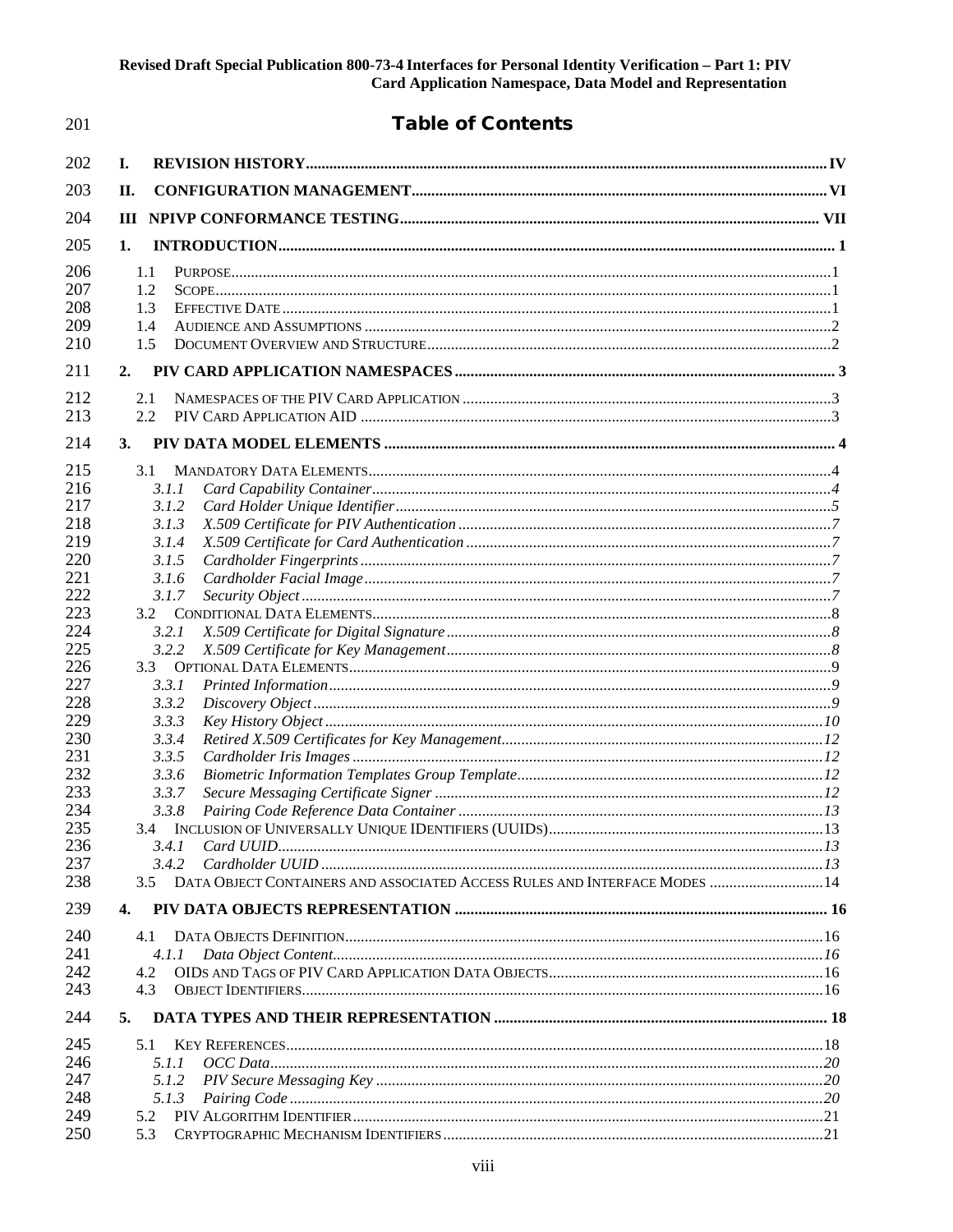| 251        | 5.4                                                                                     |  |
|------------|-----------------------------------------------------------------------------------------|--|
| 252<br>253 | 5.5<br>5.6                                                                              |  |
| 254        |                                                                                         |  |
| 255        |                                                                                         |  |
| 256        | <b>LIST OF APPENDICES</b>                                                               |  |
| 257        |                                                                                         |  |
| 258        |                                                                                         |  |
| 259        | <b>B.1</b>                                                                              |  |
| 260        | B.1.1                                                                                   |  |
| 261        | B.1.2                                                                                   |  |
| 262<br>263 | B.1.3<br>B.1.4                                                                          |  |
| 264        | B.1.5                                                                                   |  |
| 265        | B.1.6                                                                                   |  |
| 266        | B.2                                                                                     |  |
| 267        |                                                                                         |  |
| 268        | C.1<br>PIV ALGORITHM IDENTIFIER DISCOVERY FOR ASYMMETRIC CRYPTOGRAPHIC AUTHENTICATION46 |  |
| 269        | C.2<br>PIV ALGORITHM IDENTIFIER DISCOVERY FOR SYMMETRIC CRYPTOGRAPHIC AUTHENTICATION 47 |  |
| 270        | C.3                                                                                     |  |
| 271        |                                                                                         |  |
| 272        | D.1                                                                                     |  |
| 273        | D.2                                                                                     |  |
| 274        | D.3                                                                                     |  |
| 275        |                                                                                         |  |
| 276<br>277 | <b>LIST OF TABLES</b>                                                                   |  |
| 278        |                                                                                         |  |
| 279        |                                                                                         |  |
| 280        |                                                                                         |  |
| 281        |                                                                                         |  |
| 282        |                                                                                         |  |
| 283        |                                                                                         |  |
| 284        |                                                                                         |  |
| 285        |                                                                                         |  |
| 286        |                                                                                         |  |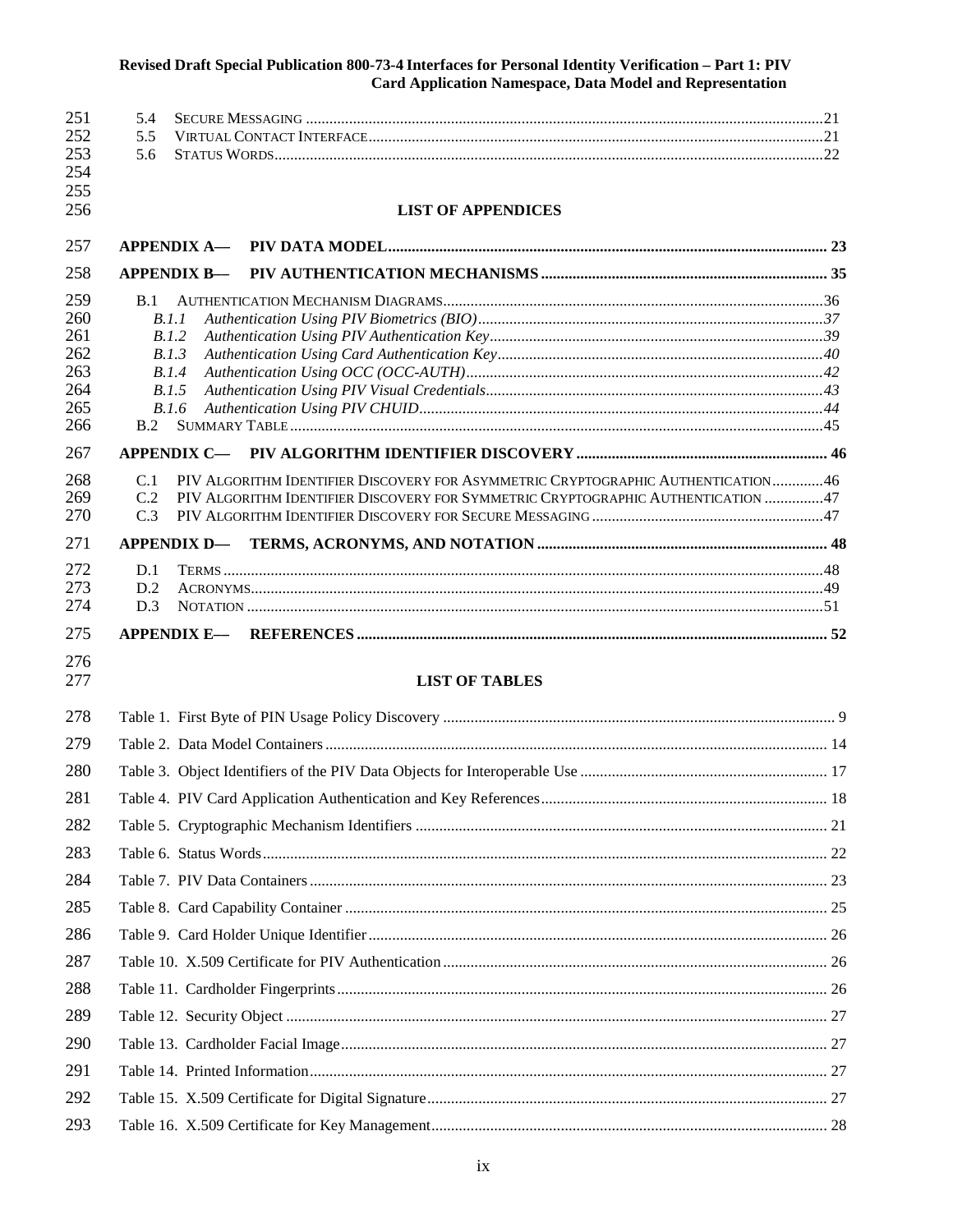| 294        |                        |  |
|------------|------------------------|--|
| 295        |                        |  |
| 296        |                        |  |
| 297        |                        |  |
| 298        |                        |  |
| 299        |                        |  |
| 300        |                        |  |
| 301        |                        |  |
| 302        |                        |  |
| 303        |                        |  |
| 304        |                        |  |
| 305        |                        |  |
| 306        |                        |  |
| 307        |                        |  |
| 308        |                        |  |
| 309        |                        |  |
| 310        |                        |  |
| 311        |                        |  |
| 312        |                        |  |
| 313        |                        |  |
| 314        |                        |  |
| 315        |                        |  |
| 316        |                        |  |
| 317        |                        |  |
| 318        |                        |  |
| 319        |                        |  |
| 320        |                        |  |
| 321        |                        |  |
| 322<br>323 | <b>LIST OF FIGURES</b> |  |
| 324        |                        |  |
| 325        |                        |  |
| 326        |                        |  |
| 327        |                        |  |
| 328        |                        |  |
| 329        |                        |  |
| 330        |                        |  |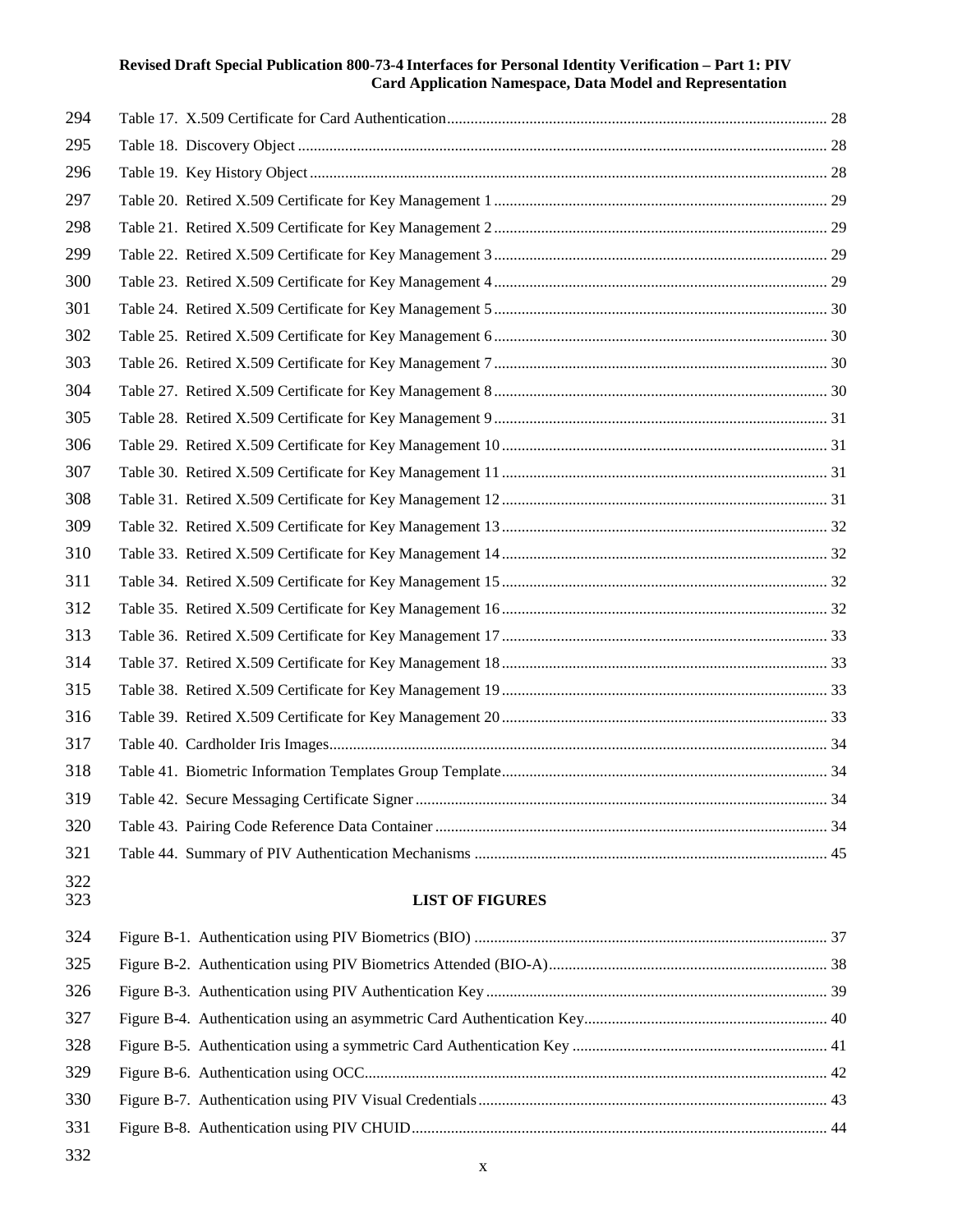## 

## **1. Introduction**

 Homeland Security Presidential Directive-12 (HSPD-12) called for a common identification standard to be adopted governing the interoperable use of identity credentials to allow physical and logical access to Federally controlled facilities and information systems. Personal Identity Verification (PIV) of Federal Employees and Contractors, Federal Information Processing Standard 201 (FIPS 201) [FIPS201] was developed to establish standards for identity credentials. Special Publication 800-73-4 (SP 800-73-4) contains technical specifications to interface with the

smart card (PIV Card<sup>[2](#page-11-0)</sup>) to retrieve and use the identity credentials.

## **1.1 Purpose**

 FIPS 201 defines procedures for the PIV lifecycle activities including identity proofing, registration, PIV Card issuance, and PIV Card usage. FIPS 201 also specifies that the identity credentials must be stored on a smart card. SP 800-73-4 contains the technical specifications to interface with the smart card to retrieve and use the identity credentials. The specifications reflect the design goals of interoperability and PIV Card functions. The goals are addressed by specifying a PIV data model, card edge interface, and application programming interface. Moreover, this document enumerates requirements where the international integrated circuit card standards [ISO7816] include options and branches. The specifications go further by constraining implementers' interpretations of the normative standards. Such restrictions are designed to ease implementation, facilitate interoperability, and ensure performance, in a manner tailored for PIV applications.

## **1.2 Scope**

 SP 800-73-4 specifies the PIV data model, application programming interface (API), and card interface requirements necessary to comply with the use cases, as defined in Section 6 of FIPS 201 and further described in this document. Interoperability is defined as the use of PIV identity credentials such that client-application programs, compliant card applications, and compliant integrated circuits cards (ICC) can be used interchangeably by all information processing systems across Federal agencies. SP 800-73-4 defines the PIV data elements' identifiers, structure, and format. SP 800-73-4 also describes the client application programming interface and card command interface for use with the PIV Card.

- This part, SP 800-73-4, Part 1 *PIV Card Application Namespace, Data Model and*
- *Representation*, specifies the PIV Card Application Namespace, the PIV Data Model and its logical representation on the PIV Card, and is a companion document to FIPS 201.

## **1.3 Effective Date**

- Federal departments and agencies may implement these recommendations, rather than the
- previous version, immediately upon publication. With the exception of the requirement for the
- <span id="page-11-0"></span>PIV Card Application to enforce the minimum length requirements for the PINs, Federal

 A physical artifact (e.g., identity card, "smart" card) issued to an individual that contains a PIV Card Application which stores identity credentials (e.g., photograph, cryptographic keys, digitized fingerprint representation) so that the claimed identity of the cardholder can be verified against the stored credentials by another person (human readable and verifiable) or an automated process (computer readable and verifiable).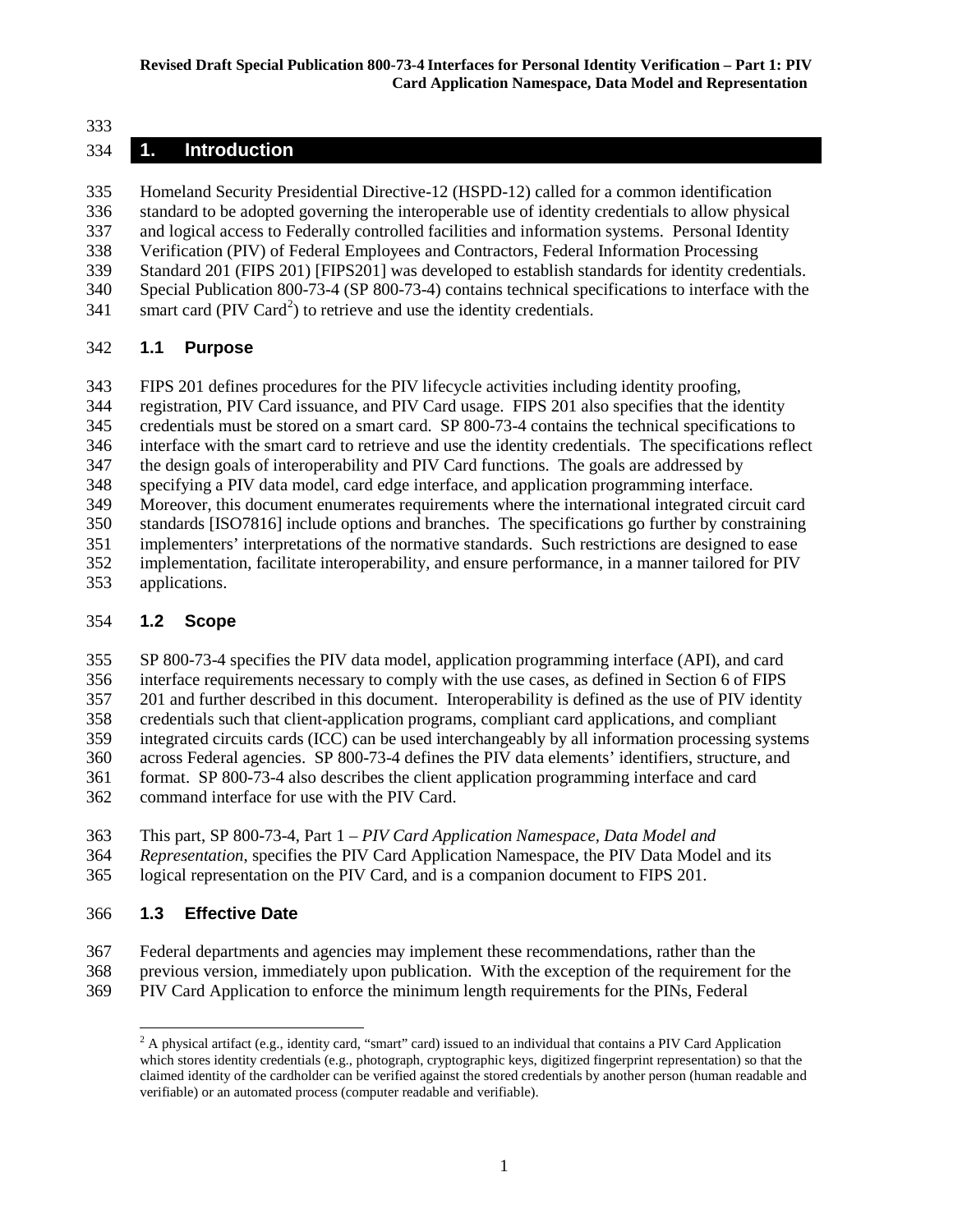- departments and agencies must implement these recommendations no later than 12 months after
- the effective date of FIPS 201-2.
- The requirement to enforce minimum length for the PINs at the card level is a security
- requirement that did not appear in previous versions of SP 800-73. The implementation schedule
- for this new requirement shall be phased in as part of new card stock acquisition by Federal
- departments and agencies after final publication of this document.

## **1.4 Audience and Assumptions**

 This document is targeted at Federal agencies and implementers of PIV systems. Readers are assumed to have a working knowledge of smart card standards and applications.

## **1.5 Document Overview and Structure**

- All sections in this document are *normative* (i.e., mandatory for compliance) unless specified as *informative* (i.e., non-mandatory). Following is the structure of this document:
- + Section 1, *Introduction*, provides the purpose, scope, effective date, audience, and assumptions, of the document and outlines its structure. + Section 2, *PIV Card Application Namespaces*, defines the three NIST managed namespaces used by the PIV Card Application.
- + Section 3, *PIV Data Model Elements*, describes the PIV Data Model elements in detail.
- + Section 4, *PIV Data Objects Representation*, describes the format and coding of the PIV data structures used by the PIV client-application programming interface and the PIV Card Application.
- + Section 5, *Data Types and Their Representation*, provides the details of the data types found on the PIV client-application programming interface and the PIV Card Application card command interface.
- + Appendix A provides container information of PIV Cards and is normative. All other appendices are informative and contain material that needs special formatting together with illustrative material to aid in understanding information in the body of the document.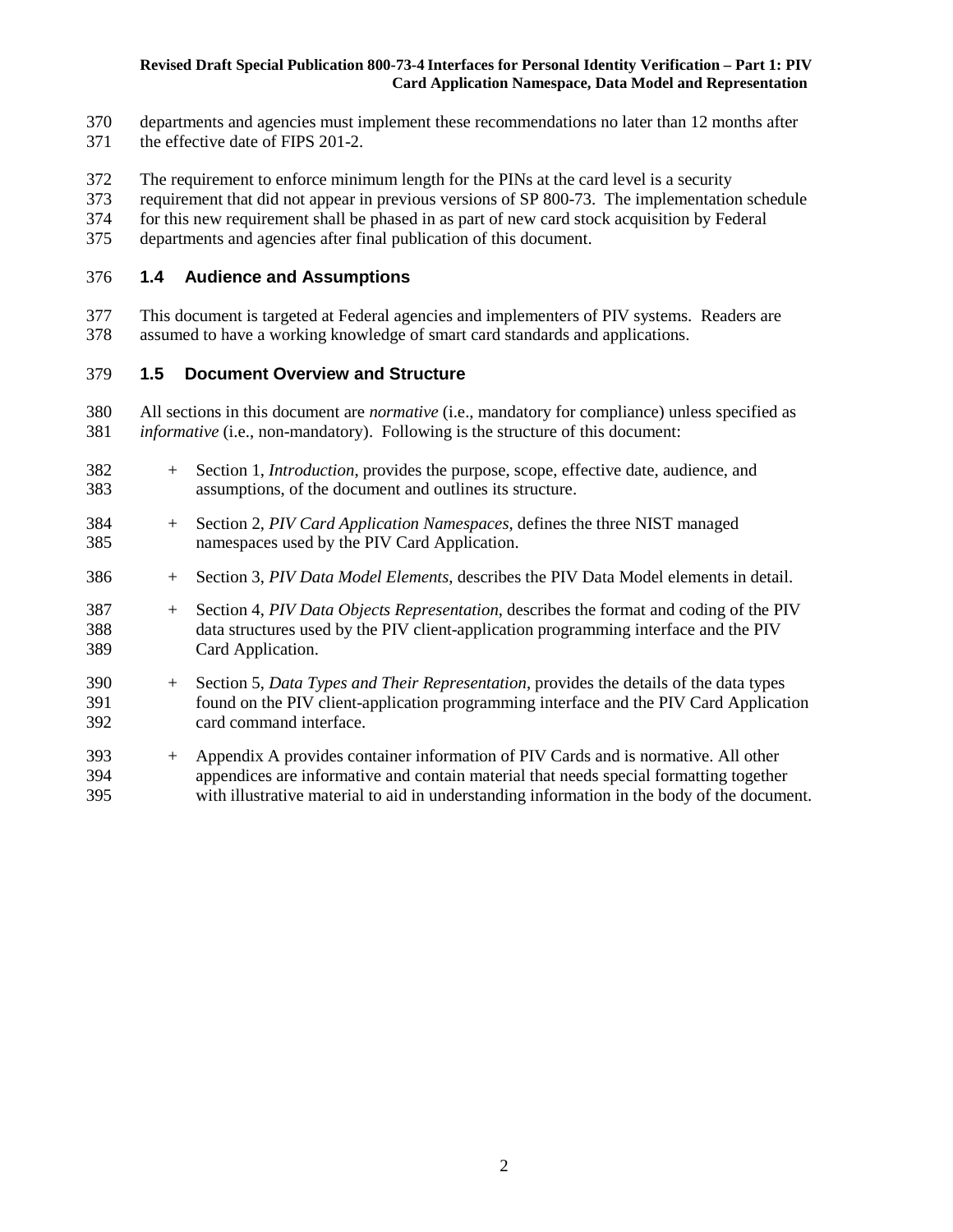**2. PIV Card Application Namespaces**

## **2.1 Namespaces of the PIV Card Application**

- Names used on the PIV interfaces are drawn from three namespaces managed by NIST:
- + Proprietary Identifier eXtension (PIX) of the NIST Registered Application Provider IDentifier (RID)
- + ASN.1 object identifiers (OIDs) in the personal identity verification subset of the OIDs managed by NIST
- + Basic Encoding Rules Tag Length Value (BER-TLV) tags of the NIST PIV coexistent tag allocation scheme
- All unspecified names in these managed namespaces are reserved for future use.
- All interindustry tags defined in ISO/IEC 7816, *Information Technology – Identification Cards –*
- *Integrated Circuit(s) Card with Contacts* [ISO7816], and used in the NIST coexistent tag
- allocation scheme without redefinition have the same meaning as they have in [ISO7816].
- All unspecified values in the following identifier and value namespaces are reserved for future use:
- $411 +$  algorithm identifiers
- $412 + \text{key reference values}$
- + cryptographic mechanism identifiers

## **2.2 PIV Card Application AID**

- The Application IDentifier (AID) of the Personal Identity Verification Card Application (PIV Card Application) shall be:
- 'A0 00 00 03 08 00 00 10 00 01 00'

The AID of the PIV Card Application consists of the NIST RID ('A0 00 00 03 08') followed by

the application portion of the NIST PIX indicating the PIV Card Application ('00 00 10 00') and

then the version portion of the NIST PIX ('01 00') for the first version of the PIV Card

Application. All other PIX sequences on the NIST RID are reserved for future use.

- The PIV Card Application can be selected as the current application by providing the full AID as
- listed above or by providing the right-truncated version; that is, without the two-byte version, as follows:
- 'A0 00 00 03 08 00 00 10 00'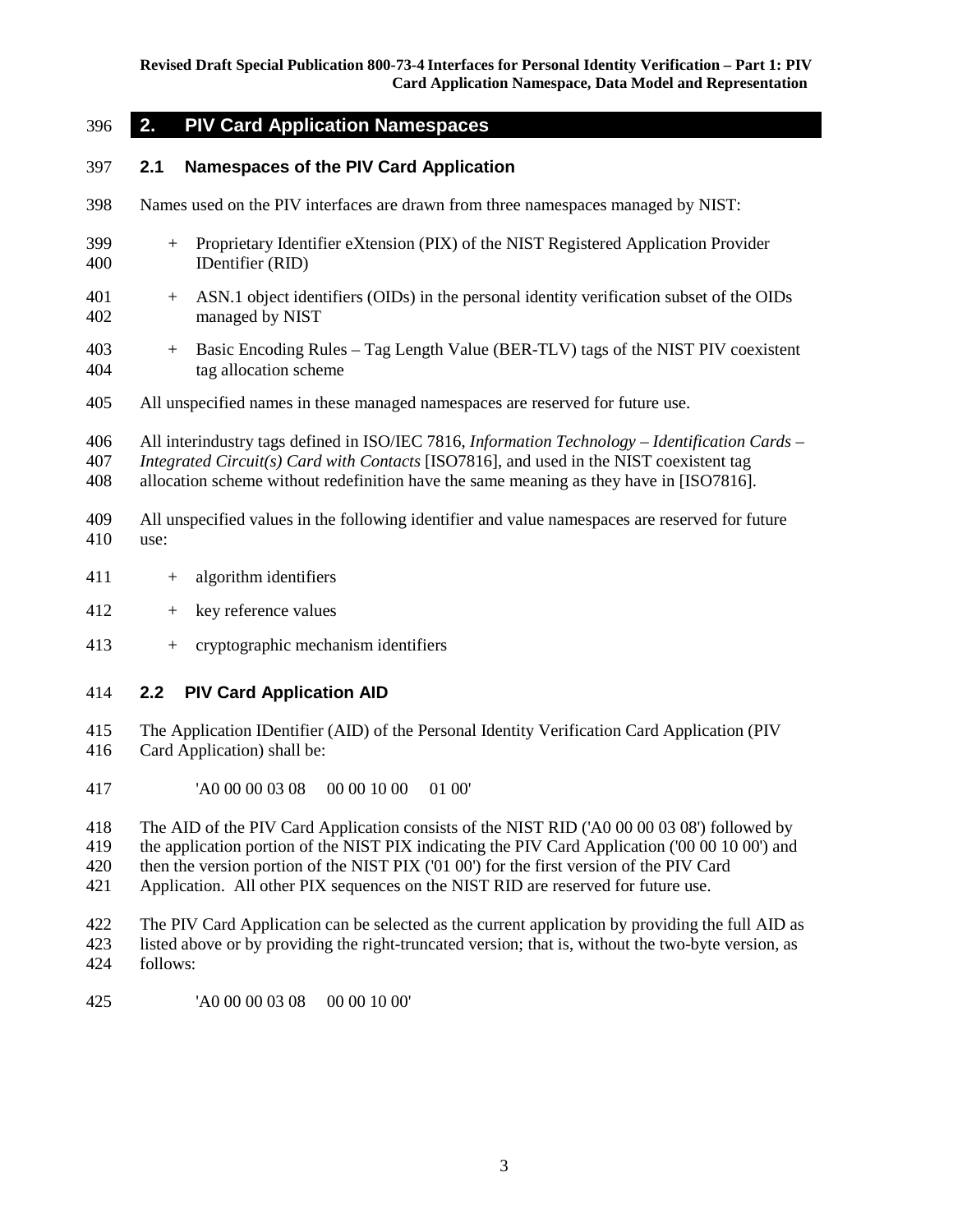## **3. PIV Data Model Elements**

- This section contains the description of the data elements for personal identity verification, the PIV data model.
- A PIV Card Application shall contain seven mandatory interoperable data objects, two conditionally
- mandatory data objects, and may contain twenty-seven optional data objects. The seven mandatory data objects for interoperable use are as follows:
- 1. Card Capability Container
- 2. Card Holder Unique Identifier
- 3. X.509 Certificate for PIV Authentication
- 4. X.509 Certificate for Card Authentication
- 5. Cardholder Fingerprints
- 6. Cardholder Facial Image
- 7. Security Object
- 
- The two data objects that are mandatory if the cardholder has a government-issued email account at
- the time of credential issuance are:
- 1. X.509 Certificate for Digital Signature
- 2. X.509 Certificate for Key Management
- 

- The twenty-seven optional data objects are as follows:
- 1. Printed Information
- 2. Discovery Object
- 3. Key History Object
- 4. 20 retired X.509 Certificates for Key Management
- 5. Cardholder Iris Images
- 6. Biometric Information Templates Group Template
- 7. Secure Messaging Certificate Signer
- 8. Pairing Code Reference Data Container
- **3.1 Mandatory Data Elements**
- This section describes the seven mandatory data objects for interagency interoperable use.

## **3.1.1 Card Capability Container**

- The Card Capability Container (CCC) is a mandatory data object whose purpose is to facilitate
- compatibility of Government Smart Card Interoperability Specification (GSC-IS) applications with
- PIV Cards.
- The CCC supports minimum capability for retrieval of the data model and optionally the application
- information as specified in [GSC-IS]. The data model of the PIV Card Application shall be identified
- by data model number 0x10. Deployed applications use 0x00 through 0x04. This enables the GSC-
- IS application domain to correctly identify a new data model namespace and structure as defined in
- this document.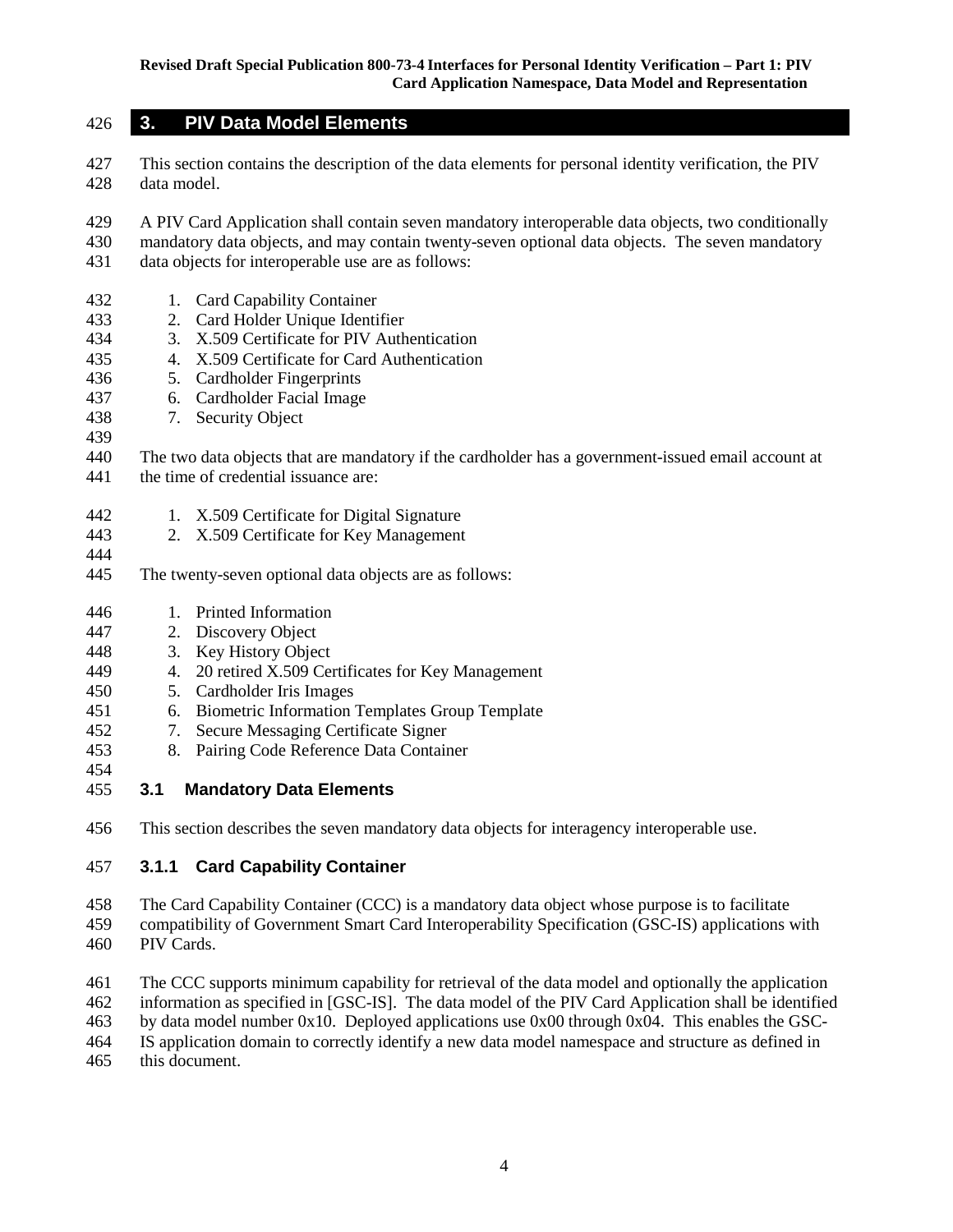- For PIV Card Applications, the PIV data objects exist in a namespace tightly managed by NIST and a
- CCC discovery mechanism is not needed by client applications that are not based on GSC-IS.
- Therefore, all mandatory data elements of the CCC, except for the data model number, may
- optionally have a length value set to zero bytes (i.e., no value field will be supplied). Unused optional
- data elements shall be absent. The content of the CCC data elements, other than the data model
- number, are out of scope for this specification.

## **3.1.2 Card Holder Unique Identifier**

The Card Holder Unique Identifier (CHUID) data object is defined in accordance with the Technical

 Implementation Guidance: Smart Card Enabled Physical Access Control Systems (TIG SCEPACS) [TIG SCEPACS]. For this specification, the CHUID is common between the contact and contactless

- interfaces. For dual chip implementations, the CHUID is copied in its entirety between the two chips.
- In addition to the requirements specified in TIG SCEPACS, the CHUID on the PIV Card shall meet the following requirements:
- + The optional Buffer Length TLV element is deprecated and will be eliminated in a future version of SP 800-73. This element is the length in bytes of the entire CHUID, excluding the Buffer Length element itself, but including the CHUID's Asymmetric Signature element. The calculation of the asymmetric signature must exclude the Buffer Length element if it is present.
- + The previously deprecated Authentication Key Map data element shall not be present in the 485 CHUID.
- + The Federal Agency Smart Credential Number (FASC-N) shall be in accordance with TIG SCEPACS [TIG SCEPACS] with the exception that credential series, individual credential issue, person identifier, organizational category, organizational identifier, and person/organization association category may be populated with all zeros.
- A subset of the FASC-N, the FASC-N Identifier, shall be the unique identifier as described in [TIG SCEPACS, Section 6.6]: "The combination of an Agency Code, System Code, and Credential Number is a fully qualified number that is uniquely assigned to a single individual." The Agency Code is assigned to each department or agency by SP 800-87, *Codes for Identification of Federal and Federally-Assisted Organizations* [SP800-87]. The subordinate System Code and Credential Number value assignment is subject to department or agency policy, provided that the FASC-N identifier (i.e., the concatenated Agency Code, System Code, and Credential Number) is unique for each card. The same FASC-N value shall be used in all the PIV data objects that include the FASC-N. To eliminate unnecessary [4](#page-15-1)99 use of the SSN, $<sup>4</sup>$  the FASC-N's Person Identifier (PI) field should not encode the SSN. TIG</sup> SCEPACS also specifies PACS interoperability requirements in the  $10<sup>th</sup>$  paragraph of [TIG SCEPACS, Section 2.1]: "For full interoperability of a PACS it must at a minimum be able to distinguish fourteen digits (i.e., a combination of an Agency Code, System Code, and Credential Number) when matching FASC-N based credentials to enrolled card holders."
- <span id="page-15-1"></span><span id="page-15-0"></span> + The optional DUNS and Organizational Identifier fields are deprecated and will be eliminated in a future version of SP 800-73.

<sup>&</sup>lt;sup>3</sup> See Revision History in preamble of this document.<br><sup>4</sup> See the attachment to OMB M-07-16, Section 2: "Reduce the Use of Social Security Numbers."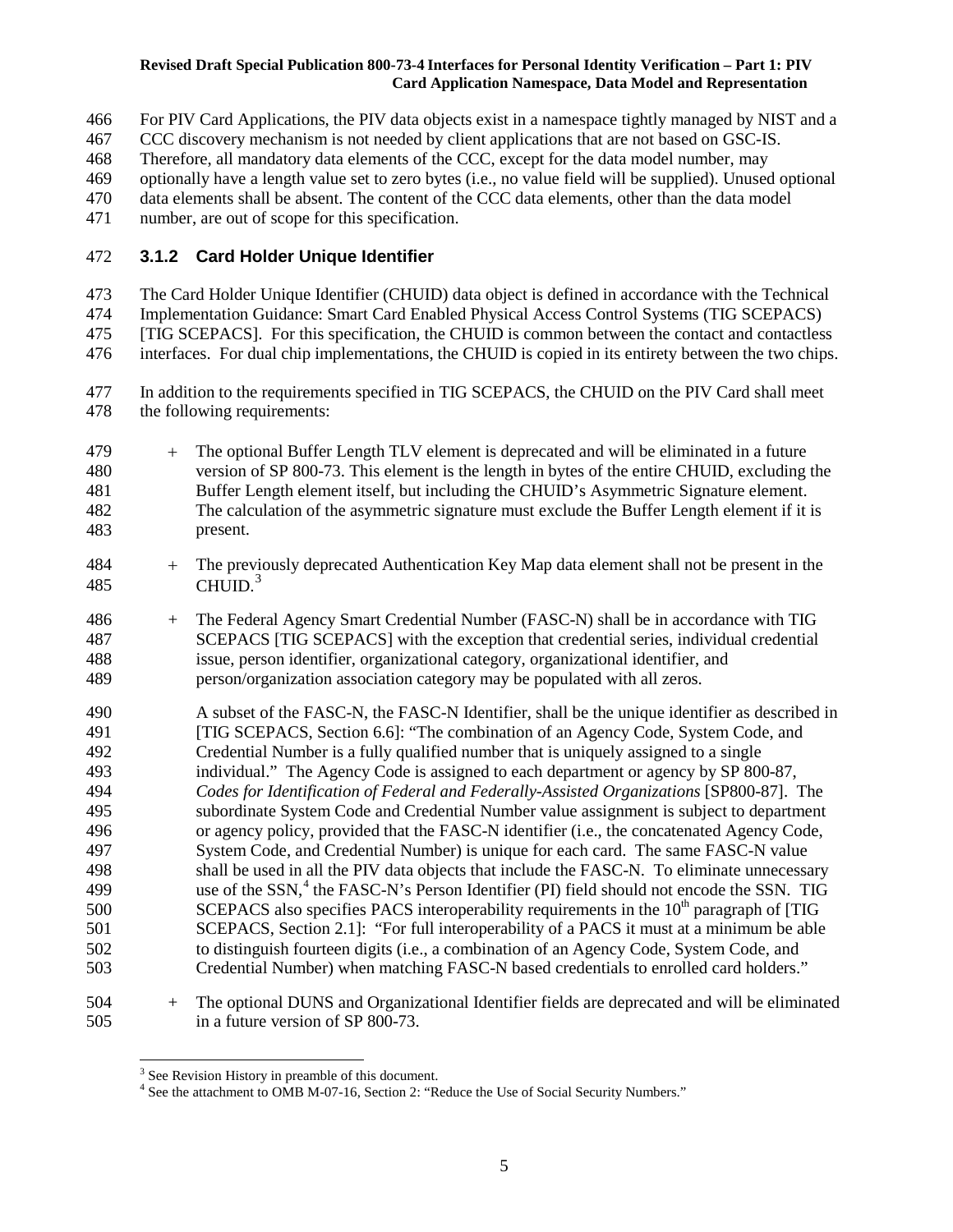- + The Global Unique Identification number (GUID) field must be present, and shall include a Card Universally Unique Identifier (UUID) (see Section 3.4.1).
- + The Expiration Date is mapped to the reserved for future use (RFU) tag 0x35, keeping that within the existing scope of the TIG SCEPACS specification. This field shall be 8 bytes in length and shall be encoded in ASCII as YYYYMMDD. The expiration date shall be the same as printed on the card.
- + The optional Cardholder UUID field is mapped to RFU tag 0x36. If present, it shall include a Cardholder UUID as described in Section 3.4.2.
- + The CHUID shall be signed in accordance with Section 3.1.2.1. The card issuer's digital signature key shall be used to sign the CHUID and the associated certificate shall be placed in the signature field of the CHUID.
- **3.1.2.1 Asymmetric Signature Field in CHUID**

 FIPS 201 requires inclusion of the asymmetric signature field in the CHUID data object. The asymmetric signature data element of the CHUID shall be encoded as a Cryptographic Message

Syntax (CMS) external digital signature, as defined in RFC 5652 [RFC5652].

 The issuer asymmetric signature field is implemented as a *SignedData* type, as specified in [RFC5652], and shall include the following information:

- + The message shall include a *version* field specifying version v3
- + The *digestAlgorithms* field shall be as specified in [SP800-78]
- + The *encapContentInfo* shall:
- Specify an *eContentType* of id-PIV-CHUIDSecurityObject
- Omit the *eContent* field
- + The *certificates* field shall include only a single X.509 certificate, which can be used to verify the signature in the *SignerInfo* field
- + The *crls* field shall be omitted
- + *signerInfo*s shall be present and include only a single *SignerInfo*
- + The *SignerInfo* shall:
- Use the *issuerAndSerialNumber* choice for *SignerIdentifier*
- Specify a *digestAlgorithm* in accordance with [SP800-78]
- Include, at a minimum, the following signed attributes:
- A *MessageDigest* attribute containing the hash computed in accordance with [SP800-78]
- A *pivSigner-DN* attribute containing the subject name that appears in the PKI certificate for the entity that signed the CHUID
- Include the digital signature.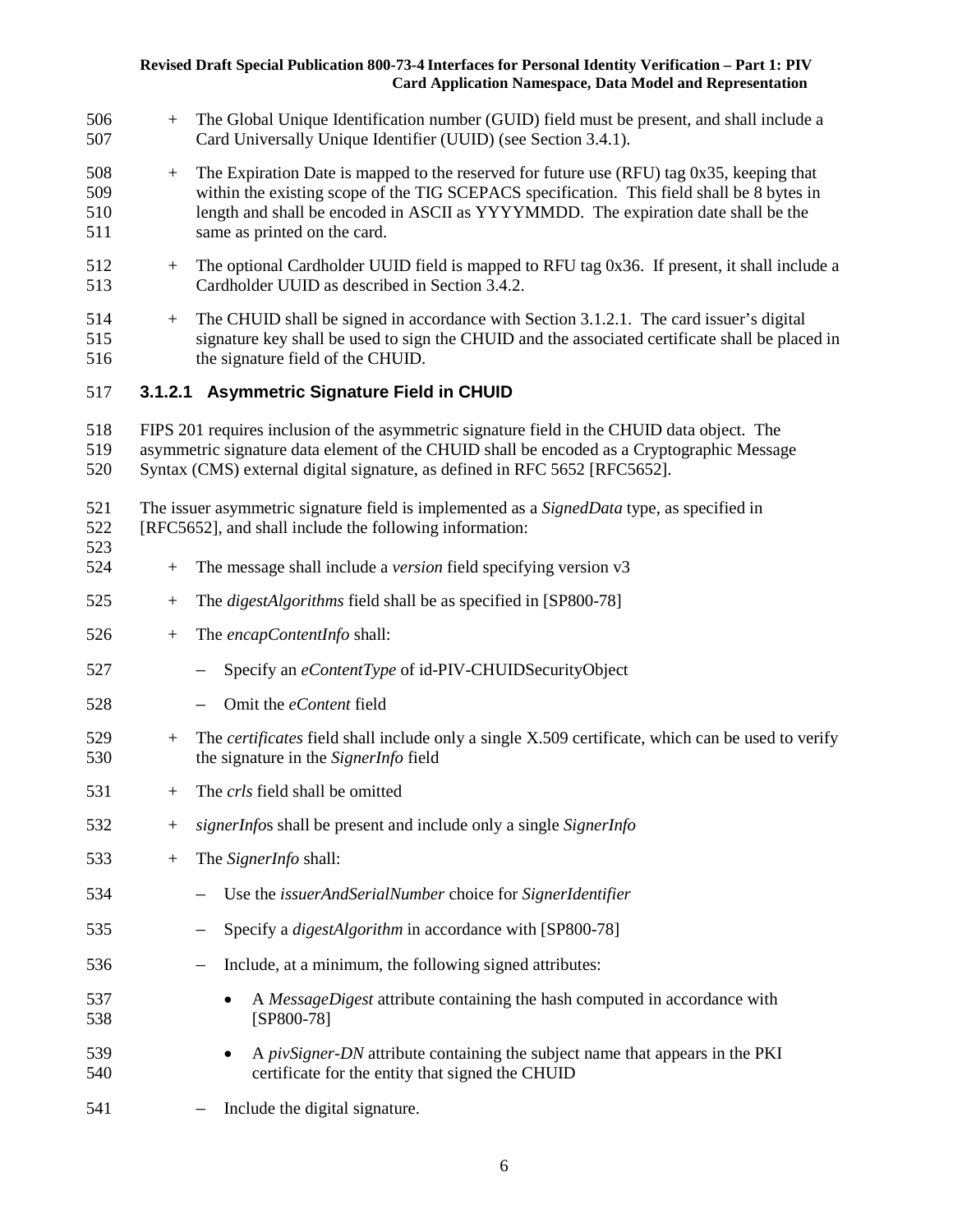The public key required to verify the digital signature shall be provided in the *certificates* field in an

- X.509 digital signature certificate that has been issued in accordance with Section 4.2.1 of FIPS 201-2.
- **3.1.3 X.509 Certificate for PIV Authentication**

The X.509 Certificate for PIV Authentication and its associated private key, as defined in FIPS 201,

- is used to authenticate the card and the cardholder. The PIV Authentication private key and its
- corresponding certificate are only available over the contact interface or Virtual Contact Interface (VCI). The read access control rule for the X.509 Certificate for PIV Authentication is "Always,"
- meaning the certificate can be read without access control restrictions. The Public Key Infrastructure
- (PKI) cryptographic function (see Table 4) is protected with a Personal Identification Number (PIN)
- or On-Card biometric Comparison (OCC) access rule. In other words, private key operations using
- the PIV Authentication key require the PIN or OCC data to be submitted and verified, but a
- successful submission enables multiple private key operations without additional cardholder consent.

## **3.1.4 X.509 Certificate for Card Authentication**

FIPS 201 specifies the mandatory asymmetric Card Authentication key (CAK) as a private key that

may be used to support physical access applications. The read access control rule of the

- corresponding X.509 Certificate for Card Authentication is "Always," meaning the certificate can be
- read without access control restrictions. The PKI cryptographic function (see Table 4) is under an
- "Always" access rule, and thus private key operations can performed without access control
- restrictions. The asymmetric CAK is generated by the PIV Card Issuer in accordance with FIPS 140-
- 2 requirements for key generation. An asymmetric CAK may be generated on-card or off-card. If an
- asymmetric CAK is generated off-card, the result of each key generation shall be injected into at most one PIV Card.

# **3.1.5 Cardholder Fingerprints**

 The fingerprint data object specifies the primary and secondary fingerprints for off-card matching in accordance with FIPS 201 and SP 800-76.

# **3.1.6 Cardholder Facial Image**

 The facial image data object supports visual authentication by a guard, and may also be used for automated facial authentication in operator-attended PIV issuance, reissuance, and verification data reset processes. The facial image data object shall be encoded as specified in [SP800-76].

# **3.1.7 Security Object**

- The Security Object is in accordance with Appendix 3 to Section IV of Volume 2 of Part 3 of
- Machine Readable Travel Documents (MRTD) [MRTD]. Tag 0xBA is used to map the ContainerIDs
- in the PIV data model to the 16 Data Groups specified in the MRTD. The mapping enables the
- Security Object to be fully compliant for future activities with identity documents.
- The "DG-number-to-Container-ID" mapping object TLV in tag 0xBA encapsulates a series of three-
- byte sequences one for each PIV data object included in the Security Object. The first byte is the
- Data Group (DG) number, and the second and third bytes are the most and least significant bytes
- (respectively) of the Container ID value. The DG number assignment is arbitrary; however, the same
- number assignment applies to the DataGroupNumber(s) in the DataGroupHash(es). This will ensure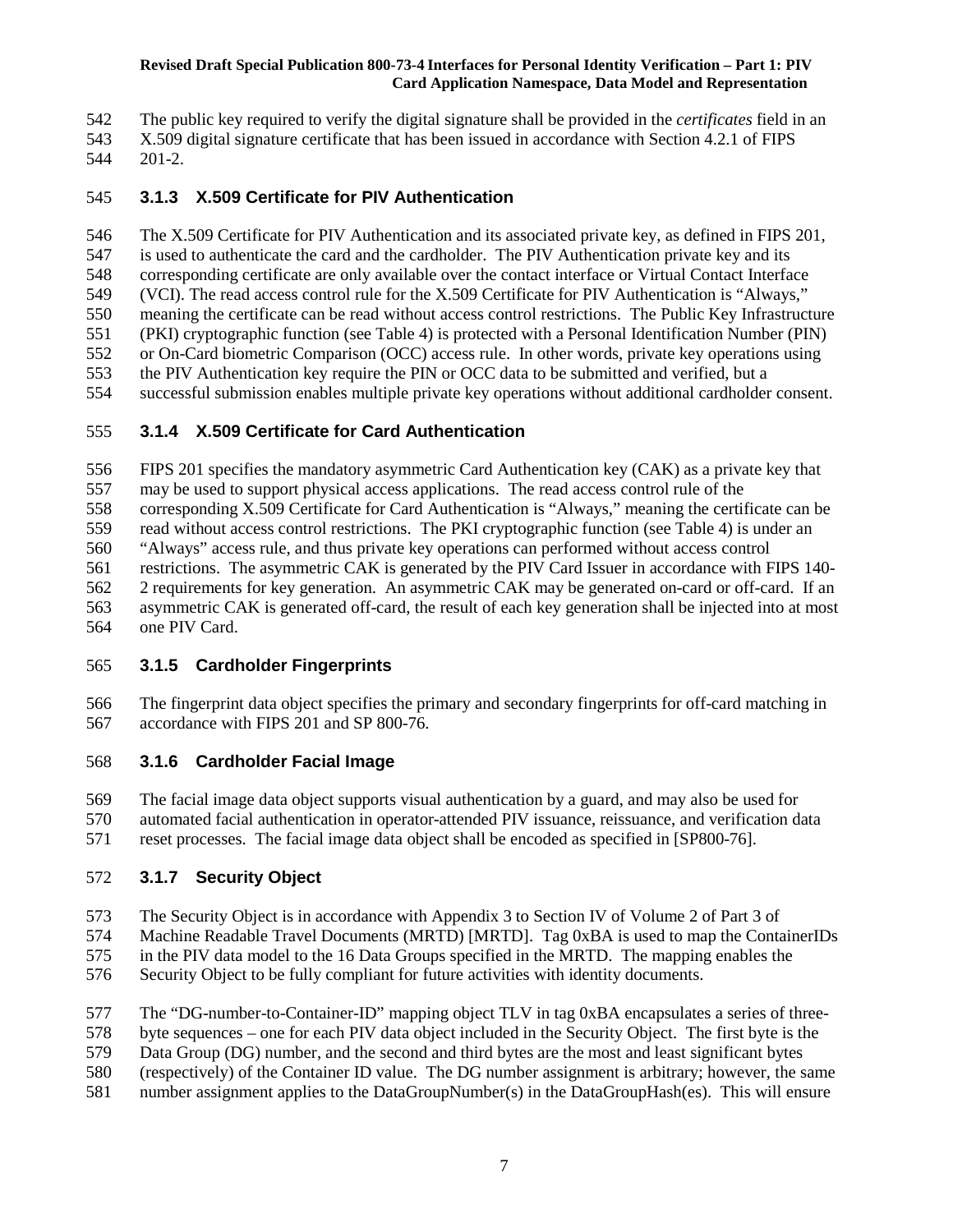that the ContainerIDs in the mapping object refer to the correct hash values in the Security Object (0xBB).

The 0xBB Security Object is formatted according to [MRTD, Appendix 3 to Section IV]. The

 Logical Data Structure (LDS) Security Object itself must be in ASN.1 DER format, formatted as specified in [MRTD, Appendix A.3.2]. This structure is then inserted into the *encapContentInfo* field

of the Cryptographic Message Syntax (CMS) object specified in [MRTD, Appendix A.3.1].

 The card issuer's digital signature key used to sign the CHUID shall also be used to sign the Security Object. The signature field of the Security Object, tag 0xBB, shall omit the issuer's certificate, since it is included in the CHUID. At a minimum, unsigned data objects, such as the Printed Information data object, shall be included in the Security Object if present. For maximum protection against credential splicing attacks (credential substitution), it is recommended, however, that all PIV data objects, except the PIV X.509 certificates and the Secure Messaging Certificate Signer data object, be

included in the Security Object.

## **3.2 Conditional Data Elements**

 The following two data elements are mandatory if the cardholder has a government-issued email account at the time of credential issuance. These two data elements, when implemented, shall conform to the specifications provided in this document.

## **3.2.1 X.509 Certificate for Digital Signature**

 The X.509 Certificate for Digital Signature and its associated private key, as defined in FIPS 201, support the use of digital signatures for the purpose of document signing. The digital signature private key and its corresponding certificate are only available over the contact interface or VCI. The read access control rule for the X.509 Certificate for Digital Signing is "Always," meaning the certificate can be read without access control restrictions. The PKI cryptographic function (see Table 4) is protected with a "PIN Always" or "OCC Always" access rule. In other words, the PIN or OCC data must be submitted and verified every time immediately before a *digital signature key* operation. This ensures cardholder participation every time the private key is used for digital signature generation.<sup>[5](#page-18-0)</sup>

## **3.2.2 X.509 Certificate for Key Management**

 The X.509 Certificate for Key Management and its associated private key, as defined in FIPS 201, support the use of encryption for the purpose of confidentiality. The key management private key and its corresponding certificate are only available over the contact interface or VCI. This key pair may be escrowed by the issuer for key recovery purposes. The read access control rule for the X.509 certificate is "Always," meaning the certificate can be read without access control restrictions. The PKI cryptographic function (see Table 4) is protected with a "PIN" or "OCC" access rule. In other words, once the PIN or OCC data is submitted and verified, subsequent *key management key* operations can be performed without requiring the PIN or OCC data again. This enables multiple

private key operations without additional cardholder consent.

<span id="page-18-0"></span> [NISTIR7863], *Cardholder Authentication for the PIV Digital Signature Key*, addresses the appropriate use of PIN caching related to digital signatures.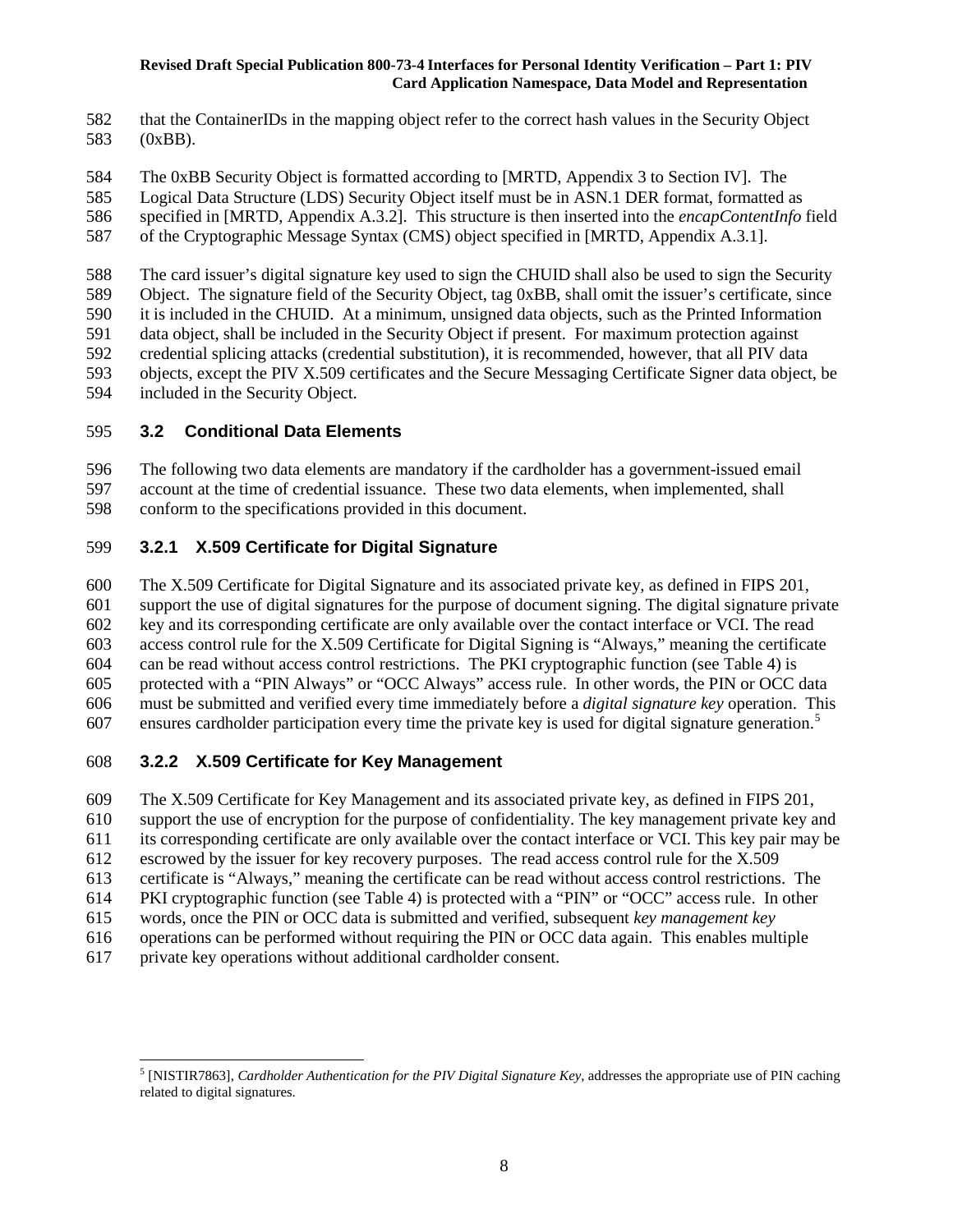## **3.3 Optional Data Elements**

 The twenty-seven optional data elements of FIPS 201, when implemented, shall conform to the specifications provided in this document.

## **3.3.1 Printed Information**

 All FIPS 201 mandatory information printed on the card is duplicated on the chip in this data object. The printed information data object shall not be modified post-issuance. The Security Object enforces integrity of this information according to the issuer. This provides specific protection that the card information must match the printed information, mitigating alteration risks on the printed media.

## **3.3.2 Discovery Object**

The Discovery Object, if implemented, is the 0x7E interindustry ISO/IEC 7816-6 template that nests

- interindustry data objects. For the Discovery Object, the 0x7E template nests two mandatory BER-
- TLV structured interindustry data elements: 1) tag 0x4F contains the AID of the PIV Card
- Application and 2) tag 0x5F2F lists the PIN Usage Policy.
- $632 + Tag 0x4F$  encodes the PIV Card Application AID as follows: {'4F 0B A0 00 00 03 08 00 00 10 00 01 00'} + Tag 0x5F2F encodes the PIN Usage Policy as follows: First byte: Bit 7 indicates whether the PIV Card Application PIN satisfies the PIV Access Control Rules (ACRs) for command execution<sup>[6](#page-19-0)</sup> and data object access. Bit 7 shall always be set to 1. Bit 6 indicates whether the optional Global PIN satisfies the PIV ACRs for command execution and PIV data object access. Bit 5 indicates whether the optional pairing code is implemented. Bit 4 indicates whether the optional OCC satisfies the PIV ACRs for command execution and PIV data object access Bits 8 and 3 through 1 of the first byte shall be set to zero.
- 
- **Table 1. First Byte of PIN Usage Policy Discovery**

| Value | <b>Definition</b>                                                           |
|-------|-----------------------------------------------------------------------------|
| 0x40  | PIV Card Application PIN alone satisfies the PIV ACRs. Pairing code has not |
|       | been implemented.                                                           |
| 0x48  | Both the PIV Card Application PIN and OCC satisfy the PIV ACRs. Pairing     |
|       | code has not been implemented.                                              |
| 0x50  | PIV Card Application PIN alone satisfies the PIV ACRs. Pairing code has     |
|       | been implemented.                                                           |

<span id="page-19-0"></span>Command execution pertains to the VERIFY APDU and optionally to the CHANGE REFERENCE DATA APDU.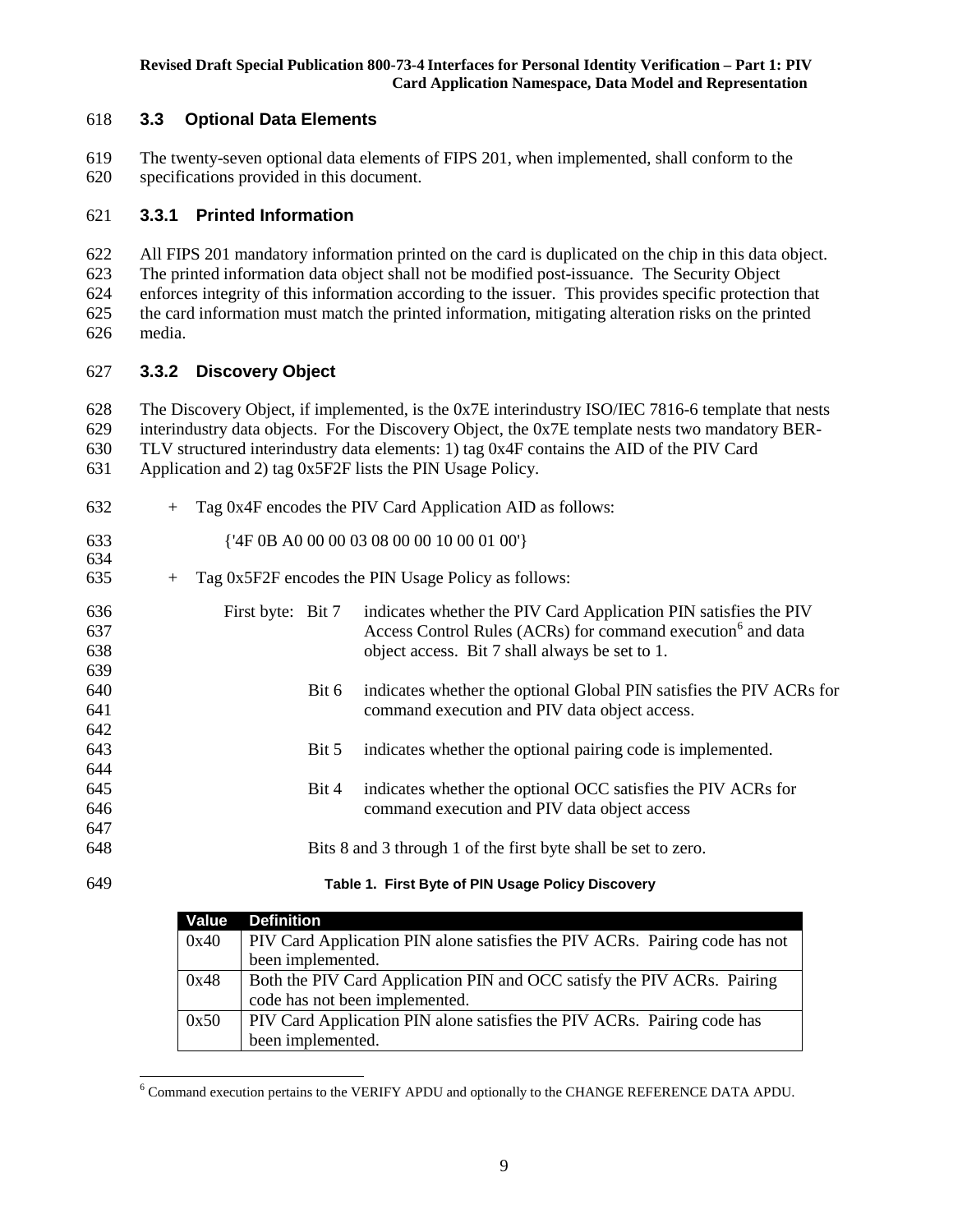|               | <b>Value</b> | <b>Definition</b>                                                                                                                                                                  |
|---------------|--------------|------------------------------------------------------------------------------------------------------------------------------------------------------------------------------------|
|               | 0x58         | Both the PIV Card Application PIN and OCC satisfy the PIV ACRs. Pairing                                                                                                            |
|               |              | code has been implemented.                                                                                                                                                         |
|               | 0x60         | Both PIV Card Application PIN and Global PIN satisfy PIV ACRs. Pairing                                                                                                             |
|               |              | code has not been implemented.                                                                                                                                                     |
|               | 0x68         | PIV Card Application PIN, Global PIN, and OCC all satisfy PIV ACRs.                                                                                                                |
|               |              | Pairing code has not been implemented.                                                                                                                                             |
|               | 0x70         | Both PIV Card Application PIN and Global PIN satisfy PIV ACRS. Pairing                                                                                                             |
|               |              | code has been implemented.                                                                                                                                                         |
|               | 0x78         | PIV Card Application PIN, Global PIN, and OCC all satisfy PIV ACRs.                                                                                                                |
|               |              | Pairing code has been implemented.                                                                                                                                                 |
| 650           |              |                                                                                                                                                                                    |
| 651           |              | The second byte of the PIN Usage Policy encodes the cardholder's PIN preference for                                                                                                |
| 652           |              | PIV Cards with both the PIV Card Application PIN and the Global PIN enabled:                                                                                                       |
| 653           |              |                                                                                                                                                                                    |
| 654           |              | Second byte: 0x10 indicates that the PIV Card Application PIN is the primary PIN used                                                                                              |
| 655           |              | to satisfy the PIV ACRs for command execution and object access.                                                                                                                   |
| 656           |              |                                                                                                                                                                                    |
| 657           |              | 0x20 indicates that the Global PIN is the primary PIN used to satisfy the                                                                                                          |
| 658           |              | PIV ACRs for command execution and object access.                                                                                                                                  |
| 659           |              |                                                                                                                                                                                    |
| 660           |              | PIV Card Applications that implement the pairing code shall implement the Discovery                                                                                                |
| 661           |              | Object with the first byte of the PIN Usage Policy set to 0x50, 0x58, 0x70, or 0x78. PIV                                                                                           |
| 662           |              | Card Applications for which both the PIV Card Application PIN and the Global PIN                                                                                                   |
| 663           |              | satisfy the PIV ACRs for PIV data object access and command execution shall                                                                                                        |
| 664           |              | implement the Discovery Object with the PIN Usage Policy set to 0x60 zz, 0x68 zz, 0x70                                                                                             |
| 665           |              | zz, or $0x78$ zz where zz is either $0x10$ or $0x20$ . PIV Card Applications for which OCC                                                                                         |
| 666           |              | satisfies the PIV ACRs for PIV data object access and command execution shall                                                                                                      |
| 667           |              | implement the Discovery Object with the first byte of the PIN Usage Policy set to 0x48,                                                                                            |
| 668           |              | 0x58, 0x68, or 0x78.                                                                                                                                                               |
| 669           |              | Note: If the first byte is set to $0x40$ , $0x48$ , $0x50$ , or $0x58$ , then the second byte is RFU                                                                               |
| 670           |              | and shall be set to 0x00.                                                                                                                                                          |
|               |              |                                                                                                                                                                                    |
| 671           |              | The encoding of the 0x7E Discovery Object is as follows:                                                                                                                           |
| 672<br>673    |              | {'7E 12' {'4F 0B A0 00 00 03 08 00 00 10 00 01 00'} {'5F 2F 02 xx yy'}}, where xx and yy<br>encode the first and second byte of the PIN Usage Policy as described in this section. |
| 674           |              | The Security Object enforces integrity of the Discovery Object according to the issuer.                                                                                            |
| $\sim$ $\sim$ |              |                                                                                                                                                                                    |

## **3.3.3 Key History Object**

 Up to twenty retired key management private keys may be stored in the PIV Card Application. The Key History object provides information about the retired key management private keys that are  $p_{\text{resent}}$  between within the PIV Card Application.<sup>[7](#page-20-0)</sup> Retired key management private keys are private keys that correspond to X.509 Certificates for Key Management that have expired, have been revoked, or have otherwise been superseded. The Key History object shall be present in the PIV Card Application if

<span id="page-20-0"></span><sup>&</sup>lt;sup>7</sup> See NIST Interagency Report 7676 [IR7676] for suggestions on the implementation and use of the Key History mechanism.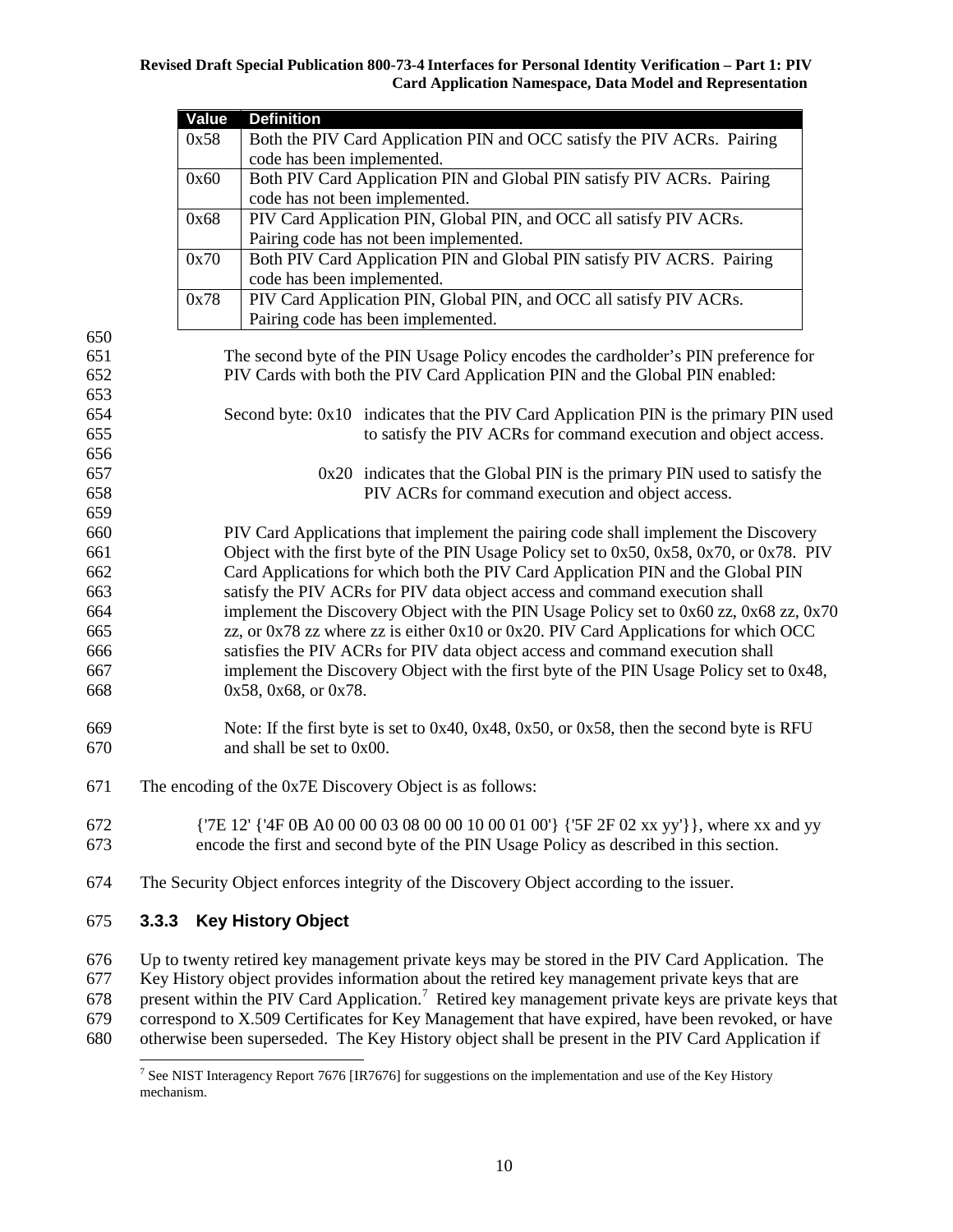the PIV Card Application contains any retired key management private keys, but may be present even

- if no such keys are present in the PIV Card Application. For each retired key management private
- key in the PIV Card Application, the corresponding certificate may either be present within the PIV
- Card Application or may only be available from an on-line repository.

The Key History object includes two mandatory fields, *keysWithOnCardCerts* and

- *keysWithOffCardCerts*, and one optional field, *offCardCertURL*. The *keysWithOnCardCerts* field
- indicates the number of retired private keys within the PIV Card Application for which the
- corresponding certificates are also stored within the PIV Card Application. The
- *keysWithOffCardCerts* field indicates the number of retired private keys within the PIV Card
- Application for which the corresponding certificates are not stored within the PIV Card Application.
- The numeric values in both *keysWithOnCardCerts* and *keysWithOffCardCerts* are represented as
- unsigned binary integers. The *offCardCertURL* field contains a URL that points to a file containing the certificates corresponding to all of the retired private keys within the PIV Card Application,
- including those for which the corresponding certificate is also stored within the PIV Card
- Application. The *offCardCertURL* field shall be present if the *keysWithOffCardCerts* value is greater
- than zero and shall be absent if the values of both *keysWithOnCardCerts* and *keysWithOffCardCerts*
- are zero. The *offCardCertURL* field may be present if the *keysWithOffCardCerts* value is zero but the *keysWithOnCardCerts* value is greater than zero.
- The file that is pointed to by the *offCardCertURL* field shall contain the DER encoding of the following data structure:

| 701 |              | OffCardKeyHistoryFile ::= SEQUENCE SIZE (120) OF SEQUENCE { |  |  |
|-----|--------------|-------------------------------------------------------------|--|--|
| 702 | keyReference | <b>OCTET STRING (SIZE(1))</b>                               |  |  |
| 703 | cert         | <b>Certificate</b>                                          |  |  |
| 704 |              |                                                             |  |  |

 where **keyReference** is the key reference for the private key on the card and **cert** is the 706 corresponding X.509 certificate.<sup>[8](#page-21-0)</sup> The *offCardCertURL* field shall have the following format:

707 "http://" <DNS name> "/" <ASCII-HEX encoded SHA-256 hash of **OffCardKeyHistoryFile**>

The private keys for which the corresponding certificates are stored within the PIV Card Application

shall be assigned to the lowest numbered key references reserved for retired key management private

- keys. For example if *keysWithOnCardCerts* is 5, then the corresponding private keys shall be
- assigned to key references '82', '83', '84', '85', and '86'.
- The private keys for which the corresponding certificates are not stored within the PIV Card
- Application shall be assigned to the highest numbered key references reserved for retired key
- management private keys. For example, if *keysWithOffCardCerts* is 3, then the corresponding private
- keys shall be assigned to key references '93', '94', and '95'.
- Private keys do not have to be stored within the PIV Card Application in the order of their age.
- However, if the certificates corresponding to only some of the retired key management private keys
- are available within the PIV Card Application then the certificates that are stored in the PIV Card
- <span id="page-21-0"></span>Application shall be the ones that were most recently issued.

The ASN.1 for **Certificate** may be imported from the ASN.1 module **PKIX1Explicit88** in Appendix A.1 of [RFC5280].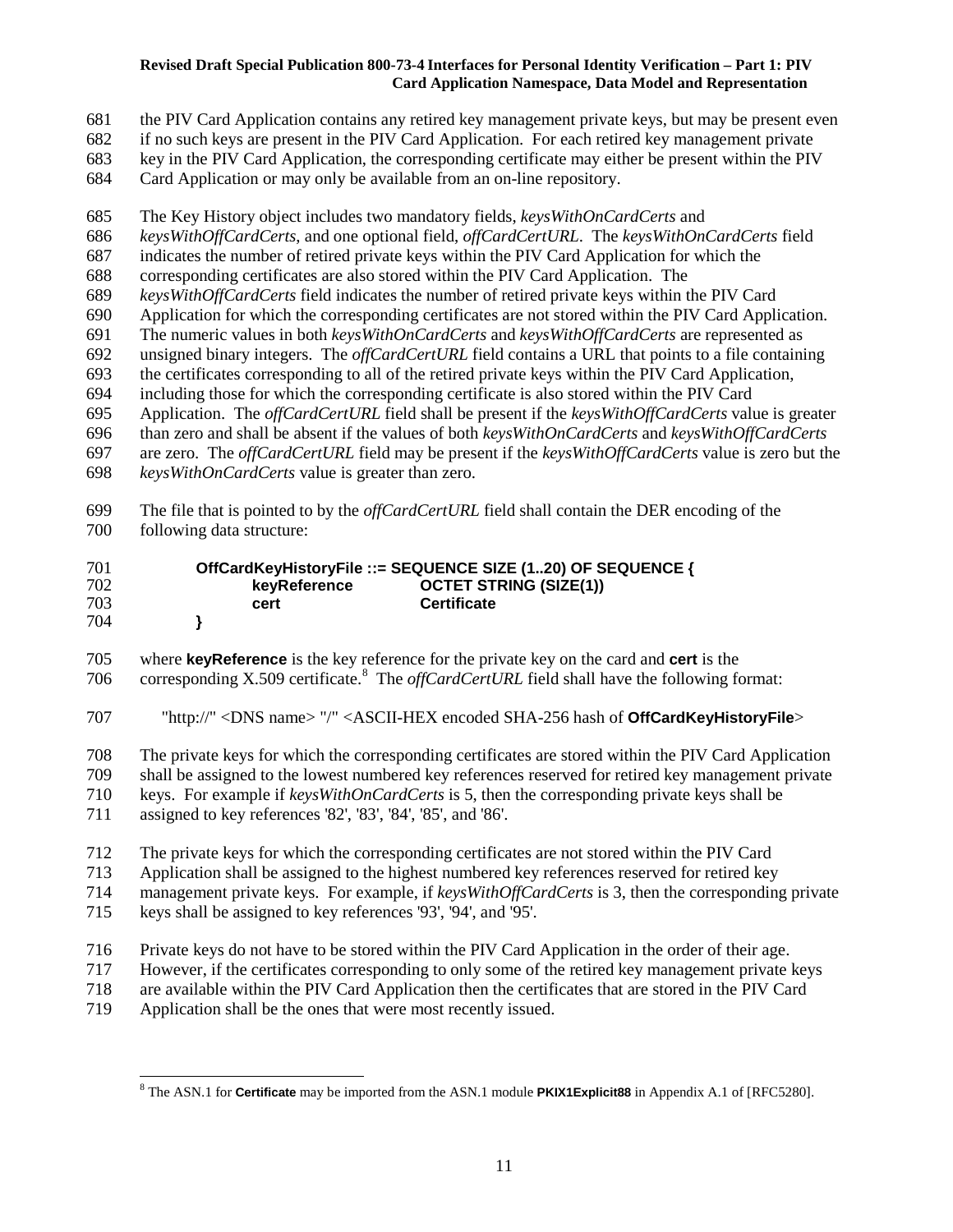- The Key History object is only available over the contact and VCI. The read access control rule for
- the Key History object is "Always," meaning that it can be read without access control restrictions.
- The Security Object enforces integrity of the Key History object according to the issuer.

## **3.3.4 Retired X.509 Certificates for Key Management**

 These objects hold the X.509 Certificates for Key Management corresponding to retired key management private keys, as described in Section 3.3.3. Retired key management private keys and their corresponding certificates are only available over the contact interface or VCI. The read access control rule for these certificates is "Always," meaning the certificates can be read without access control restrictions. The PKI cryptographic function (see Table 4) for all of the retired key management private keys is protected with a "PIN" or "OCC" access rule. In other words, once the

- PIN or OCC data is submitted and verified, subsequent key management key operations can be
- performed with any of the retired key management private keys without requiring the PIN or OCC
- data again. This enables multiple private key operations without additional cardholder consent.

## **3.3.5 Cardholder Iris Images**

 The iris images data object specifies compact images of the cardholder's irises. The images are suitable for use in iris recognition systems for automated identity verification. The iris images data object shall be encoded as specified in [SP800-76].

## **3.3.6 Biometric Information Templates Group Template**

 The Biometric Information Templates (BIT) Group Template data object encodes the configuration information of the OCC data. The encoding of the BIT group template shall be as specified in Table 7 of [SP800-76]. This data object shall be absent if OCC does not satisfy the PIV ACRs for command execution and data object access. When OCC satisfies the PIV ACRs for PIV data objects access and command execution both the Discovery Object and the BIT Group Template data object shall be present, and bit 4 of the first byte of the PIN Usage Policy shall be set.

## **3.3.7 Secure Messaging Certificate Signer**

 The Secure Messaging Certificate Signer data object, which shall be present if the PIV Card supports secure messaging for non-card-management operations, contains the certificate(s) needed to verify the signature on the secure messaging card verifiable certificate (CVC), as specified in Part 2, Section 4.1.5.

- The public key required to verify the digital signature of the secure messaging CVC is an ECC key. It
- shall be provided in either an X.509 Certificate for Content Signing or an Intermediate CVC. If the
- public key required to verify the digital signature of the secure messaging CVC is provided in an
- Intermediate CVC, then the format of the Intermediate CVC shall be as specified in Part 2, Section
- 4.1.5, and the public key required to verify the digital signature of the Intermediate CVC shall be
- provided in an X.509 Certificate for Content Signing.
- The X.509 Certificate for Content Signing shall be a digital signature certificate issued under the id-
- fpki-common-piv-contentSigning policy of [COMMON]. The X.509 Certificate for Content Signing
- shall also include an extended key usage (*extKeyUsage)* extension asserting id-PIV-content-signing.
- Additional descriptions for the PIV object identifiers are provided in Appendix B of FIPS 201-2. The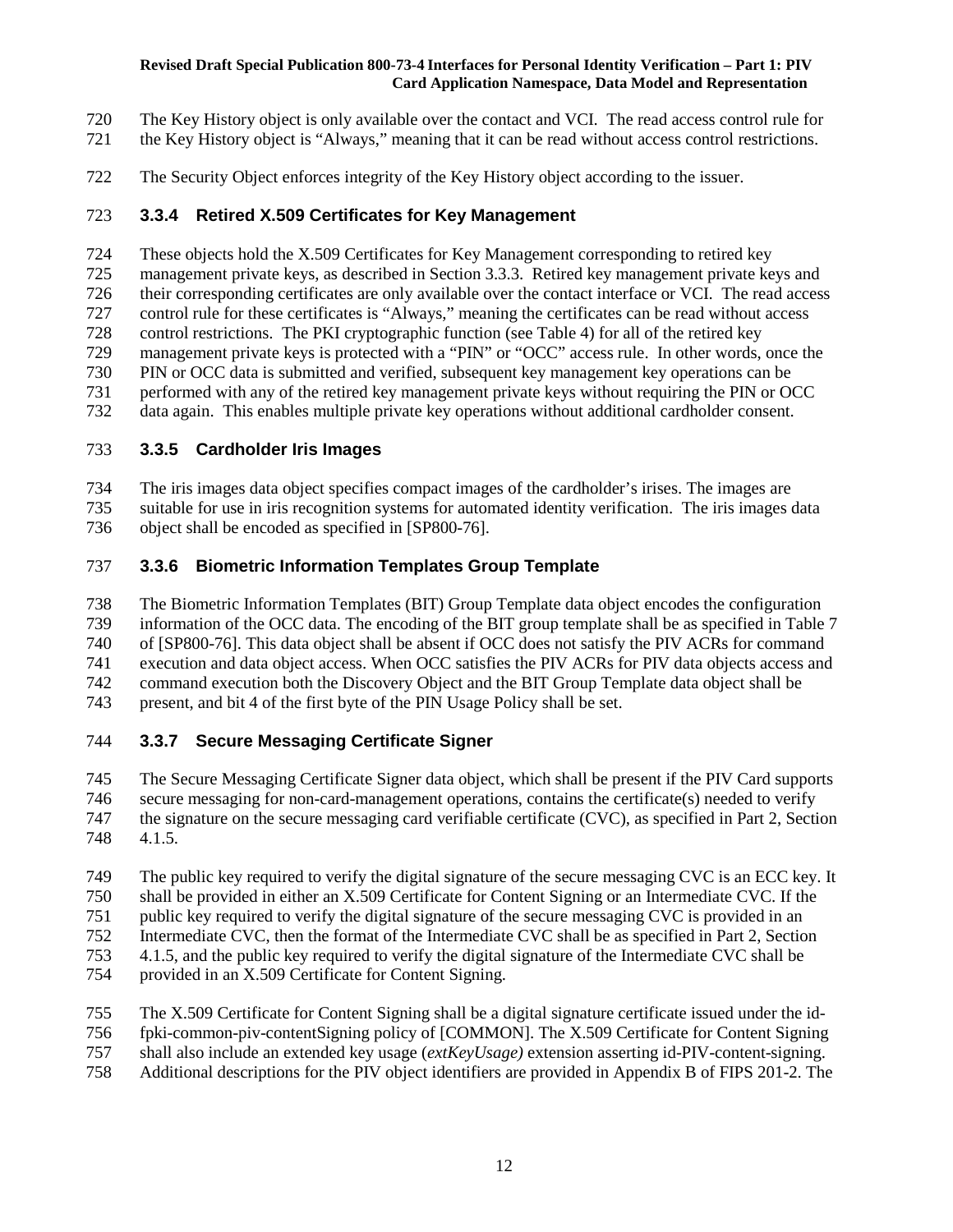- X.509 Certificate for Content Signing needed to verify the digital signature of a secure messaging
- 760 CVC or Intermediate CVC of a valid PIV Card<sup>[9](#page-23-0)</sup> shall not be expired.
- Note that the option to include an Intermediate CVC is included as a temporary measure to
- accommodate the use of certification authorities that do not support the issuance of X.509 certificates
- that contain elliptic curve subject public keys. It is expected that the Intermediate CVC data element
- will be deprecated in a future version of SP 800-73.

## **3.3.8 Pairing Code Reference Data Container**

 The Pairing Code Reference Data Container, which shall be present if the PIV Card supports the virtual contact interface, includes a copy of the PIV Card's pairing code (see Section 5.1.3).

## **3.4 Inclusion of Universally Unique IDentifiers (UUIDs)**

- This specification provides support for two UUIDs on a PIV Card. The Card UUID is a UUID that is
- unique for each card, and it shall be present on all PIV Cards. The Cardholder UUID is a UUID that is a persistent identifier for the cardholder, and it is optional to implement. The requirements for
- these UUIDs are provided in the following subsections.

## **3.4.1 Card UUID**

- FIPS 201 requires PIV Cards to include a Card UUID. The Card UUID shall be included on PIV Cards as follows:
- 776 1. The value of the GUID data element of the CHUID data object shall be a 16-byte binary 777 representation of a valid UUID [RFC4122]. The UUID should be version 1, 4, or 5, as specified in [RFC4122, Section 4.1.3].
- 2. The same 16-byte binary representation of the UUID value shall be present as the value of an entryUUID attribute, as defined in [RFC4530], in any CMS-signed data object that is required to contain a pivFASC-N attribute on a PIV Card, i.e., in the mandatory cardholder fingerprint template and facial image data objects as well as in the optional cardholder iris images data object when present.
- 3. If the PIV Card supports secure messaging, then the same 16-byte binary representation of the UUID value shall be used as the Subject Identifier in the secure messaging CVC, as specified in Part 2, Section 4.1.5.
- 4. The string representation of the same UUID value shall be present in the X.509 Certificate for PIV Authentication and the X.509 Certificate for Card Authentication, in the subjectAltName extension encoded as a URI, as specified by [RFC4122, Section 3].

## **3.4.2 Cardholder UUID**

- As defined in Section 3.1.2, the CHUID may optionally include a Cardholder UUID. When present,
- <span id="page-23-0"></span> the Cardholder UUID shall be a 16-byte binary representation of a valid UUID, and it shall be version 1, 4, or 5, as specified in [RFC4122, Section 4.1.3].

A valid PIV Card is defined as a PIV Card that is neither expired nor revoked.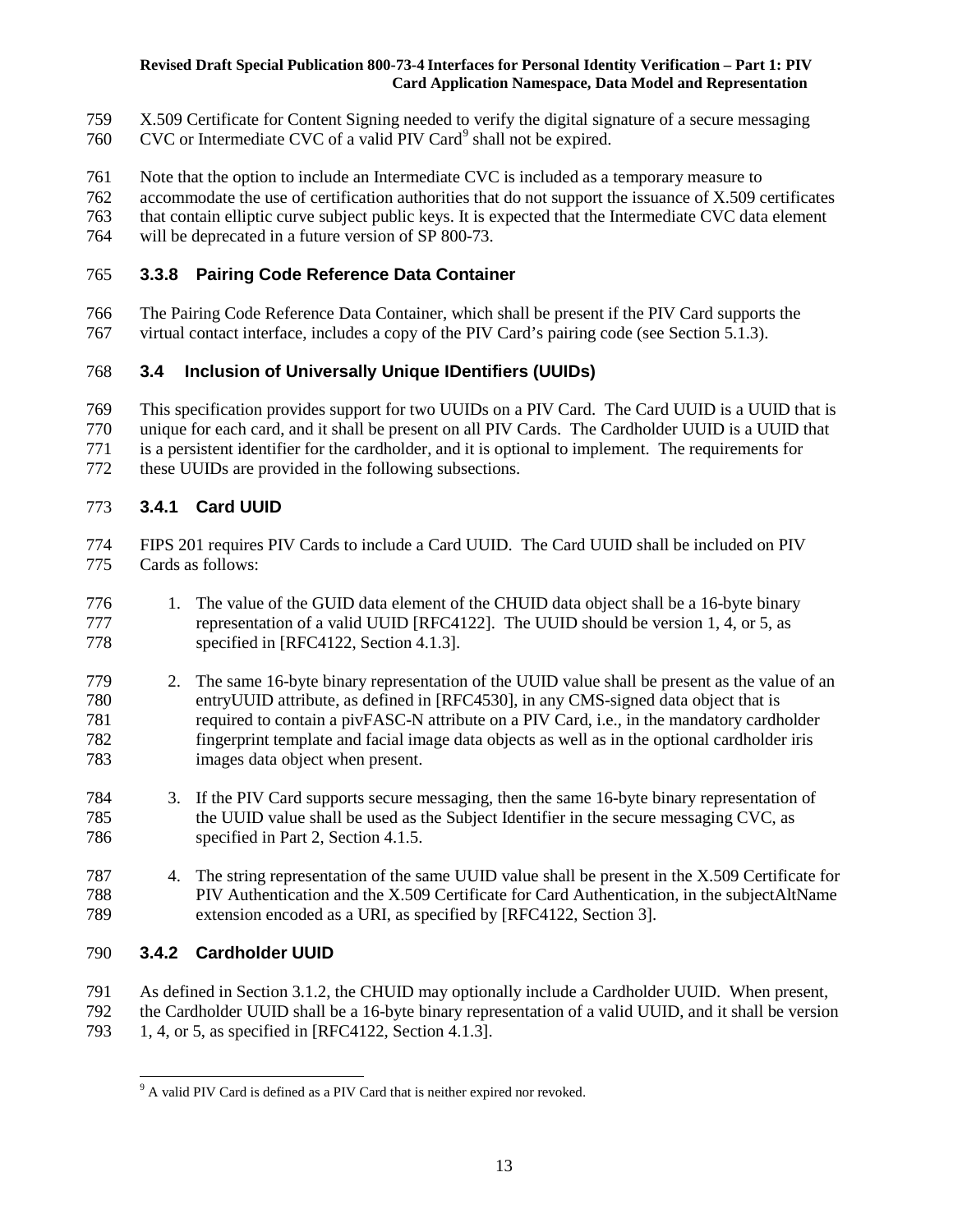## 794 **3.5 Data Object Containers and associated Access Rules and Interface Modes**

 Table 2 defines a high level view of the data model. Each on-card storage container is labeled either as Mandatory (M), Optional (O), or Conditional (C). The conditional data objects are digital signature key and key management key, which are mandatory if the cardholder has a government- issued email account at the time of credential issuance. This data model is designed to enable and 799 support dual interface cards. For dual chip implementations, for any container that can be accessed<br>800 over both the contact interface and the contactless interface (including the virtual contact interface) over both the contact interface and the contactless interface (including the virtual contact interface) 801 the data object shall be copied into the corresponding containers on both chips.<sup>[10](#page-24-0)</sup> Note that access conditions based on the interface mode (contact vs. contactless) take precedence over all Access Rules defined in Table 2, Column 3.

| I<br>I<br>۰,<br>×<br>۰.<br>× |
|------------------------------|
|------------------------------|

### 804 **Table 2. Data Model Containers**

| <b>Container Name</b>                           | <b>Container</b><br>ID | <b>Access</b><br><b>Rule for</b><br>Read | <b>Contact / Contactless<sup>11</sup></b> | M/O/<br>C |
|-------------------------------------------------|------------------------|------------------------------------------|-------------------------------------------|-----------|
| <b>Card Capability Container</b>                | 0xDB00                 | Always                                   | Contact                                   | М         |
| Card Holder Unique Identifier                   | 0x3000                 | Always                                   | <b>Contact and Contactless</b>            | M         |
| X.509 Certificate for PIV Authentication        | 0x0101                 | Always                                   | Contact                                   | M         |
| <b>Cardholder Fingerprints</b>                  | 0x6010                 | <b>PIN</b>                               | Contact                                   | M         |
| <b>Security Object</b>                          | 0x9000                 | Always                                   | Contact                                   | M         |
| Cardholder Facial Image                         | 0x6030                 | <b>PIN</b>                               | Contact                                   | M         |
| X.509 Certificate for Card Authentication       | 0x0500                 | Always                                   | <b>Contact and Contactless</b>            | M         |
| X.509 Certificate for Digital Signature         | 0x0100                 | Always                                   | Contact                                   | C         |
| X.509 Certificate for Key Management            | 0x0102                 | Always                                   | Contact                                   | C         |
| <b>Printed Information</b>                      | 0x3001                 | PIN or<br><b>OCC</b>                     | Contact                                   | $\Omega$  |
| Discovery Object                                | 0x6050                 | Always                                   | <b>Contact and Contactless</b>            | $\Omega$  |
| Key History Object                              | 0x6060                 | Always                                   | Contact                                   | $\circ$   |
| Retired X.509 Certificate for Key Management 1  | 0x1001                 | Always                                   | Contact                                   | $\circ$   |
| Retired X.509 Certificate for Key Management 2  | 0x1002                 | Always                                   | Contact                                   | $\Omega$  |
| Retired X.509 Certificate for Key Management 3  | 0x1003                 | Always                                   | Contact                                   | $\Omega$  |
| Retired X.509 Certificate for Key Management 4  | 0x1004                 | Always                                   | Contact                                   | $\Omega$  |
| Retired X.509 Certificate for Key Management 5  | 0x1005                 | Always                                   | Contact                                   | $\Omega$  |
| Retired X.509 Certificate for Key Management 6  | 0x1006                 | Always                                   | Contact                                   | $\Omega$  |
| Retired X.509 Certificate for Key Management 7  | 0x1007                 | Always                                   | Contact                                   | $\circ$   |
| Retired X.509 Certificate for Key Management 8  | 0x1008                 | Always                                   | Contact                                   | $\Omega$  |
| Retired X.509 Certificate for Key Management 9  | 0x1009                 | Always                                   | Contact                                   | $\circ$   |
| Retired X.509 Certificate for Key Management 10 | 0x100A                 | Always                                   | Contact                                   | O         |

<span id="page-24-0"></span> $10$  As a consequence of this requirement, any keys that have to be generated on card cannot be made available over the contactless interface (including the virtual contact interface) in a dual chip implementation.

<span id="page-24-1"></span> $11$  Contact interface mode means the container is accessible through contact and virtual contact interfaces only. Contact and contactless interface mode means the container can be accessed from any interface. The term *virtual contact interface* is used in this document as a shorthand for a security condition in which secure messaging is used **AND** the security status indicator associated with the pairing code is TRUE.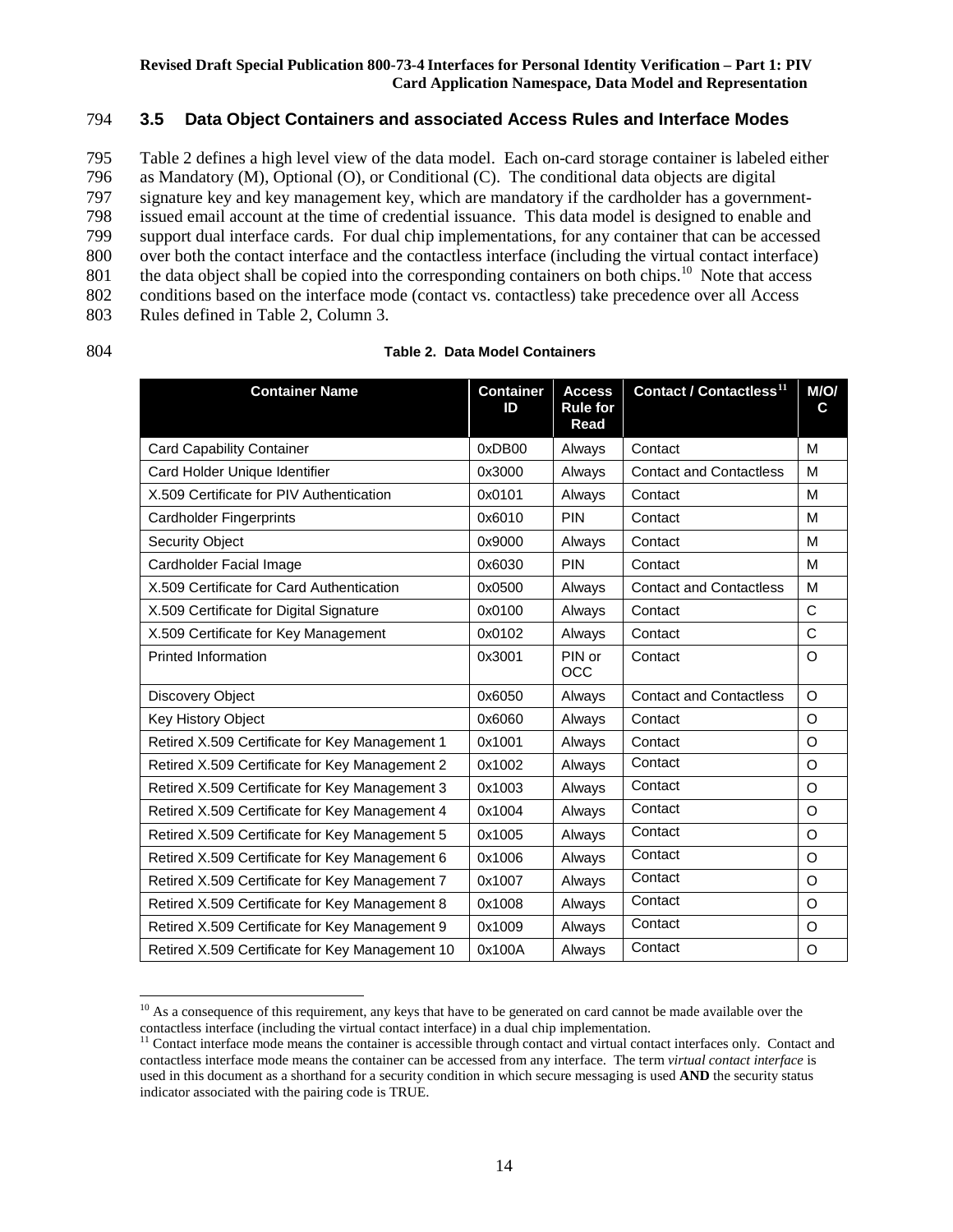| <b>Container Name</b>                                 | <b>Container</b><br>ID | <b>Access</b><br><b>Rule for</b><br>Read | Contact / Contactless <sup>11</sup> | <b>M/O/</b><br>C |
|-------------------------------------------------------|------------------------|------------------------------------------|-------------------------------------|------------------|
| Retired X.509 Certificate for Key Management 11       | 0x100B                 | Always                                   | Contact                             | O                |
| Retired X.509 Certificate for Key Management 12       | 0x100C                 | Always                                   | Contact                             | O                |
| Retired X.509 Certificate for Key Management 13       | 0x100D                 | Always                                   | Contact                             | $\circ$          |
| Retired X.509 Certificate for Key Management 14       | 0x100E                 | Always                                   | Contact                             | $\Omega$         |
| Retired X.509 Certificate for Key Management 15       | 0x100F                 | Always                                   | Contact                             | $\Omega$         |
| Retired X.509 Certificate for Key Management 16       | 0x1010                 | Always                                   | Contact                             | $\Omega$         |
| Retired X.509 Certificate for Key Management 17       | 0x1011                 | Always                                   | Contact                             | $\Omega$         |
| Retired X.509 Certificate for Key Management 18       | 0x1012                 | Always                                   | Contact                             | $\Omega$         |
| Retired X.509 Certificate for Key Management 19       | 0x1013                 | Always                                   | Contact                             | O                |
| Retired X.509 Certificate for Key Management 20       | 0x1014                 | Always                                   | Contact                             | O                |
| Cardholder Iris Images                                | 0x1015                 | <b>PIN</b>                               | Contact                             | $\Omega$         |
| <b>Biometric Information Templates Group Template</b> | 0x1016                 | Always                                   | <b>Contact and Contactless</b>      | $\Omega$         |
| Secure Messaging Certificate Signer                   | 0x1017                 | Always                                   | <b>Contact and Contactless</b>      | $\Omega$         |
| Pairing Code Reference Data Container                 | 0x1018                 | PIN or<br><b>OCC</b>                     | Contact                             | $\Omega$         |

805 Appendix A provides a detailed spreadsheet for the data model. ContainerIDs and tags within the containers for each data object are defined by this data model in accordance with SP 800-73-4 nam

806 containers for each data object are defined by this data model in accordance with SP 800-73-4 naming conventions. conventions.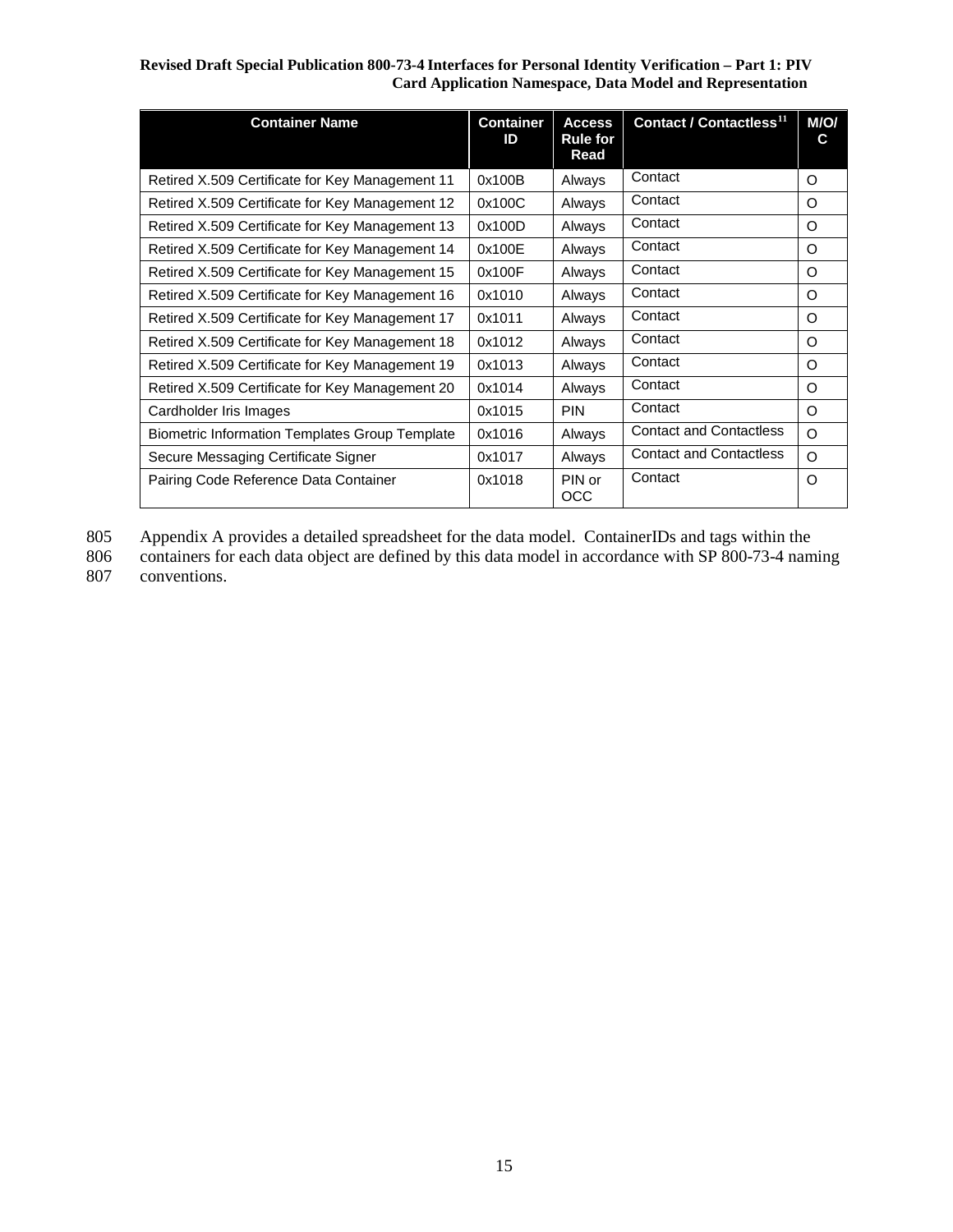## **4. PIV Data Objects Representation**

## **4.1 Data Objects Definition**

- A *data object* is an item of information seen on the card command interface for which is specified a name, a description of logical content, a format, and a coding. Each data object has a globally unique
- name called its *object identifier* (OID)*,* as defined in ISO/IEC 8824-2:2002 [ISO8824].

 A data object whose data content is encoded as a BER-TLV data structure as in ISO/IEC 8825-1:2002 [ISO8825] is called a *BER-TLV data object.* 

## **4.1.1 Data Object Content**

The content of a data object is the sequence of bytes that are said to be contained in or to be the value

 of the data object. The number of bytes in this byte sequence is referred to as the length of the data content and also as the size of the data object. The first byte in the sequence is regarded as being at

byte position or offset zero in the content of the data object.

- The data content of a BER-TLV data object may consist of other BER-TLV data objects. In this case
- 822 the tag of the data object indicates that the data object is a constructed data object. A BER-TLV data
- object that is not a constructed data object is called a primitive data object.
- The PIV data objects are BER-TLV objects encoded as per [ISO8825], except that tag values of the
- 825 PIV data object's inner tag assignments do not conform to BER-TLV requirements.<sup>[12](#page-26-0)</sup> This is due to
- 826 the need to accommodate legacy tags inherited from [GSC-IS].
- Before the card is issued, data objects that are created but not used shall be set to zero-length value.

## **4.2 OIDs and Tags of PIV Card Application Data Objects**

Table 3 lists the ASN.1 object identifiers and BER-TLV tags of the thirty-six PIV Card Application

- data objects. For the purpose of constructing PIV Card Application data object names in the
- 831 CardApplicationURL in the CCC of the PIV Card Application, the NIST RID ('A0 00 00 03 08') shall
- be used and the card application type shall be set to '00'.

## **4.3 Object Identifiers**

 Each of the data objects in the PIV Card Application has been provided with a BER-TLV tag and an ASN.1 OID from the NIST personal identity verification arc. These object identifier assignments are given in Table 3.

- 837 A data object shall be identified on the PIV client-application programming interface using its OID.
- An object identifier on the PIV client-application programming interface shall be a dot-delimited
- string of the integer components of the OID. For example, the representation of the OID of the
- <span id="page-26-0"></span>CHUID on the PIV client-application programming interface is "2.16.840.1.101.3.7.2.48.0."

 The exception does not apply to the BIT Group template, the Discovery Object or the Application Property Template (APT), since these objects use interindustry tags from ISO/IEC 7816-6.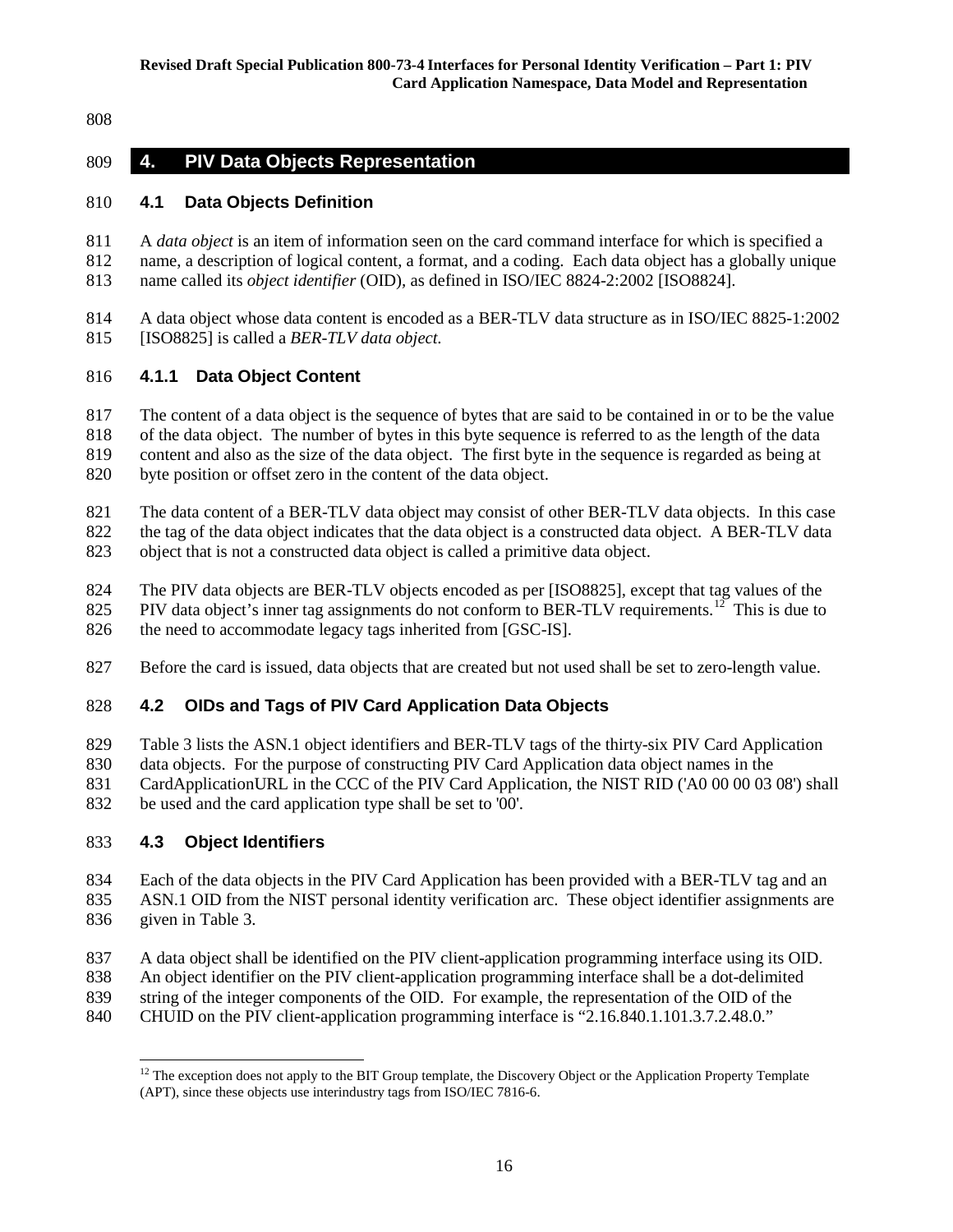- 841 A data object shall be identified on the PIV Card Application card command interface using its BER-<br>842 TLV tag. For example, the CHUID is identified on the card command interface to the PIV Card
- TLV tag. For example, the CHUID is identified on the card command interface to the PIV Card
- 843 Application by the three-byte identifier '5FC102'.
- 844 Table 2 lists the ACRs of the thirty-six PIV Card Application data objects. See Table 4 in Section 5.1
- 845 and Table 6-3 in Special Publication 800-78 [SP800-78] for the key references and permitted
- 846 algorithms associated with these authenticable entities.
- 

### 847 **Table 3. Object Identifiers of the PIV Data Objects for Interoperable Use**

| Data Object for Interoperable Use                     | ASN.1 OID                  | <b>BER-TLV</b><br>Tag | M/O/<br>C    |
|-------------------------------------------------------|----------------------------|-----------------------|--------------|
| <b>Card Capability Container</b>                      | 2.16.840.1.101.3.7.1.219.0 | '5FC107'              | М            |
| Card Holder Unique Identifier                         | 2.16.840.1.101.3.7.2.48.0  | '5FC102'              | м            |
| X.509 Certificate for PIV Authentication              | 2.16.840.1.101.3.7.2.1.1   | '5FC105'              | М            |
| <b>Cardholder Fingerprints</b>                        | 2.16.840.1.101.3.7.2.96.16 | '5FC103'              | M            |
| Security Object                                       | 2.16.840.1.101.3.7.2.144.0 | '5FC106'              | м            |
| Cardholder Facial Image                               | 2.16.840.1.101.3.7.2.96.48 | '5FC108'              | M            |
| X.509 Certificate for Card Authentication             | 2.16.840.1.101.3.7.2.5.0   | '5FC101'              | M            |
| X.509 Certificate for Digital Signature               | 2.16.840.1.101.3.7.2.1.0   | '5FC10A'              | С            |
| X.509 Certificate for Key Management                  | 2.16.840.1.101.3.7.2.1.2   | '5FC10B'              | $\mathsf{C}$ |
| <b>Printed Information</b>                            | 2.16.840.1.101.3.7.2.48.1  | '5FC109'              | O            |
| Discovery Object                                      | 2.16.840.1.101.3.7.2.96.80 | '7E'                  | O            |
| Key History Object                                    | 2.16.840.1.101.3.7.2.96.96 | '5FC10C'              | O            |
| Retired X.509 Certificate for Key Management 1        | 2.16.840.1.101.3.7.2.16.1  | '5FC10D'              | O            |
| Retired X.509 Certificate for Key Management 2        | 2.16.840.1.101.3.7.2.16.2  | '5FC10E'              | O            |
| Retired X.509 Certificate for Key Management 3        | 2.16.840.1.101.3.7.2.16.3  | '5FC10F'              | O            |
| Retired X.509 Certificate for Key Management 4        | 2.16.840.1.101.3.7.2.16.4  | '5FC110'              | $\circ$      |
| Retired X.509 Certificate for Key Management 5        | 2.16.840.1.101.3.7.2.16.5  | '5FC111'              | O            |
| Retired X.509 Certificate for Key Management 6        | 2.16.840.1.101.3.7.2.16.6  | '5FC112'              | O            |
| Retired X.509 Certificate for Key Management 7        | 2.16.840.1.101.3.7.2.16.7  | '5FC113'              | O            |
| Retired X.509 Certificate for Key Management 8        | 2.16.840.1.101.3.7.2.16.8  | '5FC114'              | O            |
| Retired X.509 Certificate for Key Management 9        | 2.16.840.1.101.3.7.2.16.9  | '5FC115'              | O            |
| Retired X.509 Certificate for Key Management 10       | 2.16.840.1.101.3.7.2.16.10 | '5FC116'              | O            |
| Retired X.509 Certificate for Key Management 11       | 2.16.840.1.101.3.7.2.16.11 | '5FC117'              | O            |
| Retired X.509 Certificate for Key Management 12       | 2.16.840.1.101.3.7.2.16.12 | '5FC118'              | O            |
| Retired X.509 Certificate for Key Management 13       | 2.16.840.1.101.3.7.2.16.13 | '5FC119'              | $\mathsf O$  |
| Retired X.509 Certificate for Key Management 14       | 2.16.840.1.101.3.7.2.16.14 | '5FC11A'              | O            |
| Retired X.509 Certificate for Key Management 15       | 2.16.840.1.101.3.7.2.16.15 | '5FC11B'              | O            |
| Retired X.509 Certificate for Key Management 16       | 2.16.840.1.101.3.7.2.16.16 | '5FC11C'              | O            |
| Retired X.509 Certificate for Key Management 17       | 2.16.840.1.101.3.7.2.16.17 | '5FC11D'              | $\mathsf O$  |
| Retired X.509 Certificate for Key Management 18       | 2.16.840.1.101.3.7.2.16.18 | '5FC11E'              | $\circ$      |
| Retired X.509 Certificate for Key Management 19       | 2.16.840.1.101.3.7.2.16.19 | '5FC11F'              | O            |
| Retired X.509 Certificate for Key Management 20       | 2.16.840.1.101.3.7.2.16.20 | '5FC120'              | O            |
| Cardholder Iris Images                                | 2.16.840.1.101.3.7.2.16.21 | '5FC121'              | O            |
| <b>Biometric Information Templates Group Template</b> | 2.16.840.1.101.3.7.2.16.22 | '7F61'                | O            |
| Secure Messaging Certificate Signer                   | 2.16.840.1.101.3.7.2.16.23 | '5FC122'              | O            |
| Pairing Code Reference Data Container                 | 2.16.840.1.101.3.7.2.16.24 | '5FC123'              | O            |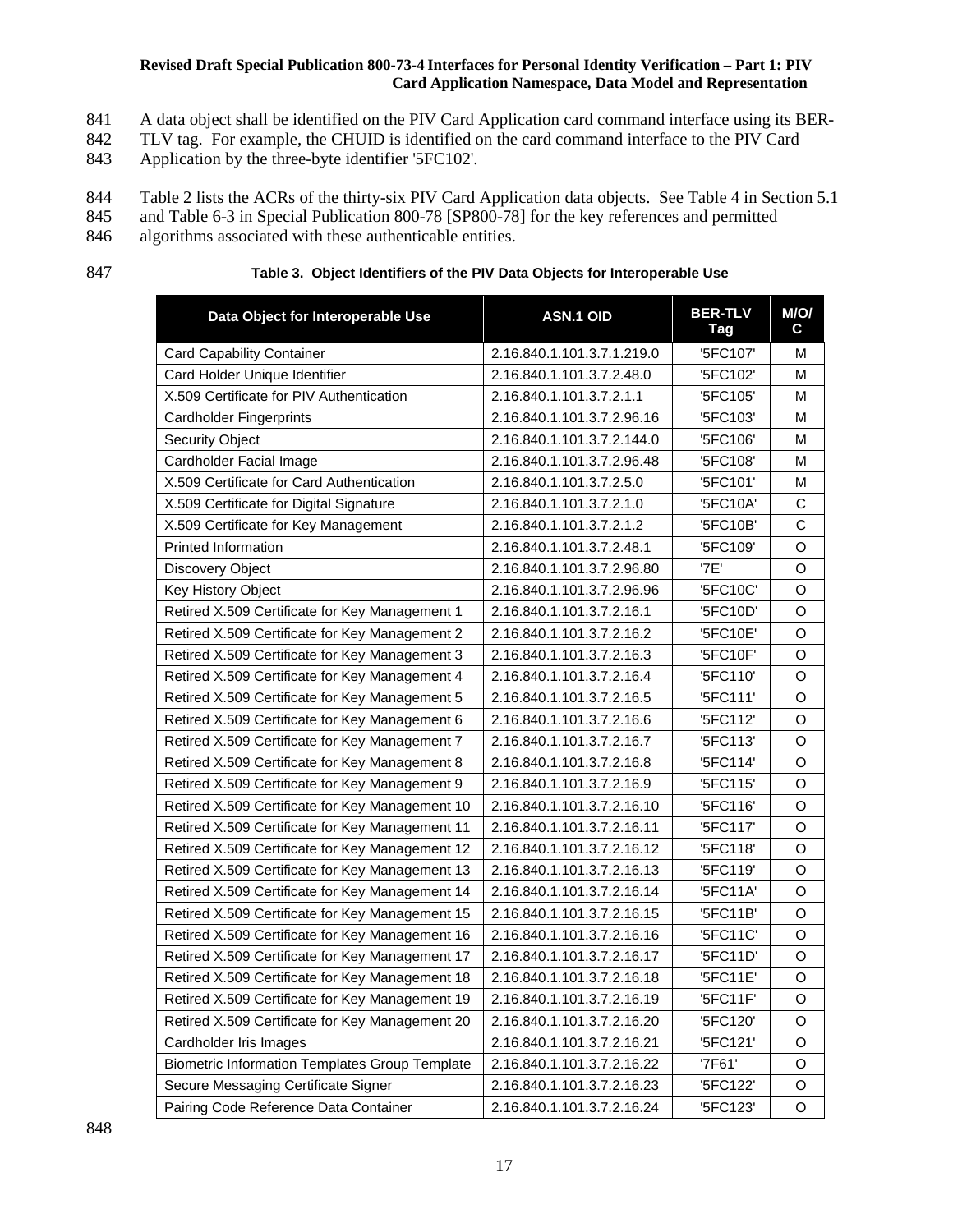849

## 850 **5. Data Types and Their Representation**

851 This section provides a description of the data types used in the PIV Client Application Programming 852 Interface (SP 800-73-4, Part 3) and PIV Card Command Interface (SP 800-73-4, Part 2). Unless 853 otherwise indicated, the representation shall be the same on both interfaces.

 The data types are defined in Part 1, rather than in Parts 2 and 3 in order to achieve smart card platform independence from Part 1. Thus, non-government smart card programs can readily adopt the interface specifications in Parts 2 and 3 while customizing Part 1 to their own data model, data 857 types, and namespaces. $13$ 

## 858 **5.1 Key References**

859 A key reference is a one-byte reference data identifier that specifies a cryptographic key or PIN 860 according to its PIV Key Type. Table 4 and SP 800-78, Table 6-1, define the key reference values

861 that shall be used on the PIV interfaces. The key reference values are used, for example, in a

- 862 cryptographic protocol such as an authentication or a signing protocol. Key references are only 863 assigned to private and secret (symmetric) keys, PINs, PIN Unblocking Key (PUK), OCC, and the
- 864 pairing code. All other PIV Card Application key reference values are reserved for future use.

| 865 | Table 4. PIV Card Application Authentication and Key References |
|-----|-----------------------------------------------------------------|
|     |                                                                 |

| Key<br>Reference<br>Value | <b>PIV Reference</b><br>Data Type            | <b>Authenticable</b><br><b>Entity</b>           | <b>Security Condition for Use</b> |                    |                      |                           | Retry<br>Reset<br>Value | <b>Number</b><br>οf<br><b>Unblocks</b> |
|---------------------------|----------------------------------------------|-------------------------------------------------|-----------------------------------|--------------------|----------------------|---------------------------|-------------------------|----------------------------------------|
|                           |                                              |                                                 | Contact                           | <b>Contactless</b> |                      |                           |                         |                                        |
| '00'                      | Global PIN                                   | Cardholder                                      | Always                            | <b>VCI</b>         | Platform<br>Specific | Platform<br>Specific      |                         |                                        |
| '80'                      | <b>PIV Card</b><br>Application<br><b>PIN</b> | Cardholder                                      | Always                            | <b>VCI</b>         | Issuer<br>Specific   | Issuer<br>Specific        |                         |                                        |
| '81'                      | <b>PIN</b><br>Unblocking<br>Key              | <b>PIV Card</b><br>Application<br>Administrator | Always                            | Never              | Issuer<br>Specific   | <b>Issuer</b><br>Specific |                         |                                        |
| '96'                      | <b>Primary Finger</b><br>OCC                 | Cardholder                                      | Always                            | <b>SM</b>          | Issuer<br>Specific   | <b>Issuer</b><br>Specific |                         |                                        |
| '97'                      | Secondary<br>Finger OCC                      | Cardholder                                      | Always                            | <b>SM</b>          | Issuer<br>Specific   | <b>Issuer</b><br>Specific |                         |                                        |
| '98'                      | <b>Pairing Code</b>                          | Cardholder                                      | Always <sup>14</sup>              | <b>SM</b>          | Issuer<br>Specific   | Issuer<br>Specific        |                         |                                        |

<span id="page-28-0"></span><sup>&</sup>lt;sup>13</sup> A customized Part 1 data model exists in the PIV-Interoperable card (PIV-I card) specification as defined in [PIV-I NFI] and further clarified in [PIV-I FAQ]. The intent of [PIV-I NFI] is to enable issuers to issue cards that are technically interoperable with Federal PIV Card readers and their applications, and that may be trusted for particular purposes at the discretion of the relying Federal departments and agencies. PIV-I cards use the same namespace and data types as PIV Cards, however, the data model is slightly different since some of the ASN.1 OIDs that appear in PIV certificates are specific to PIV Cards and since non-Federal issuers do not have Agency Codes assigned to them, which means that they are unable to create unique FASC-N identifiers for the cards they issue. As a result, [PIV-I FAQ] requires the first 14 digits of the FASC-Ns for PIV-I cards (the Agency Code, System Code, and Credential Number) to be populate

<span id="page-28-1"></span> $<sup>14</sup>$  The sole use of the pairing code is the establishment of a VCI. Its use over the contact interface serves no purpose.</sup>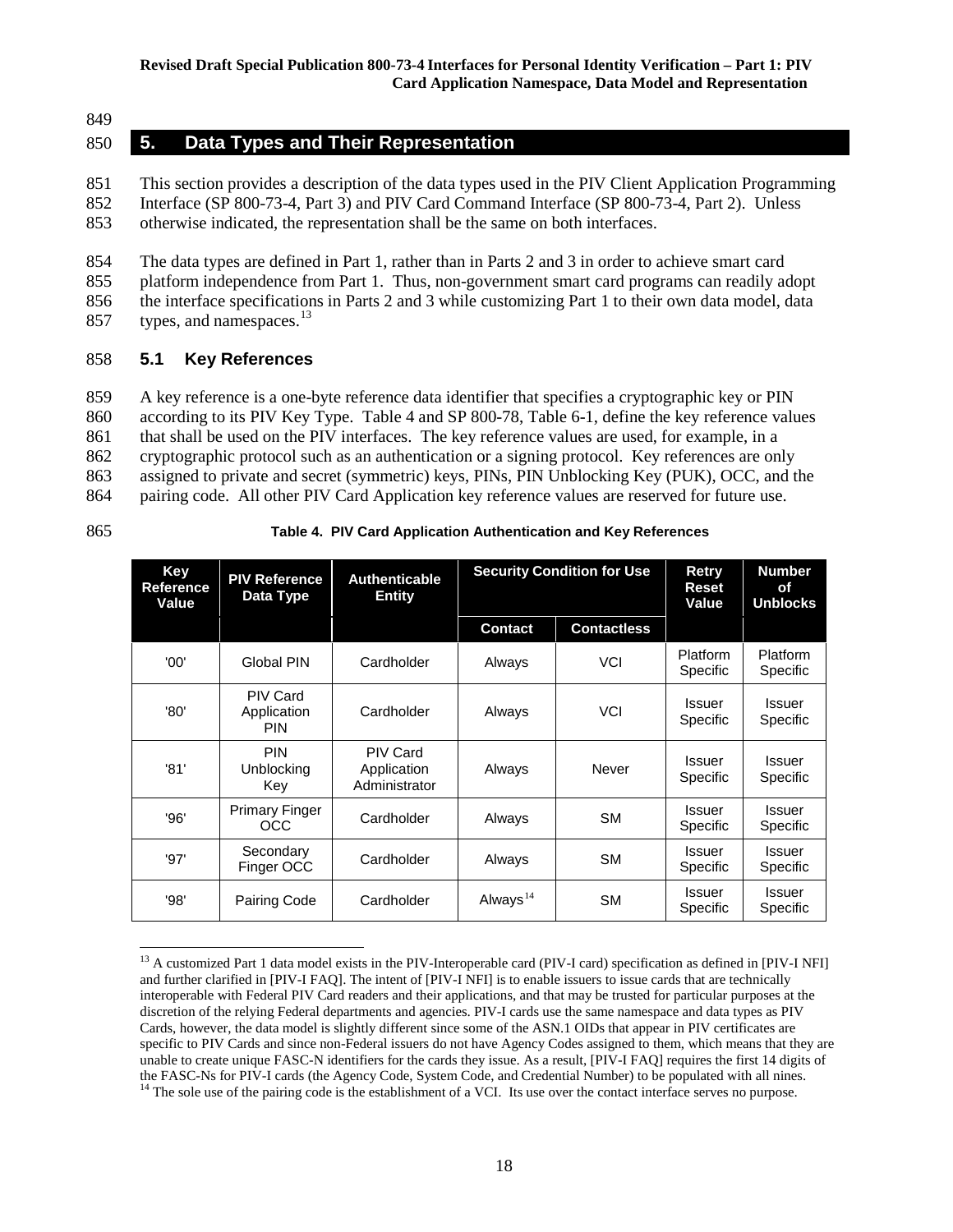| ٧<br>×<br>×<br>۰.<br>۰.<br>۰. |
|-------------------------------|
|-------------------------------|

| <b>Key Reference</b><br>Value                                                                                                      | <b>PIV Key Type</b>                                     | <b>Administrator</b>                            |                                       | <b>Security Condition for Use</b>        |
|------------------------------------------------------------------------------------------------------------------------------------|---------------------------------------------------------|-------------------------------------------------|---------------------------------------|------------------------------------------|
|                                                                                                                                    |                                                         |                                                 | <b>Contact</b>                        | <b>Contactless</b>                       |
| '03'                                                                                                                               | <b>PIV Secure</b><br>Messaging<br>Key                   | PIV Card<br>Application<br>Administrator        | Always                                | Always                                   |
| '9A'                                                                                                                               | <b>PIV</b><br>Authentication<br>Key                     | <b>PIV Card</b><br>Application<br>Administrator | PIN or OCC                            | VCI and (PIN<br>or OCC)                  |
| '9B'                                                                                                                               | <b>PIV Card</b><br>Application<br>Administration<br>Key | PIV Card<br>Application<br>Administrator        | Always                                | Never                                    |
| '9C'                                                                                                                               | Digital<br>Signature Key                                | PIV Card<br>Application<br>Administrator        | <b>PIN Always</b><br>or OCC<br>Always | VCI and (PIN<br>Always or<br>OCC Always) |
| '9D'                                                                                                                               | Key<br>Management<br>Key                                | PIV Card<br>Application<br>Administrator        | PIN or OCC                            | VCI and (PIN<br>or OCC)                  |
| '9E'                                                                                                                               | Card<br>Authentication<br>Key <sup>15</sup>             | PIV Card<br>Application<br>Administrator        | Always                                | Always                                   |
| '82', '83', '84', '85',<br>'86', '87', '88', '89',<br>'8A', '8B', '8C', '8D',<br>'8E', '8F', '90', '91',<br>'92', '93', '94', '95' | <b>Retired Key</b><br>Management<br>Key                 | PIV Card<br>Application<br>Administrator        | PIN or OCC                            | VCI and (PIN<br>or OCC)                  |

867

868 Secure Messaging (SM) is defined in Section 5.4 and VCI is defined in Section 5.5. Table 2 of Part 2 869 specifies the security conditions for each command.

870 When represented as a byte, the key reference occupies bits b8 and b5-b1, while b7 and b6 shall be

871 set to 0. If b8 is 0 then the key reference names global reference data. If b8 is 1, then the key

872 reference names application-specific reference data.

873 The access control rules for PIV data object access shall reference the PIV Card Application PIN and 874 may optionally reference the cardholder Global PIN or OCC data. If the Global PIN is used by the 875 PIV Card Application then the Global PIN format shall follow the PIV Card Application PIN format

876 defined in Section 2.4.3 of Part 2.

- 877 PIV Card Applications with the Discovery Object, and the first byte of the PIN Usage Policy value
- 878 set to 0x60, 0x68, 0x70, or 0x78 as per Section 3.3.2, shall reference the PIV Card Application PIN as
- <span id="page-29-0"></span>879 well as the cardholder Global PIN in the access control rules for PIV data object access.

<sup>&</sup>lt;sup>15</sup> A card may optionally have a symmetric CAK in addition to the mandatory asymmetric CAK, in which case both keys would share the same key reference and access control rules.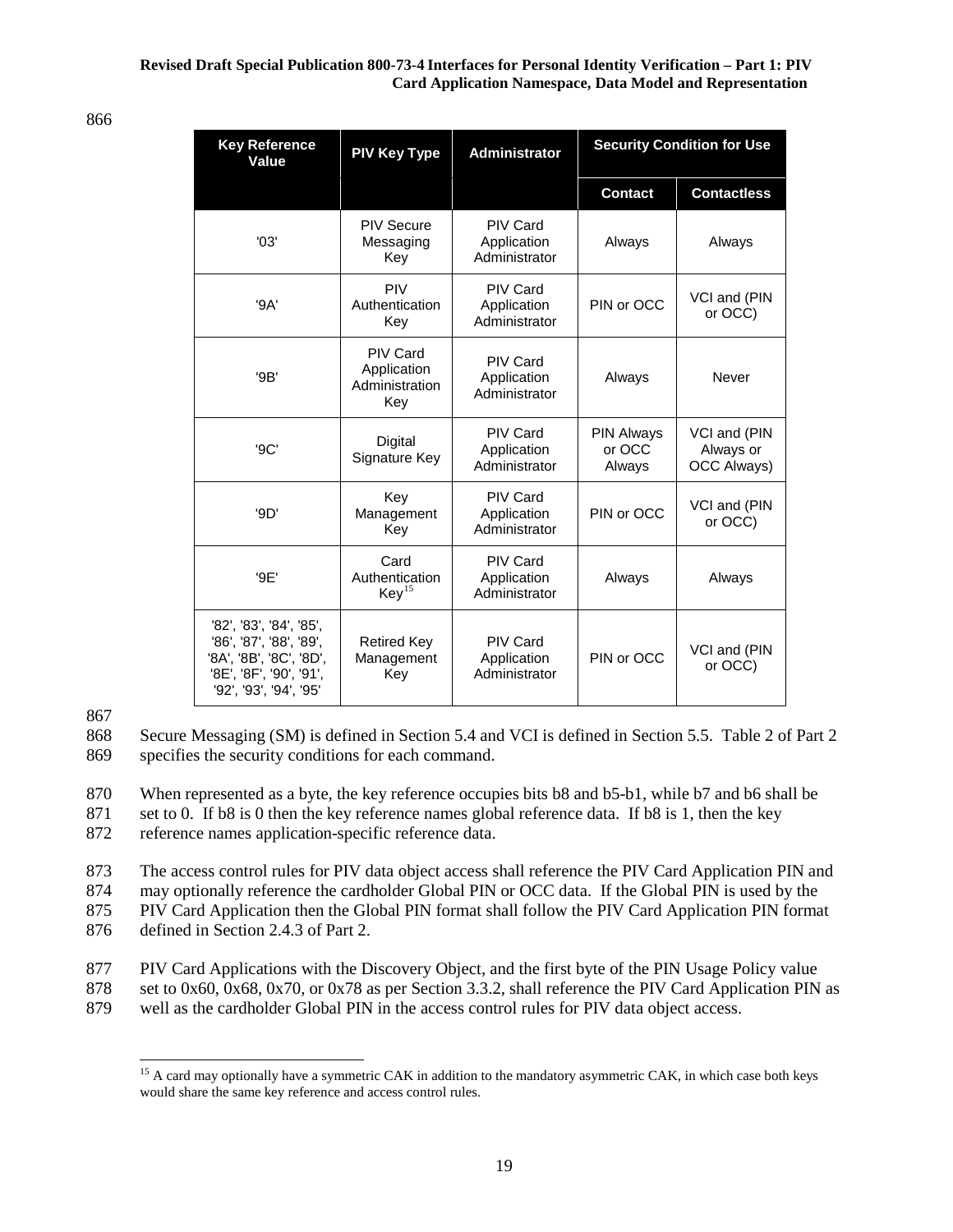- Additionally, the PIV Card Application card commands can change the status of the Global PIN, and
- may change its reference data while the PIV Card Application is the currently selected application.
- Note: The rest of the document uses "PIN" to mean either the PIV Card Application PIN or the Global PIN.

## **5.1.1 OCC Data**

 This document does not specify how the biometric reference data and comparison parameters are stored internally on the card. Moreover, the export of the biometric reference data shall not be allowed. Configuration data related to the biometric reference data may be read from the tag 0x7F61 BIT Group Template data object (see Section 3.3.6). Configuration data is defined in Table 7 of [SP800-76].

## **5.1.2 PIV Secure Messaging Key**

If the PIV Card supports secure messaging, the PIV Secure Messaging key shall be generated on the

PIV Card and the PIV Card shall not permit exportation of the PIV Secure Messaging key. The

cryptographic operations that use the PIV Secure Messaging key shall be available through the

 contact and contactless interfaces of the PIV Card. The PKI cryptographic function (see Table 4) is under an "Always" access rule, and thus private key operations (i.e., use of the key to establish

session keys for secure messaging) can be performed without access control restrictions.

The PIV Card shall store a corresponding secure messaging CVC to support validation of the public

key by the relying party. The format for the secure messaging CVC shall be as specified in Part 2,

Section 4.1.5. The public key required to verify the digital signature of the secure messaging CVC

shall be provided in a certificate in the Secure Messaging Certificate Signer data object, as specified

in Section 3.3.7.

## **5.1.3 Pairing Code**

 If the PIV Card supports the virtual contact interface then it shall implement support for the pairing code. If implemented, the pairing code shall consist of eight decimal digits and it shall be generated at random by the PIV Card Issuer. The results of each random pairing code generation shall be loaded onto at most one PIV Card and cannot be changed by the cardholder. The pairing code value for a PIV Card shall be stored in the Pairing Code Reference Data Container (see Section 3.3.8) on the card and may be printed on the back of the card in an agency-specific text area (Zones 9B or 10B). PIV Card Issuers may choose to provide the pairing code value to the cardholder in another manner, such 910 as printing it on a slip of paper, rather than printing it on the back of the card.<sup>[16](#page-30-0)</sup>

Unlike the PIV Card Application PIN or the Global PIN, there are no restrictions on the caching of

the pairing code by client applications. It is recommended that a client application that needs to

communicate with a PIV Card over its virtual contact interface obtain the card's pairing code during a

registration step, either by asking the cardholder to enter the value or by reading it from the card over

<span id="page-30-0"></span>the contact interface from the Pairing Code Reference Data Container, and then cache the pairing

<sup>&</sup>lt;sup>16</sup> While printing the value of the pairing code on the back of the card provides maximum convenience for use by the cardholder and avoids any risk that the cardholder will forget the pairing code, it may create a risk that an attacker could obtain the value of the pairing code by surreptitiously reading it from the back of the card. Departments and agencies will need to make a risk-based decision in determining the method by which they provide cardholders with the values of their pairing codes.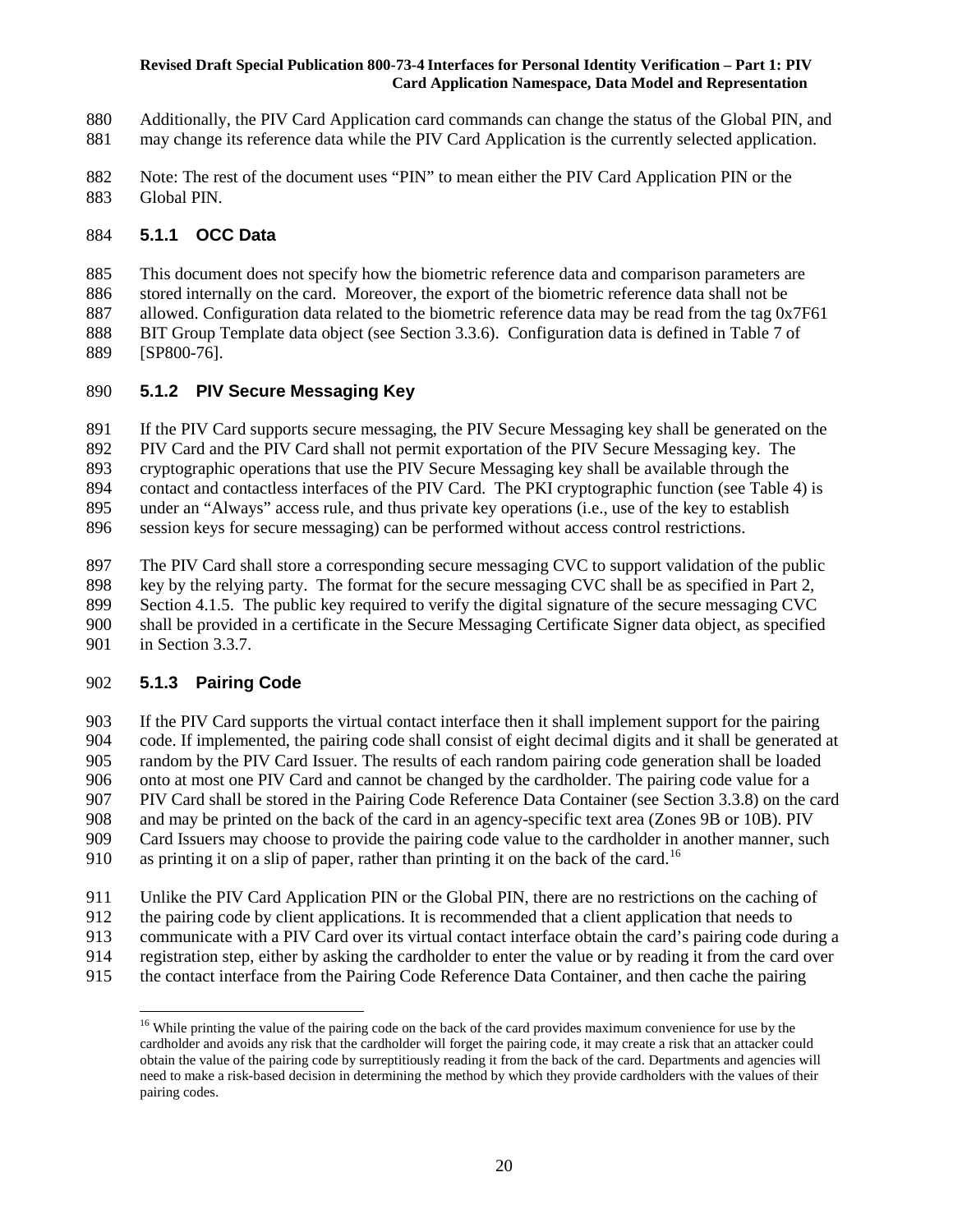- code until the card expires. The client application may then connect to the card and establish a virtual
- contact interface with it whenever the card is within read-range of the client application's contactless
- 918 card reader without needing to prompt the cardholder.

## **5.2 PIV Algorithm Identifier**

- A PIV algorithm identifier is a one-byte identifier of a cryptographic algorithm. The identifier specifies a cryptographic algorithm and key size. For symmetric cryptographic operations, the
- algorithm identifier also specifies a mode of operation (i.e., ECB). SP 800-78, Table 6-2 lists the PIV
- algorithm identifiers for the cryptographic algorithms that may be recognized on the PIV interfaces.

# **5.3 Cryptographic Mechanism Identifiers**

 Cryptographic Mechanism Identifiers are defined in Table 5. These identifiers serve as inputs to the GENERATE ASYMMETRIC KEY PAIR card command and the Part 3 pivGenerateKeyPair() client API function call, which initiates the generation and storage of the asymmetric key pair.

| 928 | Table 5. Cryptographic Mechanism Identifiers |
|-----|----------------------------------------------|
|-----|----------------------------------------------|

| Cryptographic<br><b>Mechanism</b><br><b>Identifier</b> | <b>Description</b> | <b>Parameter</b>                                  |
|--------------------------------------------------------|--------------------|---------------------------------------------------|
| '07'                                                   | <b>RSA 2048</b>    | Optional public<br>exponent encoded<br>big-endian |
| '11'                                                   | ECC: Curve P-256   | None                                              |
| '14'                                                   | ECC: Curve P-384   | None                                              |

All other cryptographic mechanism identifier values are reserved for future use.

## **5.4 Secure Messaging**

 A PIV Card Application may optionally support secure messaging (SM). When secure messaging is established, the PIV Card Application is authenticated to the relying system and a set of symmetric session keys are established, which are used to provide confidentiality and integrity protection for the card commands that are sent to the card using secure messaging as well as for the responses from the PIV Card.

If implemented, SM for non-card-management operations shall only be established using the PIV

- Secure Messaging key specified in Table 4 and the SM protocol in accordance with the specifications
- in Section 4 of Part 2.

## **5.5 Virtual Contact Interface**

940 Once secure messaging has been established over the contactless interface, a VCI may be established<br>941 by the presentation of the pairing code to the PIV Card using secure messaging. Any command sent by the presentation of the pairing code to the PIV Card using secure messaging. Any command sent

- to the card using secure messaging while the security status indicator associated with the pairing code
- is TRUE is considered to be sent over the VCI. All non-card-management operations that are allowed
- over contact interface may be carried out over the VCI. Support for the VCI is optional.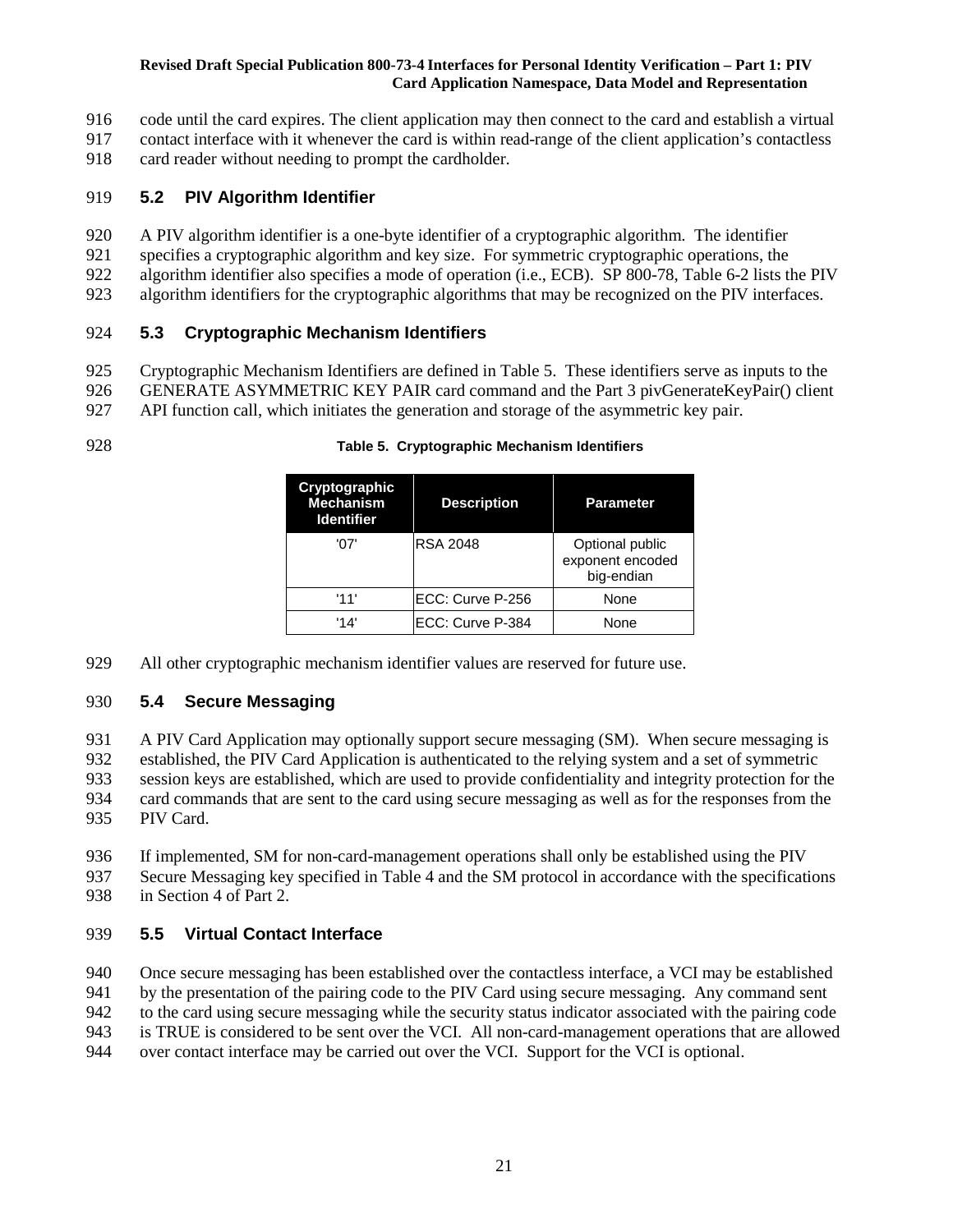## 945 **5.6 Status Words**

946 A Status Word (SW) is a 2-byte value returned by a card command at the card edge. The first byte of 947 a status word is referred to as SW1 and the second byte of a status word is referred to as SW2.

948 Recognized values of all SW1-SW2 pairs used as return values on the card command interface and

949 their interpretation are given in Table 6. The descriptions of individual card commands provide

950 additional information for interpreting returned status words.

## 951 **Table 6. Status Words**

| SW <sub>1</sub> | SW <sub>2</sub> | <b>Meaning</b>                                                                              |
|-----------------|-----------------|---------------------------------------------------------------------------------------------|
| '61'            | 'xx'            | Successful execution where SW2 encodes the number of response<br>data bytes still available |
| '63'            | '00'            | Verification failed                                                                         |
| '63'            | 'CX'            | Verification failed, X indicates the number of further allowed retries or<br>resets         |
| '68'            | '82'            | Secure messaging not supported                                                              |
| '69'            | '82'            | Security status not satisfied                                                               |
| '69'            | '83'            | Authentication method blocked                                                               |
| '69'            | '87'            | Expected secure messaging data objects are missing                                          |
| '69'            | '88'            | Secure messaging data objects are incorrect                                                 |
| '6A'            | '80'            | Incorrect parameter in command data field                                                   |
| '6A'            | '81'            | Function not supported                                                                      |
| '6A'            | '82'            | Data object or application not found                                                        |
| '6A'            | '84'            | Not enough memory                                                                           |
| '6A'            | '86'            | Incorrect parameter in P1 or P2                                                             |
| '6A'            | '88'            | Referenced data or reference data not found                                                 |
| '90'            | '00'            | Successful execution                                                                        |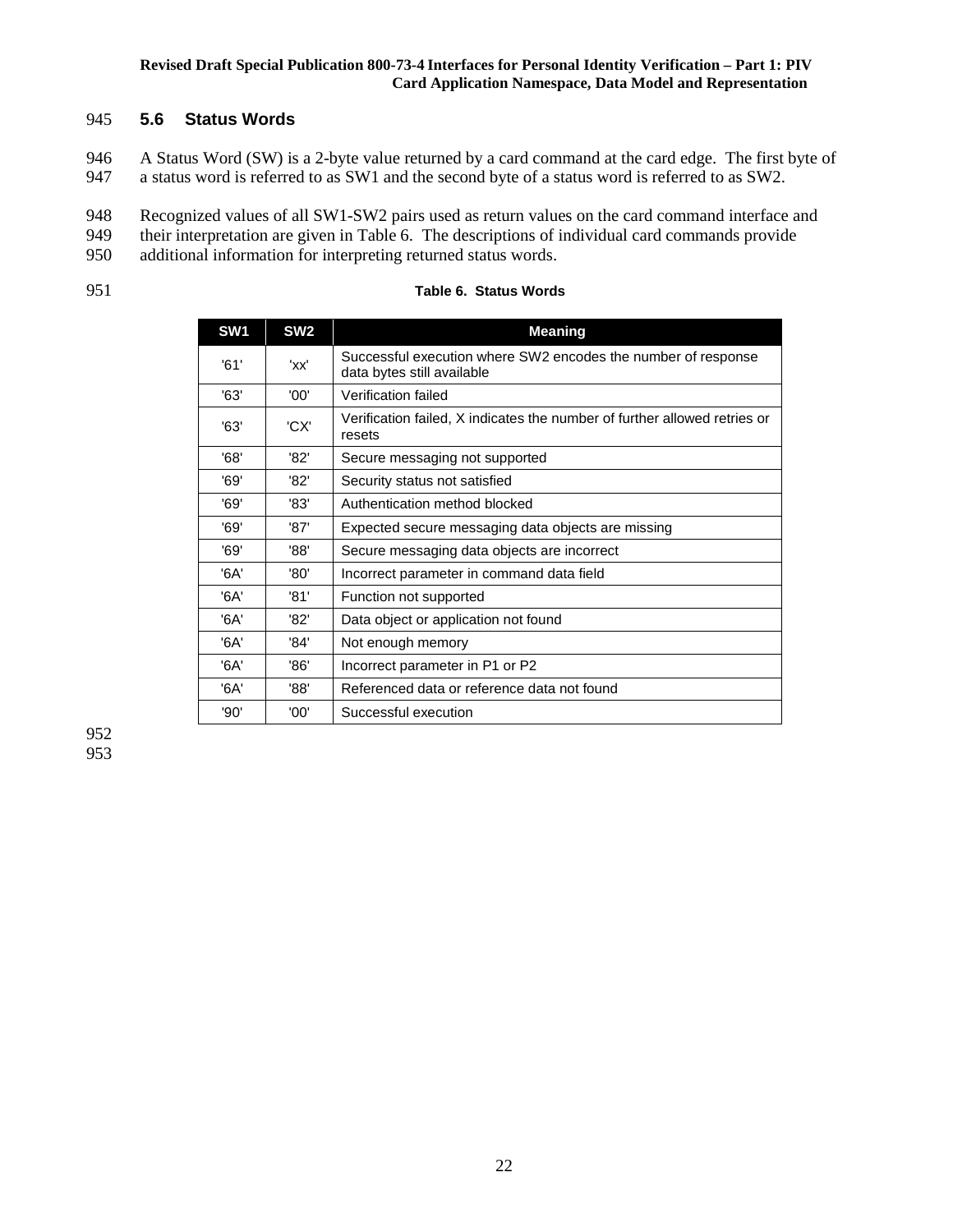954

## 955 **Appendix A––PIV Data Model**

956 The PIV data model number is 0x10, and the data model version number is 0x01.

957 The SP 800-73-4 specification does not provide mechanisms to read partial contents of a PIV data

958 object. Individual access to the TLV elements within a container is not supported. For each

959 container, compliant cards shall return all TLV elements of the container in the order listed in this 960 appendix.

961 Both single-chip/dual-interface and dual-chip implementations are feasible. In the single-chip/dual-962 interface configuration, the PIV Card Application shall be provided the information regarding which 963 interface is in use. In the dual-chip configuration, a separate PIV Card Application shall be loaded on

964 each chip.

| <b>Container Description</b>                                               | <b>ContainerID</b> | <b>BER-TLV</b><br>Tag | <b>Container</b><br><b>Minimum</b><br><b>Capacity</b><br>$(Bytes)^{17}$ | <b>Access</b><br><b>Rule for</b><br>Read | Contact /<br>Contactless $^{18}$ | M/O/<br>C    |
|----------------------------------------------------------------------------|--------------------|-----------------------|-------------------------------------------------------------------------|------------------------------------------|----------------------------------|--------------|
| <b>Card Capability Container</b>                                           | 0xDB00             | '5FC107'              | 297                                                                     | Always                                   | Contact                          | M            |
| Card Holder Unique Identifier                                              | 0x3000             | '5FC102'              | 2916                                                                    | Always                                   | Contact and<br>Contactless       | M            |
| X.509 Certificate for PIV<br><b>Authentication (Key Reference</b><br>'9A') | 0x0101             | '5FC105'              | 2005                                                                    | Always                                   | Contact                          | M            |
| <b>Cardholder Fingerprints</b>                                             | 0x6010             | '5FC103'              | 4006                                                                    | <b>PIN</b>                               | Contact                          | M            |
| <b>Security Object</b>                                                     | 0x9000             | '5FC106'              | 1337                                                                    | Always                                   | Contact                          | M            |
| Cardholder Facial Image                                                    | 0x6030             | '5FC108'              | 12710                                                                   | <b>PIN</b>                               | Contact                          | M            |
| X.509 Certificate for Card<br>Authentication (Key Reference<br>'9E')       | 0x0500             | '5FC101'              | 2005                                                                    | Always                                   | Contact and<br>Contactless       | M            |
| X.509 Certificate for Digital<br>Signature (Key Reference<br>'9C')         | 0x0100             | '5FC10A'              | 2005                                                                    | Always                                   | Contact                          | C            |
| X.509 Certificate for Key<br>Management (Key Reference<br>'9D')            | 0x0102             | '5FC10B'              | 2005                                                                    | Always                                   | Contact                          | $\mathsf{C}$ |
| <b>Printed Information</b>                                                 | 0x3001             | '5FC109'              | 190                                                                     | PIN or<br><b>OCC</b>                     | Contact                          | $\circ$      |
| <b>Discovery Object</b>                                                    | 0x6050             | '7E'                  | 20                                                                      | Always                                   | Contact and<br>Contactless       | $\Omega$     |
| <b>Key History Object</b>                                                  | 0x6060             | '5FC10C'              | 128                                                                     | Always                                   | Contact                          | O            |

### 965 **Table 7. PIV Data Containers**

<span id="page-33-0"></span> $17$ The values in this column denote the guaranteed minimum capacities, in bytes, of the on-card storage containers. Cards with larger containers may be produced and determined conformant.<br><sup>18</sup> Contact interface mode means the container is accessible through contact and virtual contact interfaces only. Contact and

<span id="page-33-1"></span>contactless interface mode means the container can be accessed from any interface.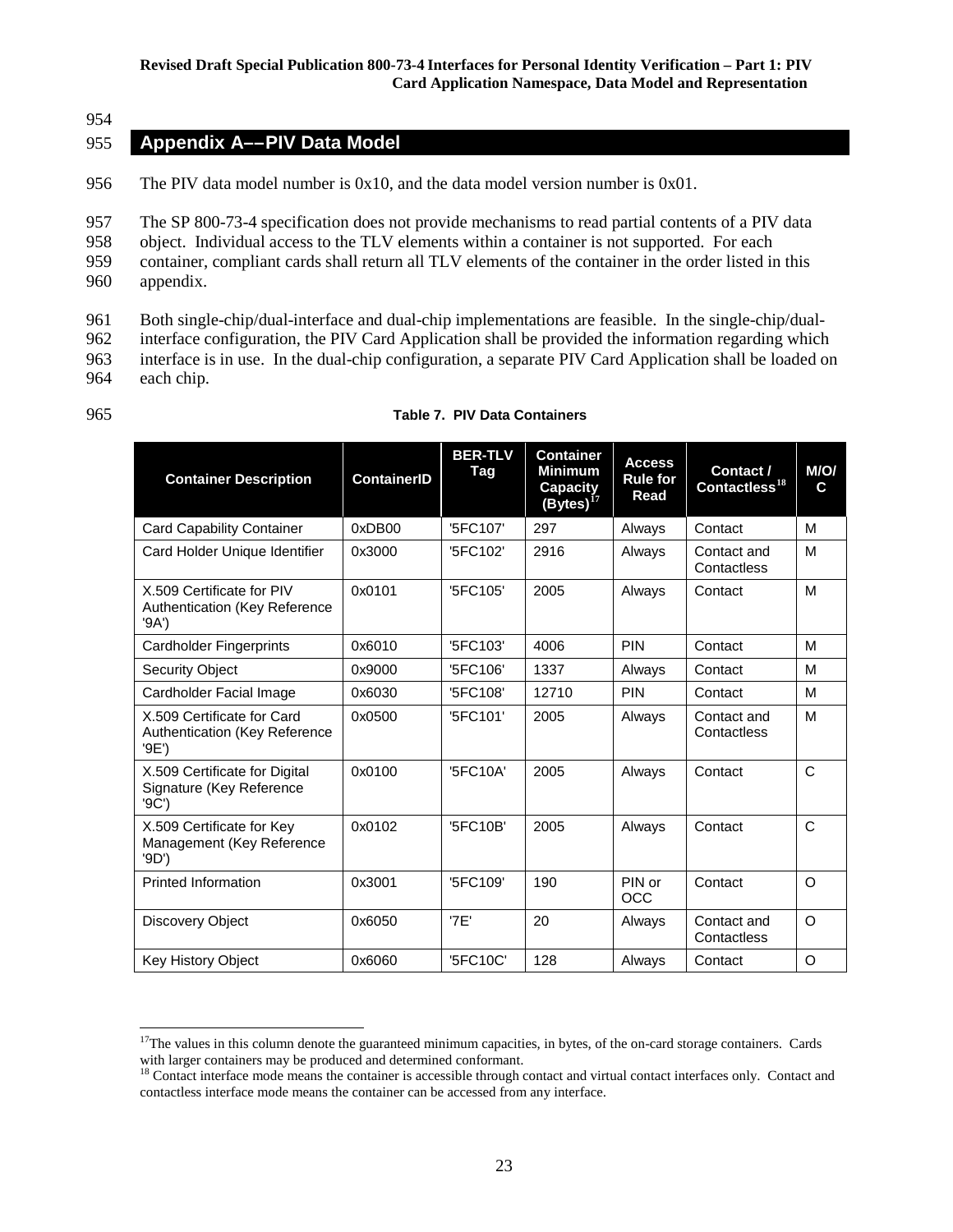| <b>Container Description</b>                                               | <b>ContainerID</b> | <b>BER-TLV</b><br><b>Tag</b> | <b>Container</b><br><b>Minimum</b><br><b>Capacity</b><br>(Bytes) <sup>17</sup> | <b>Access</b><br><b>Rule for</b><br>Read | Contact /<br>Contactless $^{18}$ | M/O/<br>C |
|----------------------------------------------------------------------------|--------------------|------------------------------|--------------------------------------------------------------------------------|------------------------------------------|----------------------------------|-----------|
| Retired X.509 Certificate for<br>Key Management 1 (Key<br>reference '82')  | 0x1001             | '5FC10D'                     | 2005                                                                           | Always                                   | Contact                          | O         |
| Retired X.509 Certificate for<br>Key Management 2 (Key<br>reference '83')  | 0x1002             | '5FC10E'                     | 2005                                                                           | Always                                   | Contact                          | $\circ$   |
| Retired X.509 Certificate for<br>Key Management 3 (Key<br>reference '84')  | 0x1003             | '5FC10F'                     | 2005                                                                           | Always                                   | Contact                          | O         |
| Retired X.509 Certificate for<br>Key Management 4 (Key<br>reference '85')  | 0x1004             | '5FC110'                     | 2005                                                                           | Always                                   | Contact                          | $\Omega$  |
| Retired X.509 Certificate for<br>Key Management 5 (Key<br>reference '86')  | 0x1005             | '5FC111'                     | 2005                                                                           | Always                                   | Contact                          | O         |
| Retired X.509 Certificate for<br>Key Management 6 (Key<br>reference '87')  | 0x1006             | '5FC112'                     | 2005                                                                           | Always                                   | Contact                          | O         |
| Retired X.509 Certificate for<br>Key Management 7(Key<br>reference '88')   | 0x1007             | '5FC113'                     | 2005                                                                           | Always                                   | Contact                          | $\circ$   |
| Retired X.509 Certificate for<br>Key Management 8(Key<br>reference '89')   | 0x1008             | '5FC114'                     | 2005                                                                           | Always                                   | Contact                          | O         |
| Retired X.509 Certificate for<br>Key Management 9 (Key<br>reference '8A')  | 0x1009             | '5FC115'                     | 2005                                                                           | Always                                   | Contact                          | $\circ$   |
| Retired X.509 Certificate for<br>Key Management 10 (Key<br>reference '8B') | 0x100A             | '5FC116'                     | 2005                                                                           | Always                                   | Contact                          | $\Omega$  |
| Retired X.509 Certificate for<br>Key Management 11 (Key<br>reference '8C') | 0x100B             | '5FC117'                     | 2005                                                                           | Always                                   | Contact                          | O         |
| Retired X.509 Certificate for<br>Key Management 12 (Key<br>reference '8D') | 0x100C             | '5FC118'                     | 2005                                                                           | Always                                   | Contact                          | O         |
| Retired X.509 Certificate for<br>Key Management 13 (Key<br>reference '8E') | 0x100D             | '5FC119'                     | 2005                                                                           | Always                                   | Contact                          | O         |
| Retired X.509 Certificate for<br>Key Management 14 (Key<br>reference '8F') | 0x100E             | '5FC11A'                     | 2005                                                                           | Always                                   | Contact                          | O         |
| Retired X.509 Certificate for<br>Key Management 15 (Key<br>reference '90') | 0x100F             | '5FC11B'                     | 2005                                                                           | Always                                   | Contact                          | O         |
| Retired X.509 Certificate for<br>Key Management 16 (Key<br>reference '91') | 0x1010             | '5FC11C'                     | 2005                                                                           | Always                                   | Contact                          | O         |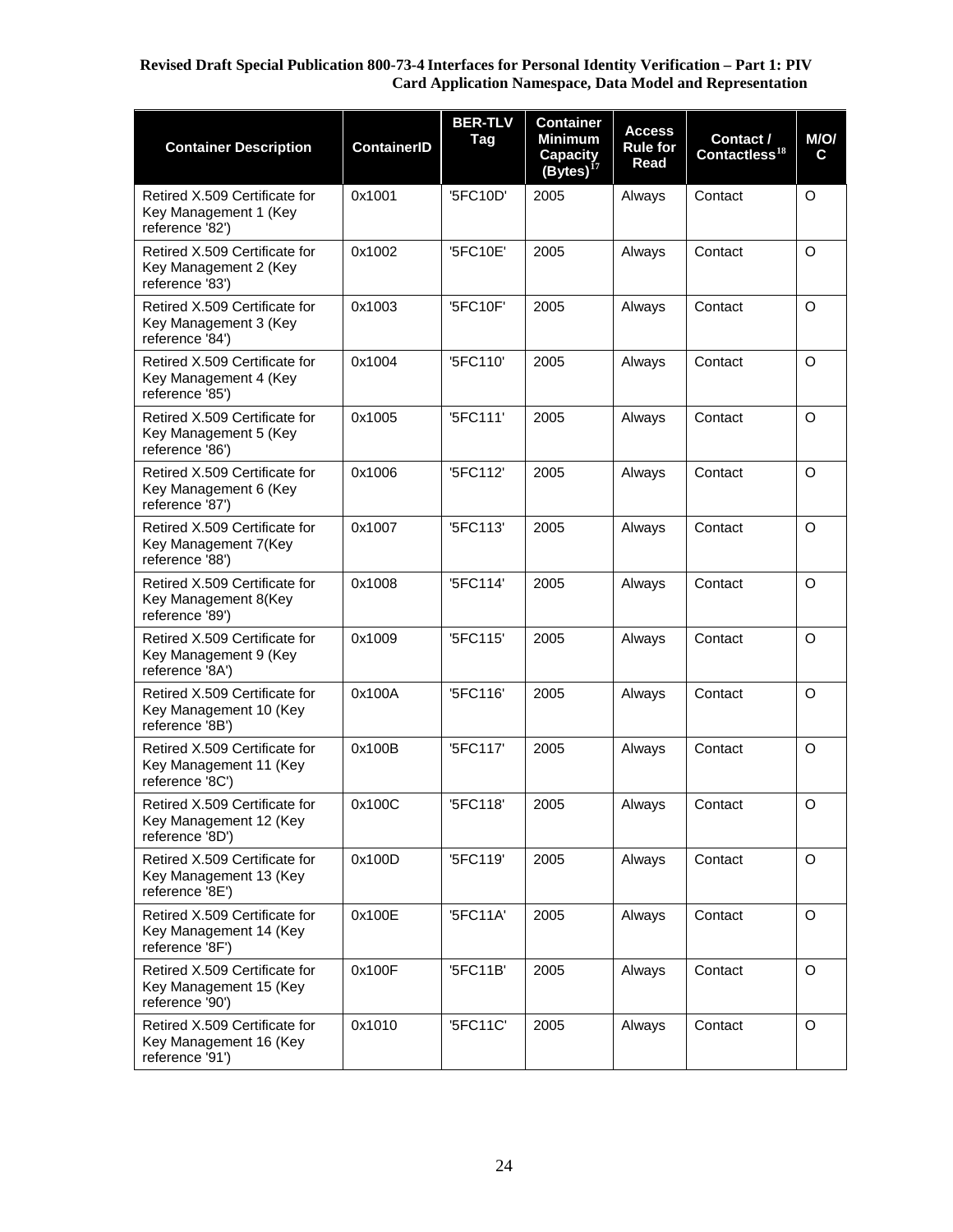| <b>Container Description</b>                                               | <b>ContainerID</b> | <b>BER-TLV</b><br>Tag | <b>Container</b><br><b>Minimum</b><br>Capacity<br>$(Bytes)^{17}$ | <b>Access</b><br><b>Rule for</b><br>Read | Contact /<br>Contactless <sup>18</sup> | M/O/<br>C |
|----------------------------------------------------------------------------|--------------------|-----------------------|------------------------------------------------------------------|------------------------------------------|----------------------------------------|-----------|
| Retired X.509 Certificate for<br>Key Management 17 (Key<br>reference '92') | 0x1011             | '5FC11D'              | 2005                                                             | Always                                   | Contact                                | $\Omega$  |
| Retired X.509 Certificate for<br>Key Management 18 (Key<br>reference '93') | 0x1012             | '5FC11F'              | 2005                                                             | Always                                   | Contact                                | $\Omega$  |
| Retired X.509 Certificate for<br>Key Management 19 (Key<br>reference '94') | 0x1013             | '5FC11F'              | 2005                                                             | Always                                   | Contact                                | O         |
| Retired X.509 Certificate for<br>Key Management 20 (Key<br>reference '95') | 0x1014             | '5FC120'              | 2005                                                             | Always                                   | Contact                                | $\Omega$  |
| Cardholder Iris Images                                                     | 0x1015             | '5FC121'              | 7106                                                             | <b>PIN</b>                               | Contact                                | $\Omega$  |
| <b>Biometric Information</b><br><b>Templates Group Template</b>            | 0x1016             | '7F61'                | 65                                                               | Always                                   | Contact and<br>Contactless             | $\Omega$  |
| Secure Messaging Certificate<br>Signer                                     | 0x1017             | '5FC122'              | 2471                                                             | Always                                   | Contact and<br>Contactless             | $\Omega$  |
| Pairing Code Reference Data<br>Container                                   | 0x1018             | '5FC123'              | 12                                                               | PIN or<br>OCC                            | Contact                                | O         |

966 Note that all data elements of the following data objects are mandatory unless specified as optional or 967 conditional.

### 968 **Table 8. Card Capability Container**

| <b>Card Capability Container</b><br>0xDB00     |      |             |             |  |
|------------------------------------------------|------|-------------|-------------|--|
| <b>Data Element (TLV)</b>                      | Tag  | <b>Type</b> | Max. Bytes* |  |
| Card Identifier                                | 0xF0 | Fixed       | 0 or 21     |  |
| Capability Container version number            | 0xF1 | Fixed       | 0 or 1      |  |
| Capability Grammar version number              | 0xF2 | Fixed       | 0 or 1      |  |
| <b>Applications CardURL</b>                    | 0xF3 | Variable    | 128         |  |
| PKCS#15                                        | 0xF4 | Fixed       | 0 or 1      |  |
| Registered Data Model number                   | 0xF5 | Fixed       |             |  |
| <b>Access Control Rule Table</b>               | 0xF6 | Fixed       | 0 or 17     |  |
| Card APDUs                                     | 0xF7 | Fixed       | 0           |  |
| <b>Redirection Tag</b>                         | 0xFA | Fixed       | 0           |  |
| Capability Tuples (CTs)                        | 0xFB | Fixed       | 0           |  |
| Status Tuples (STs)                            | 0xFC | Fixed       | 0           |  |
| Next CCC                                       | 0xFD | Fixed       | 0           |  |
| <b>Extended Application CardURL (Optional)</b> | 0xE3 | Fixed       | 48          |  |
| Security Object Buffer (Optional)              | 0xB4 | Fixed       | 48          |  |
| <b>Error Detection Code</b>                    | 0xFE | <b>LRC</b>  | 0           |  |

969 Note: The optional Extended Application CardURL and Security Object Buffer data elements are<br>970 deprecated and will be eliminated in a future version of SP 800-73.

<span id="page-35-0"></span>deprecated and will be eliminated in a future version of SP 800-73.

 <sup>\*</sup> The values in the "Max. Bytes" columns denote the lengths of the value (V) fields of BER-TLV elements.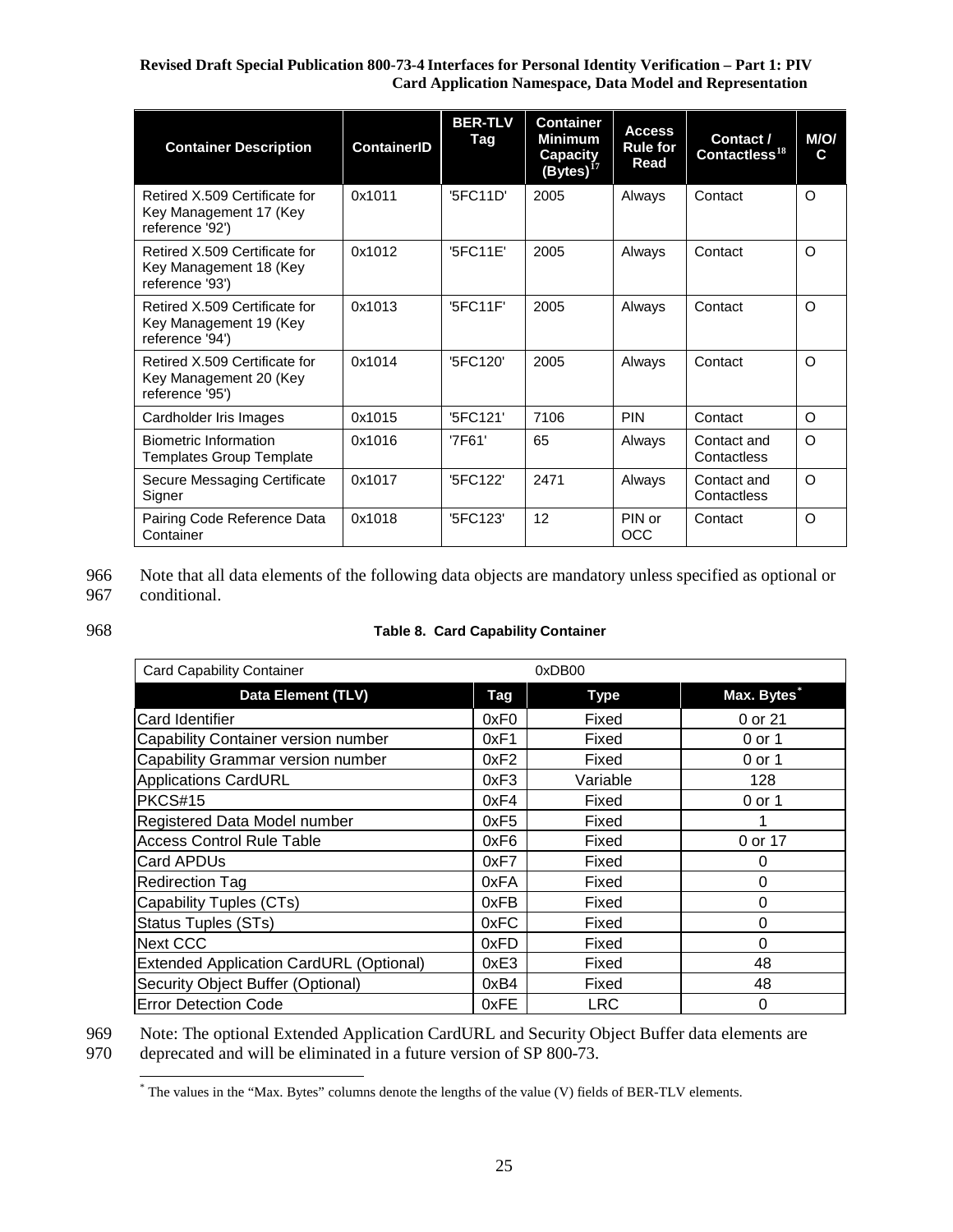### 971 **Table 9. Card Holder Unique Identifier**

| Card Holder Unique Identifier        |      | 0x3000          |                         |
|--------------------------------------|------|-----------------|-------------------------|
| <b>Data Element (TLV)</b>            | Tag  | Type            | Max. Bytes <sup>*</sup> |
| Buffer Length (Optional)             | 0xEE | Fixed           | 2                       |
| <b>FASC-N</b>                        | 0x30 | Fixed           | 25                      |
| Organizational Identifier (Optional) | 0x32 | Fixed           | 4                       |
| DUNS (Optional)                      | 0x33 | Fixed           | 9                       |
| <b>GUID</b>                          | 0x34 | Fixed           | 16                      |
| <b>Expiration Date</b>               | 0x35 | Date (YYYYMMDD) | 8                       |
| Cardholder UUID (Optional)           | 0x36 | Fixed           | 16                      |
| <b>Issuer Asymmetric Signature</b>   | 0x3E | Variable        | 2816**                  |
| <b>Error Detection Code</b>          | 0xFE | <b>LRC</b>      |                         |

972

973 Note: The optional Buffer Length, Organizational Identifier and DUNS data elements are deprecated

974 and will be eliminated in a future version of SP 800-73.

975 The Error Detection Code is the same element as the Longitudinal Redundancy Code (LRC) in [TIG

976 SCEPACS]. Because TIG SCEPACS makes the LRC mandatory, it is present in the CHUID.

977 However, this document makes no use of the Error Detection Code, and therefore the length of the

978 TLV value is set to 0 bytes (i.e., no value will be supplied).

## 979 **Table 10. X.509 Certificate for PIV Authentication**

| X.509 Certificate for PIV Authentication |      | 0x0101   |                         |
|------------------------------------------|------|----------|-------------------------|
| Data Element (TLV)                       | Tag  | Type     | Max. Bytes <sup>®</sup> |
| <b>Certificate</b>                       | 0x70 | Variable | $1856***$               |
| CertInfo                                 | 0x71 | Fixed    |                         |
| MSCUID (Optional)                        | 0x72 | Variable | 38                      |
| <b>Error Detection Code</b>              | 0xFE | ∟RC.     |                         |

980 Note: The optional MSCUID data element is deprecated and will be eliminated in a future version of 981 SP 800-73.

### 982 **Table 11. Cardholder Fingerprints**

| Cardholder Fingerprints       |      | 0x6010   |                         |
|-------------------------------|------|----------|-------------------------|
| Data Element (TLV)            | Tag  | Type     | Max. Bytes <sup>*</sup> |
| <b>Fingerprint I &amp; II</b> | 0xBC | Variable | $4000***$               |
| <b>IError Detection Code</b>  | 0xFE | LRC      |                         |

The values in the "Max. Bytes" columns denote the lengths of the value  $(V)$  fields of BER-TLV elements.  $*$  Recommended length: The signer certificate may cause the "Max. Bytes" value in the Issuer Asymmetric Signature fi

<span id="page-36-1"></span><span id="page-36-0"></span>to be exceeded.

<span id="page-36-3"></span><span id="page-36-2"></span><sup>\*\*\*</sup> Recommended length. Certificate size can exceed indicated length value.<br>\*\*\*\* Recommended length. The certificate that signed the Fingerprint I & II data element in the Cardholder Fingerprints data object can either be stored in the CHUID or in the Fingerprint I & II data element itself. If the latter, the "Max. Bytes" value quoted is a recommendation and the signer certificate in CBEFF\_SIGNATURE\_BLOCK can exceed the "Max. bytes."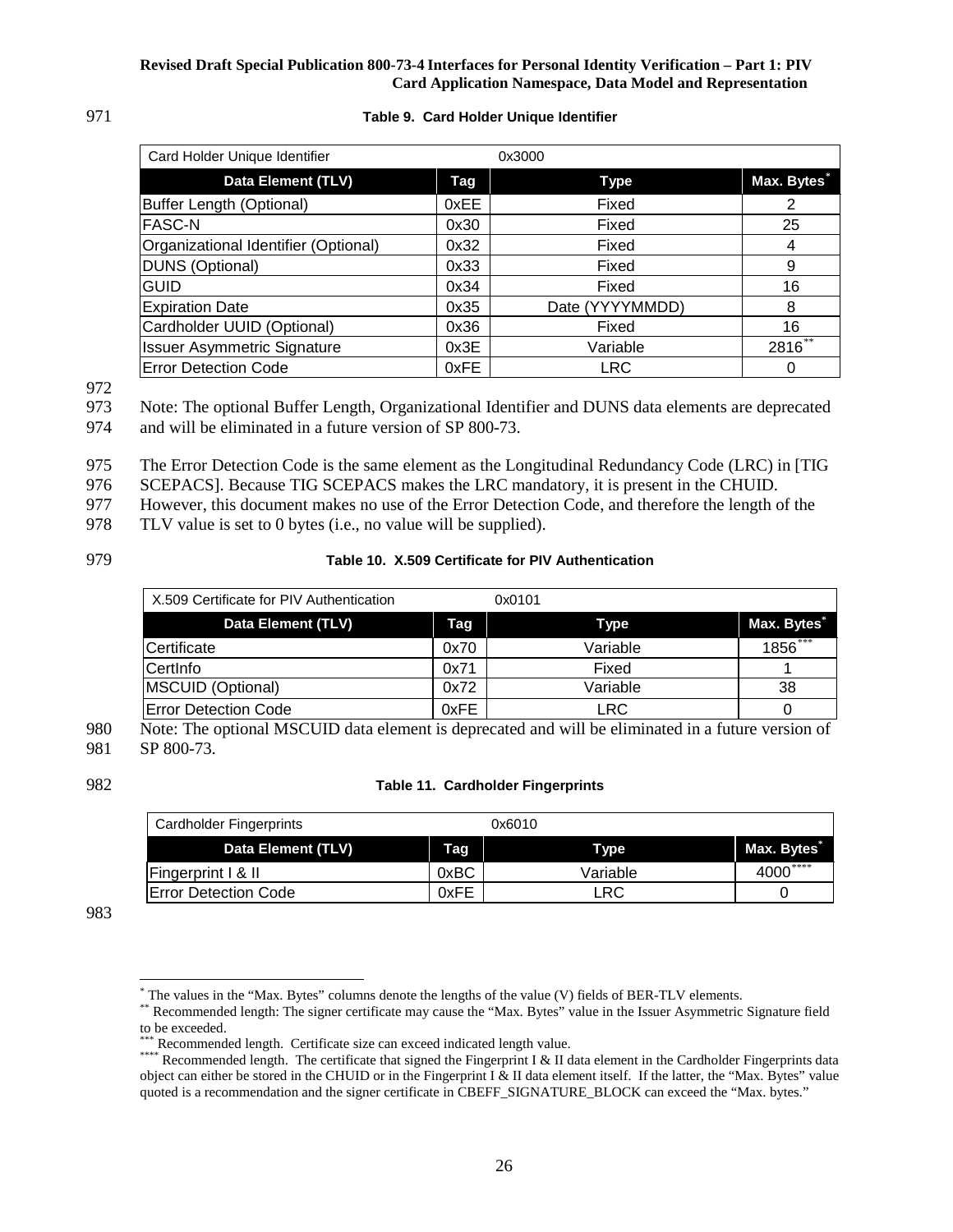### 984 **Table 12. Security Object**

| <b>Security Object</b>       |      | 0x9000   |                         |
|------------------------------|------|----------|-------------------------|
| Data Element (TLV)           | Tag  | Type     | Max. Bytes <sup>*</sup> |
| Mapping of DG to ContainerID | 0xBA | Variable | 30                      |
| Security Object              | 0xBB | Variable | 1298                    |
| <b>IError Detection Code</b> | 0xFE | LRC      |                         |

### 985 **Table 13. Cardholder Facial Image**

| Cardholder Facial Image       |      | 0x6030      |                         |
|-------------------------------|------|-------------|-------------------------|
| Data Element (TLV)            | Tag  | <b>Type</b> | Max. Bytes <sup>®</sup> |
| Image for Visual Verification | 0xBC | Variable    | $12704***$              |
| <b>IError Detection Code</b>  | 0xFE | LRC         |                         |

### 986 **Table 14. Printed Information**

| <b>Printed Information</b>        |      | 0x3001             |             |
|-----------------------------------|------|--------------------|-------------|
| <b>Data Element (TLV)</b>         | Tag  | <b>Type</b>        | Max. Bytes* |
| Name                              | 0x01 | Text (ASCII)       | 125         |
| <b>Employee Affiliation</b>       | 0x02 | Text (ASCII)       | 20          |
| <b>Expiration date</b>            | 0x04 | Date (YYYYMMMDD)   | 9           |
| <b>Agency Card Serial Number</b>  | 0x05 | Text (ASCII)       | 20          |
| <b>Issuer Identification</b>      | 0x06 | Fixed Text (ASCII) | 15          |
| Organization Affiliation (Line 1) |      |                    |             |
| (Optional)                        | 0x07 | Text (ASCII)       | 20          |
| Organization Affiliation (Line 2) |      |                    |             |
| (Optional)                        | 0x08 | Text (ASCII)       | 20          |
| <b>Error Detection Code</b>       | 0xFE | <b>LRC</b>         | 0           |

987 In order to successfully match the printed information for verification on Zone 8F (Employee

988 Affiliation) and Zone 10F (Agency, Department, or Organization) on the face of the card with the

989 printed information stored electronically on the card, agencies should use tags 0x02, 0x07 and 0x08.

### 990 **Table 15. X.509 Certificate for Digital Signature**

| X.509 Certificate for Digital Signature |      | 0x0100   |                         |
|-----------------------------------------|------|----------|-------------------------|
| Data Element (TLV)                      | Tag  | Type     | Max. Bytes <sup>®</sup> |
| ICertificate                            | 0x70 | Variable | $1856***$               |
| CertInfo                                | 0x71 | Fixed    |                         |
| MSCUID (Optional)                       | 0x72 | Variable | 38                      |
| <b>Error Detection Code</b>             | 0xFE | LRC      |                         |

<span id="page-37-1"></span><span id="page-37-0"></span>991 Note: The optional MSCUID data element is deprecated and will be eliminated in a future version of SP 800-73. SP 800-73.

<sup>\*</sup> The values in the "Max. Bytes" columns denote the lengths of the value (V) fields of BER-TLV elements.<br>\*\*\*\*\* Recommended length. The certificate that signed the Image for Visual Verification data element (tag 0xBC) can stored in the CHUID or in the Image for Visual Verification data element itself. If the latter, the "Max. Bytes" value quoted is a recommendation and the signer certificate in CBEFF\_SIGNATURE\_BLOCK can exceed the "Max. bytes."<br>\*\*\* Recommended length. Certificate size can exceed indicated length value.

<span id="page-37-2"></span>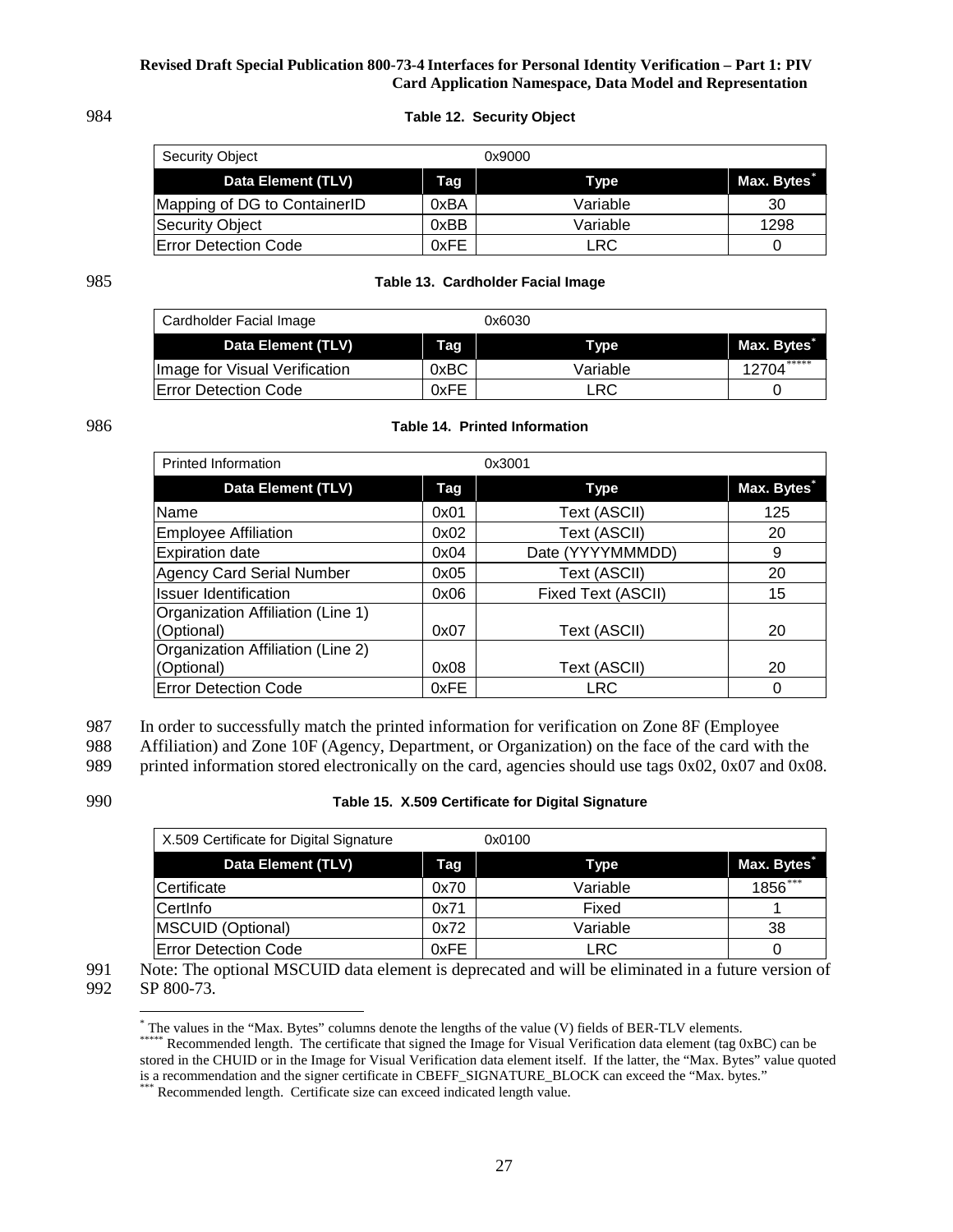### 993 **Table 16. X.509 Certificate for Key Management**

| X.509 Certificate for Key Management |      | 0x0102   |                         |
|--------------------------------------|------|----------|-------------------------|
| Data Element (TLV)                   | Tag  | Type     | Max. Bytes <sup>*</sup> |
| <b>Certificate</b>                   | 0x70 | Variable | 1856***                 |
| CertInfo                             | 0x71 | Fixed    |                         |
| MSCUID (Optional)                    | 0x72 | Variable | 38                      |
| <b>IError Detection Code</b>         | 0xFE | LRC      |                         |

994 Note: The optional MSCUID data element is deprecated and will be eliminated in a future version of 995 SP 800-73.

### 996 **Table 17. X.509 Certificate for Card Authentication**

| X.509 Certificate for Card Authentication |      | 0x0500      |            |
|-------------------------------------------|------|-------------|------------|
| Data Element (TLV)                        | Taq  | <b>Type</b> | Max. Bytes |
| Certificate                               | 0x70 | Variable    | $1856***$  |
| <b>Certinfo</b>                           | 0x71 | Fixed       |            |
| MSCUID (Optional)                         | 0x72 | Variable    | 38         |
| <b>IError Detection Code</b>              | 0xFE | LRC         |            |

997 Note: The optional MSCUID data element is deprecated and will be eliminated in a future version of 998 SP 800-73.

## 999 **Table 18. Discovery Object**

| Discovery Object (Tag '7E')     |        | 0x6050 |            |  |
|---------------------------------|--------|--------|------------|--|
| Data Element (TLV)              | Tag    | Type   | Max. Bytes |  |
| <b>PIV Card Application AID</b> | 0x4F   | Fixed  | 12         |  |
| <b>PIN Usage Policy</b>         | 0x5F2F | Fixed  |            |  |

### 1000

## 1001 **Table 19. Key History Object**

| Key History Object                         |      | 0x6060      |                         |
|--------------------------------------------|------|-------------|-------------------------|
| Data Element (TLV)                         | Tag  | <b>Type</b> | Max. Bytes <sup>®</sup> |
| keysWithOnCardCerts                        | 0xC1 | Fixed       |                         |
| keysWithOffCardCerts                       | 0xC2 | Fixed       | 419                     |
| offCardCertURL (Conditional) <sup>20</sup> | 0xF3 | Variable    | 118                     |
| <b>IError Detection Code</b>               | 0xFE | LRC         |                         |

<span id="page-38-1"></span><span id="page-38-0"></span><sup>\*</sup> The values in the "Max. Bytes" columns denote the lengths of the value (V) fields of BER-TLV elements.<br>\*\*\* Recommended length. Certificate size can exceed indicated length value.<br><sup>19</sup> The numeric values indicated in key integers.<br><sup>20</sup> The offCardCertURL data element shall be present if keysWithOffCardCerts is greater than zero and shall be absent if

<span id="page-38-3"></span><span id="page-38-2"></span>both keysWithOnCardCerts and keysWithOffCardCerts are zero. The offCardCertURL may be present if keyWithOffCardCerts is zero but keysWithOnCardCerts is greater than zero.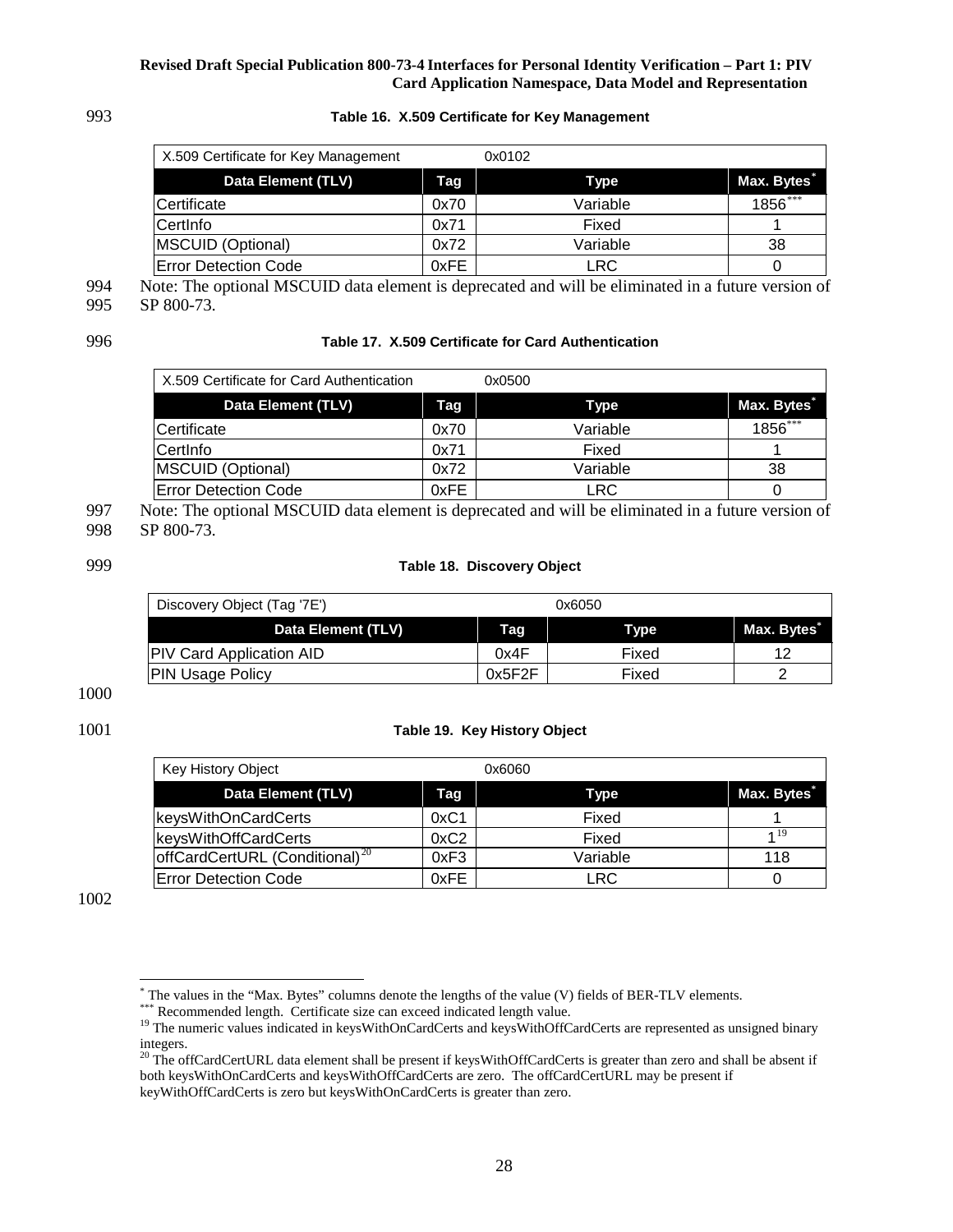### 1003 **Table 20. Retired X.509 Certificate for Key Management 1**

| Retired X.509 Certificate for Key Management 1 |      | 0x1001   |                         |
|------------------------------------------------|------|----------|-------------------------|
| Data Element (TLV)                             | Tag  | Type     | Max. Bytes <sup>*</sup> |
| Certificate                                    | 0x70 | Variable | $1856***$               |
| CertInfo                                       | 0x71 | Fixed    |                         |
| MSCUID (Optional)                              | 0x72 | Variable | 38                      |
| <b>Error Detection Code</b>                    | 0xFE | LRC      |                         |

1004 Note: The optional MSCUID data element is deprecated and will be eliminated in a future version of 1005 SP 800-73.

### 1006 **Table 21. Retired X.509 Certificate for Key Management 2**

| Retired X.509 Certificate for Key Management 2 |      | 0x1002   |                         |
|------------------------------------------------|------|----------|-------------------------|
| Data Element (TLV)                             | Tag  | Type     | Max. Bytes <sup>®</sup> |
| <b>ICertificate</b>                            | 0x70 | Variable | $1856***$               |
| CertInfo                                       | 0x71 | Fixed    |                         |
| MSCUID (Optional)                              | 0x72 | Variable | 38                      |
| <b>Error Detection Code</b>                    | 0xFE | LRC      |                         |

1007 Note: The optional MSCUID data element is deprecated and will be eliminated in a future version of 1008 SP 800-73.

### 1009 **Table 22. Retired X.509 Certificate for Key Management 3**

| Retired X.509 Certificate for Key Management 3 |      | 0x1003   |                         |
|------------------------------------------------|------|----------|-------------------------|
| Data Element (TLV)                             | Tag  | Type     | Max. Bytes <sup>®</sup> |
| Certificate                                    | 0x70 | Variable | $1856***$               |
| CertInfo                                       | 0x71 | Fixed    |                         |
| MSCUID (Optional)                              | 0x72 | Variable | 38                      |
| <b>Error Detection Code</b>                    | 0xFE | LRC      |                         |

1010 Note: The optional MSCUID data element is deprecated and will be eliminated in a future version of 1011 SP 800-73.

## 1012 **Table 23. Retired X.509 Certificate for Key Management 4**

| Retired X.509 Certificate for Key Management 4 |      | 0x1004      |            |
|------------------------------------------------|------|-------------|------------|
| Data Element (TLV)                             | Tag  | <b>Type</b> | Max. Bytes |
| Certificate                                    | 0x70 | Variable    | $1856***$  |
| CertInfo                                       | 0x71 | Fixed       |            |
| MSCUID (Optional)                              | 0x72 | Variable    | 38         |
| <b>Error Detection Code</b>                    | 0xFE | LRC         |            |

1013 Note: The optional MSCUID data element is deprecated and will be eliminated in a future version of 1014 SP 800-73.

<span id="page-39-1"></span><span id="page-39-0"></span><sup>\*</sup> The values in the "Max. Bytes" columns denote the lengths of the value (V) fields of BER-TLV elements. \*\*\* Recommended length. Certificate size can exceed indicated length value.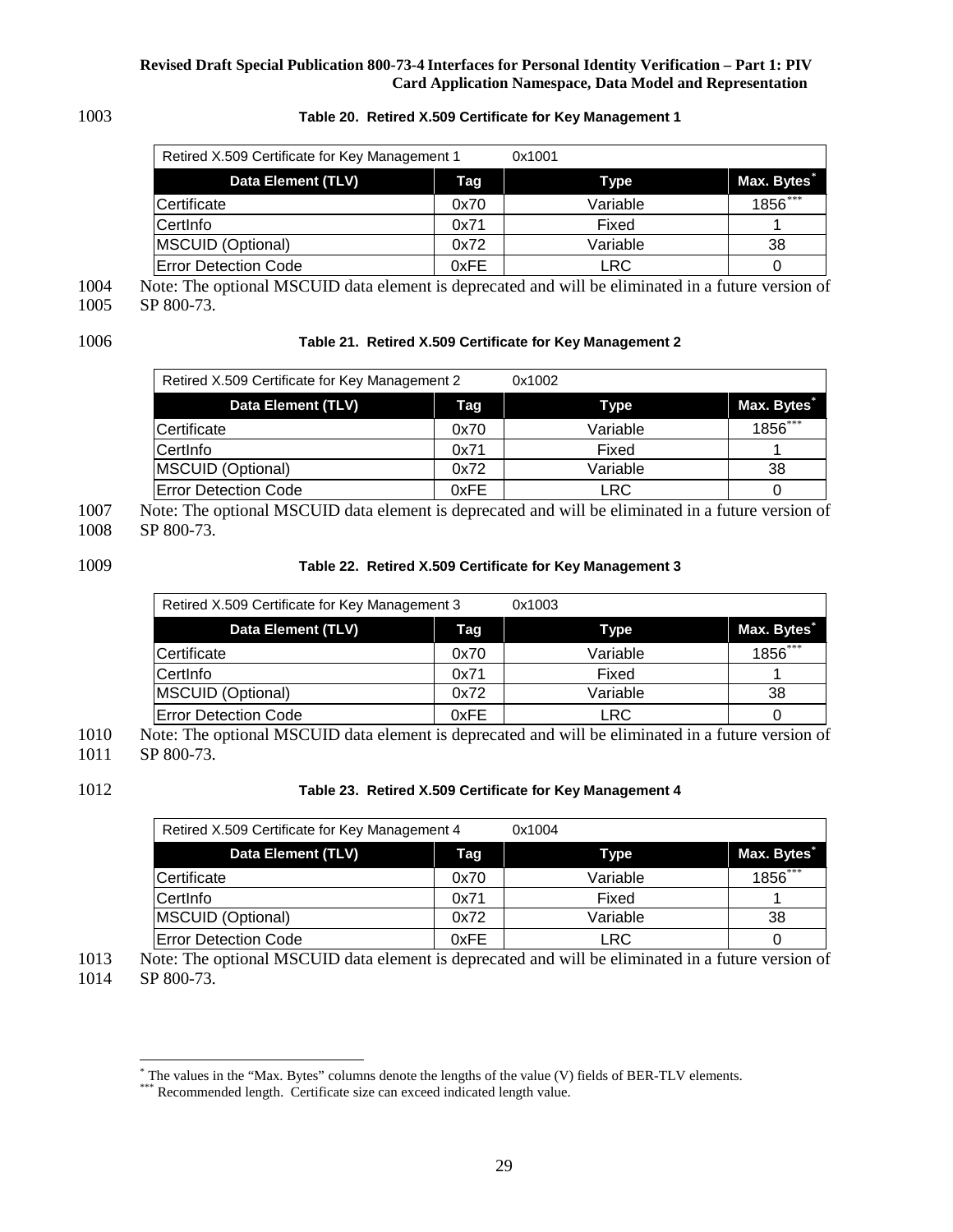### 1015 **Table 24. Retired X.509 Certificate for Key Management 5**

| Retired X.509 Certificate for Key Management 5 |      | 0x1005      |                         |
|------------------------------------------------|------|-------------|-------------------------|
| Data Element (TLV)                             | Taq  | <b>Type</b> | Max. Bytes <sup>*</sup> |
| Certificate                                    | 0x70 | Variable    | $1856***$               |
| CertInfo                                       | 0x71 | Fixed       |                         |
| MSCUID (Optional)                              | 0x72 | Variable    | 38                      |
| <b>Error Detection Code</b>                    | 0xFE | LRC         |                         |

1016 Note: The optional MSCUID data element is deprecated and will be eliminated in a future version of

1017 SP 800-73.

### 1018 **Table 25. Retired X.509 Certificate for Key Management 6**

| Retired X.509 Certificate for Key Management 6 |      | 0x1006   |            |
|------------------------------------------------|------|----------|------------|
| Data Element (TLV)                             | Tag  | Type     | Max. Bytes |
| Certificate                                    | 0x70 | Variable | $1856***$  |
| CertInfo                                       | 0x71 | Fixed    |            |
| MSCUID (Optional)                              | 0x72 | Variable | 38         |
| <b>Error Detection Code</b>                    | 0xFE | LRC.     |            |

1019 Note: The optional MSCUID data element is deprecated and will be eliminated in a future version of 1020 SP 800-73.

## 1021 **Table 26. Retired X.509 Certificate for Key Management 7**

| Retired X.509 Certificate for Key Management 7 |      | 0x1007      |                         |
|------------------------------------------------|------|-------------|-------------------------|
| Data Element (TLV)                             | Tag  | <b>Type</b> | Max. Bytes <sup>®</sup> |
| Certificate                                    | 0x70 | Variable    | $1856***$               |
| CertInfo                                       | 0x71 | Fixed       |                         |
| MSCUID (Optional)                              | 0x72 | Variable    | 38                      |
| <b>Error Detection Code</b>                    | 0xFE | LRC         |                         |

1022 Note: The optional MSCUID data element is deprecated and will be eliminated in a future version of 1023 SP 800-73.

## 1024 **Table 27. Retired X.509 Certificate for Key Management 8**

| Retired X.509 Certificate for Key Management 8 |      | 0x1008   |            |
|------------------------------------------------|------|----------|------------|
| Data Element (TLV)                             | Tag  | Type     | Max. Bytes |
| Certificate                                    | 0x70 | Variable | 1856***    |
| CertInfo                                       | 0x71 | Fixed    |            |
| MSCUID (Optional)                              | 0x72 | Variable | 38         |
| <b>Error Detection Code</b>                    | 0xFE | LRC      |            |

1025 Note: The optional MSCUID data element is deprecated and will be eliminated in a future version of 1026 SP 800-73.

<span id="page-40-1"></span><span id="page-40-0"></span><sup>\*</sup> The values in the "Max. Bytes" columns denote the lengths of the value (V) fields of BER-TLV elements. \*\*\* Recommended length. Certificate size can exceed indicated length value.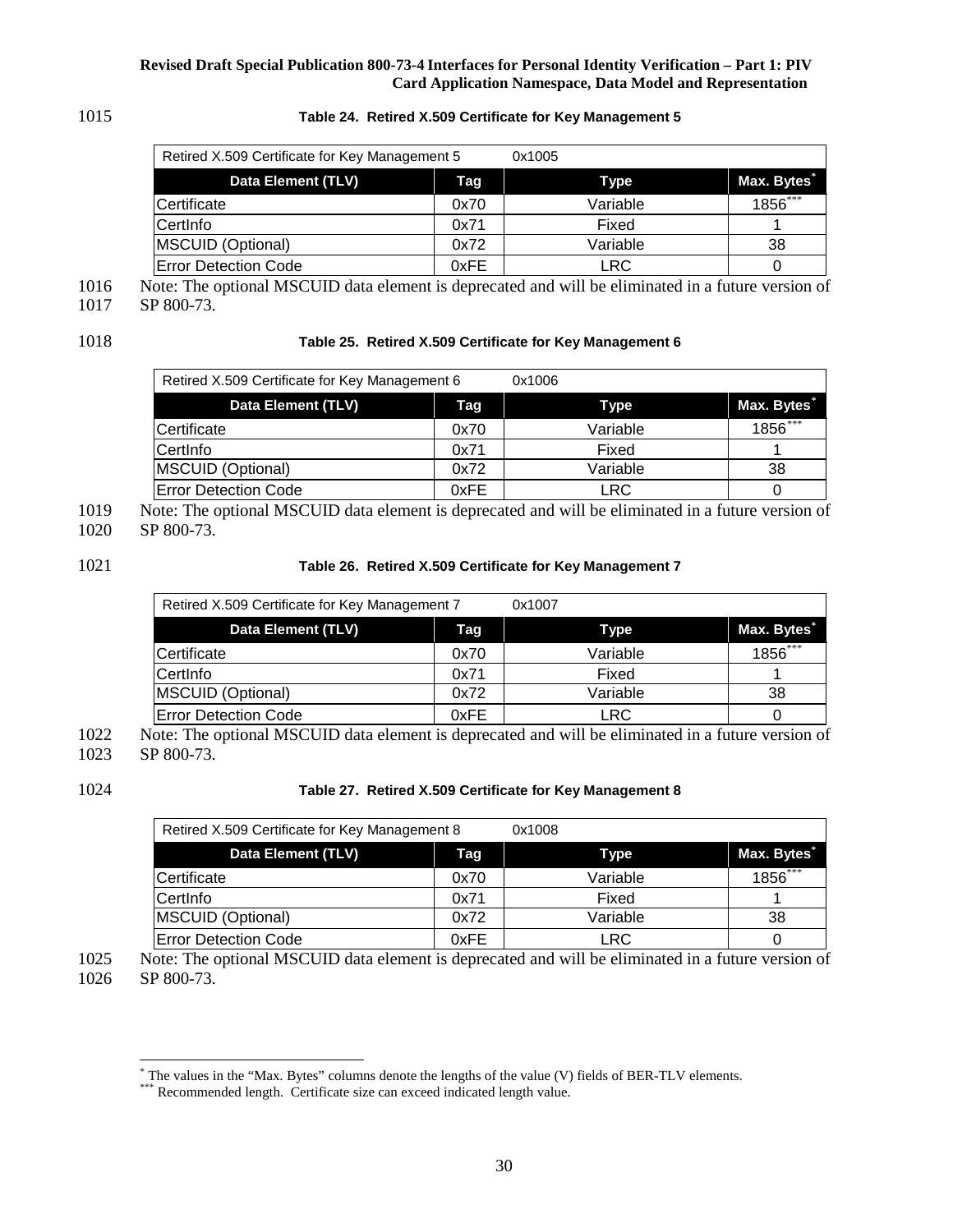### 1027 **Table 28. Retired X.509 Certificate for Key Management 9**

| Retired X.509 Certificate for Key Management 9 |      | 0x1009      |                         |
|------------------------------------------------|------|-------------|-------------------------|
| Data Element (TLV)                             | Tag  | <b>Type</b> | Max. Bytes <sup>*</sup> |
| Certificate                                    | 0x70 | Variable    | $1856***$               |
| CertInfo                                       | 0x71 | Fixed       |                         |
| MSCUID (Optional)                              | 0x72 | Variable    | 38                      |
| <b>Error Detection Code</b>                    | 0xFE | LRC         |                         |

1028 Note: The optional MSCUID data element is deprecated and will be eliminated in a future version of 1029 SP 800-73.

### 1030 **Table 29. Retired X.509 Certificate for Key Management 10**

| Retired X.509 Certificate for Key Management 10 |      | 0x100A   |                         |
|-------------------------------------------------|------|----------|-------------------------|
| Data Element (TLV)                              | Taq  | Type     | Max. Bytes <sup>*</sup> |
| Certificate                                     | 0x70 | Variable | $1856***$               |
| CertInfo                                        | 0x71 | Fixed    |                         |
| MSCUID (Optional)                               | 0x72 | Variable | 38                      |
| <b>Error Detection Code</b>                     | 0xFE | LRC.     |                         |

1031 Note: The optional MSCUID data element is deprecated and will be eliminated in a future version of 1032 SP 800-73.

## 1033 **Table 30. Retired X.509 Certificate for Key Management 11**

| Retired X.509 Certificate for Key Management 11 |      | 0x100B     |                         |
|-------------------------------------------------|------|------------|-------------------------|
| Data Element (TLV)                              | Tag  | Type       | Max. Bytes <sup>*</sup> |
| Certificate                                     | 0x70 | Variable   | $1856***$               |
| CertInfo                                        | 0x71 | Fixed      |                         |
| MSCUID (Optional)                               | 0x72 | Variable   | 38                      |
| <b>Error Detection Code</b>                     | 0xFE | <b>LRC</b> |                         |

1034 Note: The optional MSCUID data element is deprecated and will be eliminated in a future version of 1035 SP 800-73.

## 1036 **Table 31. Retired X.509 Certificate for Key Management 12**

| Retired X.509 Certificate for Key Management 12 | 0x100C |          |                         |
|-------------------------------------------------|--------|----------|-------------------------|
| Data Element (TLV)                              | Tag    | Type     | Max. Bytes <sup>®</sup> |
| Certificate                                     | 0x70   | Variable | 1856***                 |
| CertInfo                                        | 0x71   | Fixed    |                         |
| MSCUID (Optional)                               | 0x72   | Variable | 38                      |
| <b>Error Detection Code</b>                     | 0xFE   | LRC      |                         |

1037 Note: The optional MSCUID data element is deprecated and will be eliminated in a future version of 1038 SP 800-73.

<span id="page-41-1"></span><span id="page-41-0"></span><sup>\*</sup> The values in the "Max. Bytes" columns denote the lengths of the value (V) fields of BER-TLV elements. \*\*\* Recommended length. Certificate size can exceed indicated length value.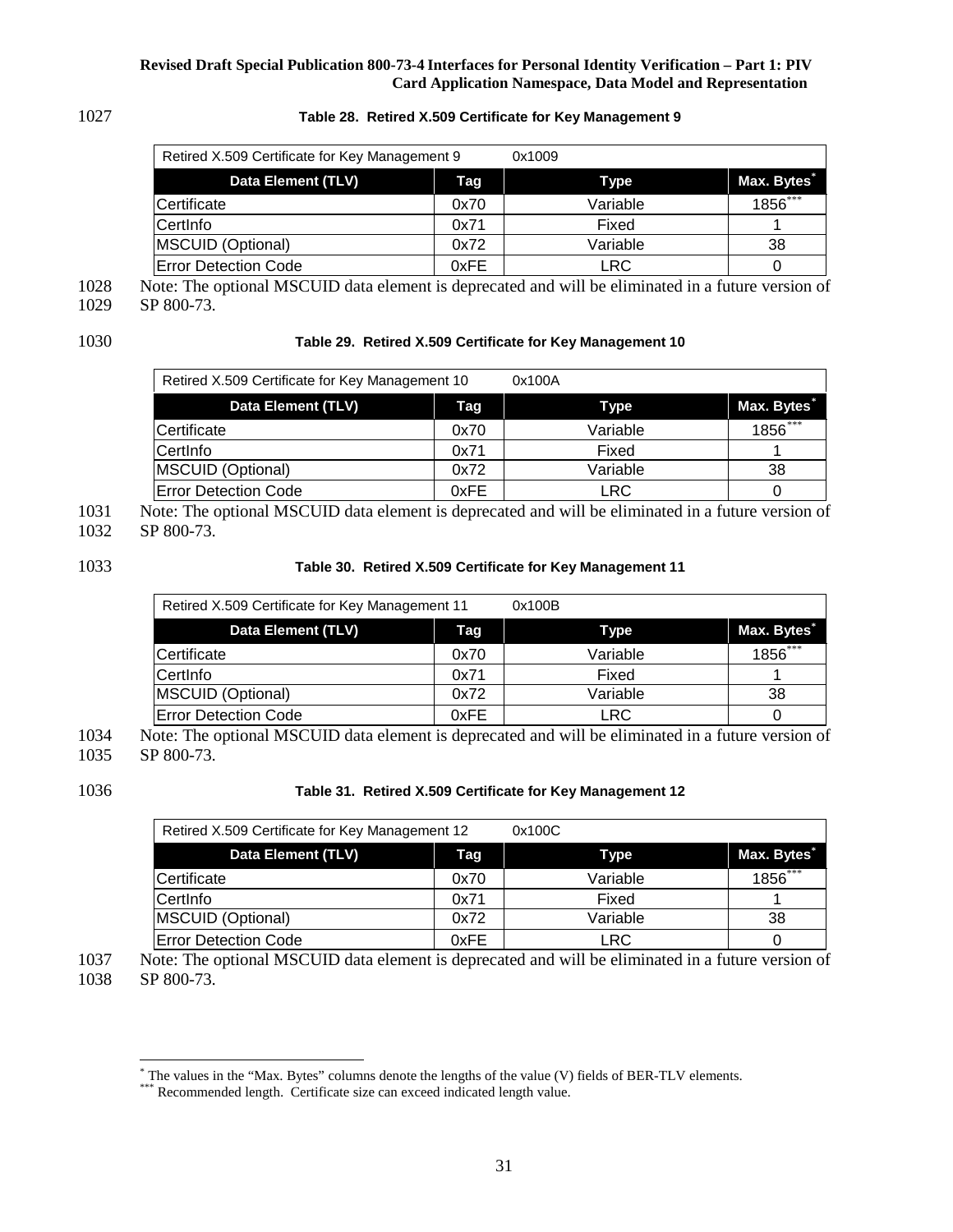### 1039 **Table 32. Retired X.509 Certificate for Key Management 13**

| Retired X.509 Certificate for Key Management 13 |      | 0x100D   |            |
|-------------------------------------------------|------|----------|------------|
| Data Element (TLV)                              | Tag  | Type     | Max. Bytes |
| Certificate                                     | 0x70 | Variable | $1856***$  |
| CertInfo                                        | 0x71 | Fixed    |            |
| MSCUID (Optional)                               | 0x72 | Variable | 38         |
| <b>Error Detection Code</b>                     | 0xFE | LRC      |            |

1040 Note: The optional MSCUID data element is deprecated and will be eliminated in a future version of 1041 SP 800-73.

### 1042 **Table 33. Retired X.509 Certificate for Key Management 14**

| Retired X.509 Certificate for Key Management 14 |      | 0x100E   |                         |
|-------------------------------------------------|------|----------|-------------------------|
| Data Element (TLV)                              | Taq  | Type     | Max. Bytes <sup>®</sup> |
| Certificate                                     | 0x70 | Variable | $1856***$               |
| CertInfo                                        | 0x71 | Fixed    |                         |
| MSCUID (Optional)                               | 0x72 | Variable | 38                      |
| <b>Error Detection Code</b>                     | 0xFE | LRC      |                         |

1043 Note: The optional MSCUID data element is deprecated and will be eliminated in a future version of 1044 SP 800-73.

### 1045 **Table 34. Retired X.509 Certificate for Key Management 15**

| Retired X.509 Certificate for Key Management 15 | 0x100F |          |            |
|-------------------------------------------------|--------|----------|------------|
| Data Element (TLV)                              | Tag    | Type     | Max. Bytes |
| Certificate                                     | 0x70   | Variable | $1856***$  |
| CertInfo                                        | 0x71   | Fixed    |            |
| MSCUID (Optional)                               | 0x72   | Variable | 38         |
| <b>Error Detection Code</b>                     | 0xFE   | LRC      |            |

1046 Note: The optional MSCUID data element is deprecated and will be eliminated in a future version of 1047 SP 800-73.

## 1048 **Table 35. Retired X.509 Certificate for Key Management 16**

| Retired X.509 Certificate for Key Management 16 |      | 0x1010   |                         |
|-------------------------------------------------|------|----------|-------------------------|
| Data Element (TLV)                              | Tag  | Type     | Max. Bytes <sup>*</sup> |
| Certificate                                     | 0x70 | Variable | 1856***                 |
| CertInfo                                        | 0x71 | Fixed    |                         |
| MSCUID (Optional)                               | 0x72 | Variable | 38                      |
| <b>Error Detection Code</b>                     | 0xFE | LRC      |                         |

1049 Note: The optional MSCUID data element is deprecated and will be eliminated in a future version of 1050 SP 800-73.

<span id="page-42-1"></span><span id="page-42-0"></span><sup>\*</sup> The values in the "Max. Bytes" columns denote the lengths of the value (V) fields of BER-TLV elements. \*\*\* Recommended length. Certificate size can exceed indicated length value.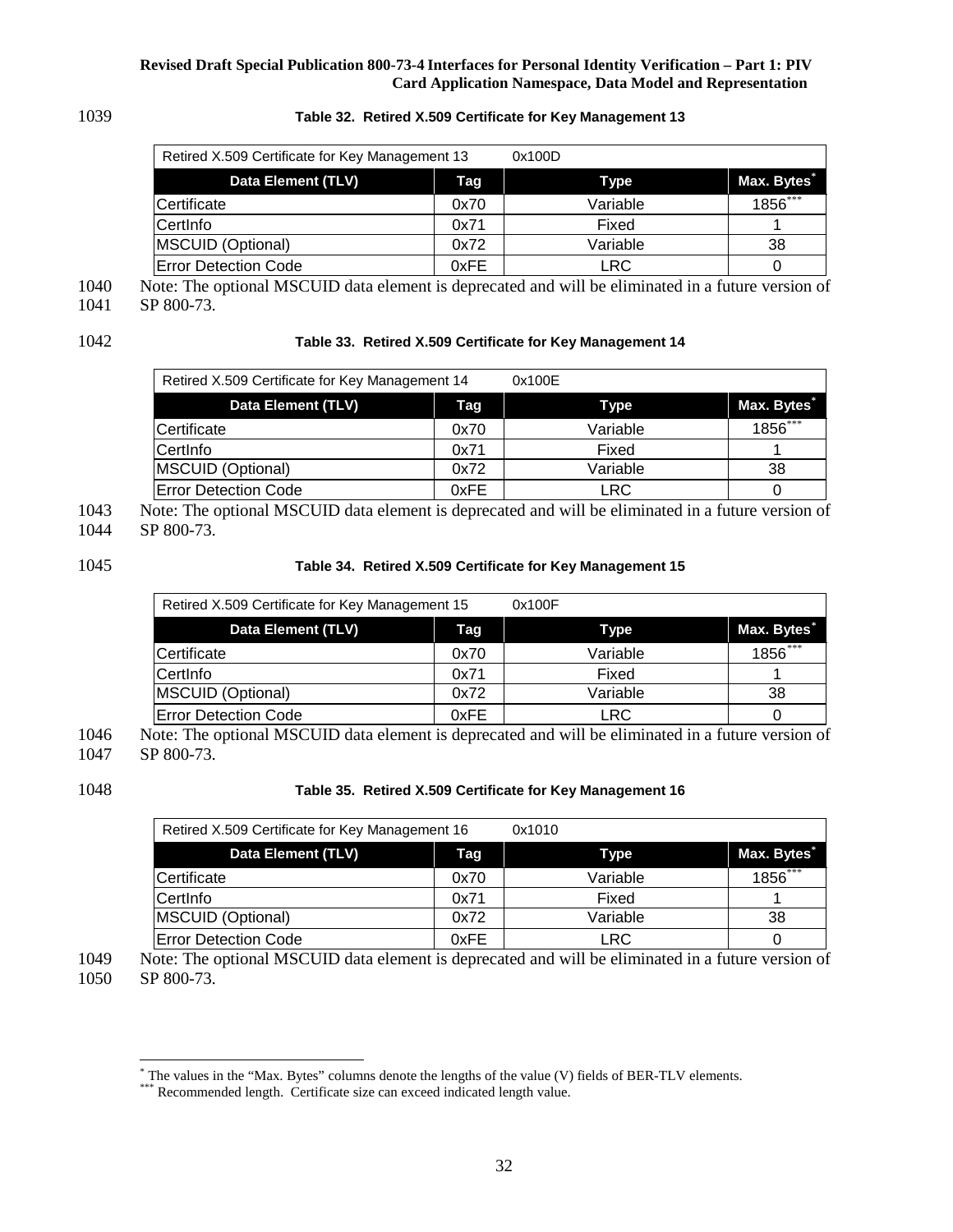### 1051 **Table 36. Retired X.509 Certificate for Key Management 17**

| Retired X.509 Certificate for Key Management 17 | 0x1011 |          |                         |
|-------------------------------------------------|--------|----------|-------------------------|
| Data Element (TLV)                              | Tag    | Type     | Max. Bytes <sup>*</sup> |
| <b>ICertificate</b>                             | 0x70   | Variable | 1856***                 |
| CertInfo                                        | 0x71   | Fixed    |                         |
| MSCUID (Optional)                               | 0x72   | Variable | 38                      |
| <b>IError Detection Code</b>                    | 0xFE   | LRC      |                         |

1052 Note: The optional MSCUID data element is deprecated and will be eliminated in a future version of 1053 SP 800-73.

### 1054 **Table 37. Retired X.509 Certificate for Key Management 18**

| Retired X.509 Certificate for Key Management 18 | 0x1012 |          |                         |
|-------------------------------------------------|--------|----------|-------------------------|
| Data Element (TLV)                              | Taq    | Type     | Max. Bytes <sup>®</sup> |
| <b>Certificate</b>                              | 0x70   | Variable | $1856***$               |
| CertInfo                                        | 0x71   | Fixed    |                         |
| MSCUID (Optional)                               | 0x72   | Variable | 38                      |
| <b>Error Detection Code</b>                     | 0xFE   | LRC      |                         |

1055 Note: The optional MSCUID data element is deprecated and will be eliminated in a future version of 1056 SP 800-73.

### 1057 **Table 38. Retired X.509 Certificate for Key Management 19**

| Retired X.509 Certificate for Key Management 19 | 0x1013 |            |                         |
|-------------------------------------------------|--------|------------|-------------------------|
| Data Element (TLV)                              | Tag    | Type       | Max. Bytes <sup>®</sup> |
| Certificate                                     | 0x70   | Variable   | $1856***$               |
| CertInfo                                        | 0x71   | Fixed      |                         |
| MSCUID (Optional)                               | 0x72   | Variable   | 38                      |
| <b>Error Detection Code</b>                     | 0xFE   | <b>LRC</b> |                         |

1058 Note: The optional MSCUID data element is deprecated and will be eliminated in a future version of 1059 SP 800-73.

## 1060 **Table 39. Retired X.509 Certificate for Key Management 20**

| Retired X.509 Certificate for Key Management 20 |      | 0x1014     |                         |
|-------------------------------------------------|------|------------|-------------------------|
| Data Element (TLV)                              | Tag  | Type       | Max. Bytes <sup>®</sup> |
| Certificate                                     | 0x70 | Variable   | 1856***                 |
| CertInfo                                        | 0x71 | Fixed      |                         |
| MSCUID (Optional)                               | 0x72 | Variable   | 38                      |
| <b>Error Detection Code</b>                     | 0xFE | <b>LRC</b> |                         |

1061 Note: The optional MSCUID data element is deprecated and will be eliminated in a future version of 1062 SP 800-73.

### <span id="page-43-1"></span><span id="page-43-0"></span>1063 The CertInfo byte in the certificate data objects identified in this appendix shall be encoded as 1064 follows:

<sup>\*</sup> The values in the "Max. Bytes" columns denote the lengths of the value (V) fields of BER-TLV elements. \*\*\* Recommended length. Certificate size can exceed indicated length value.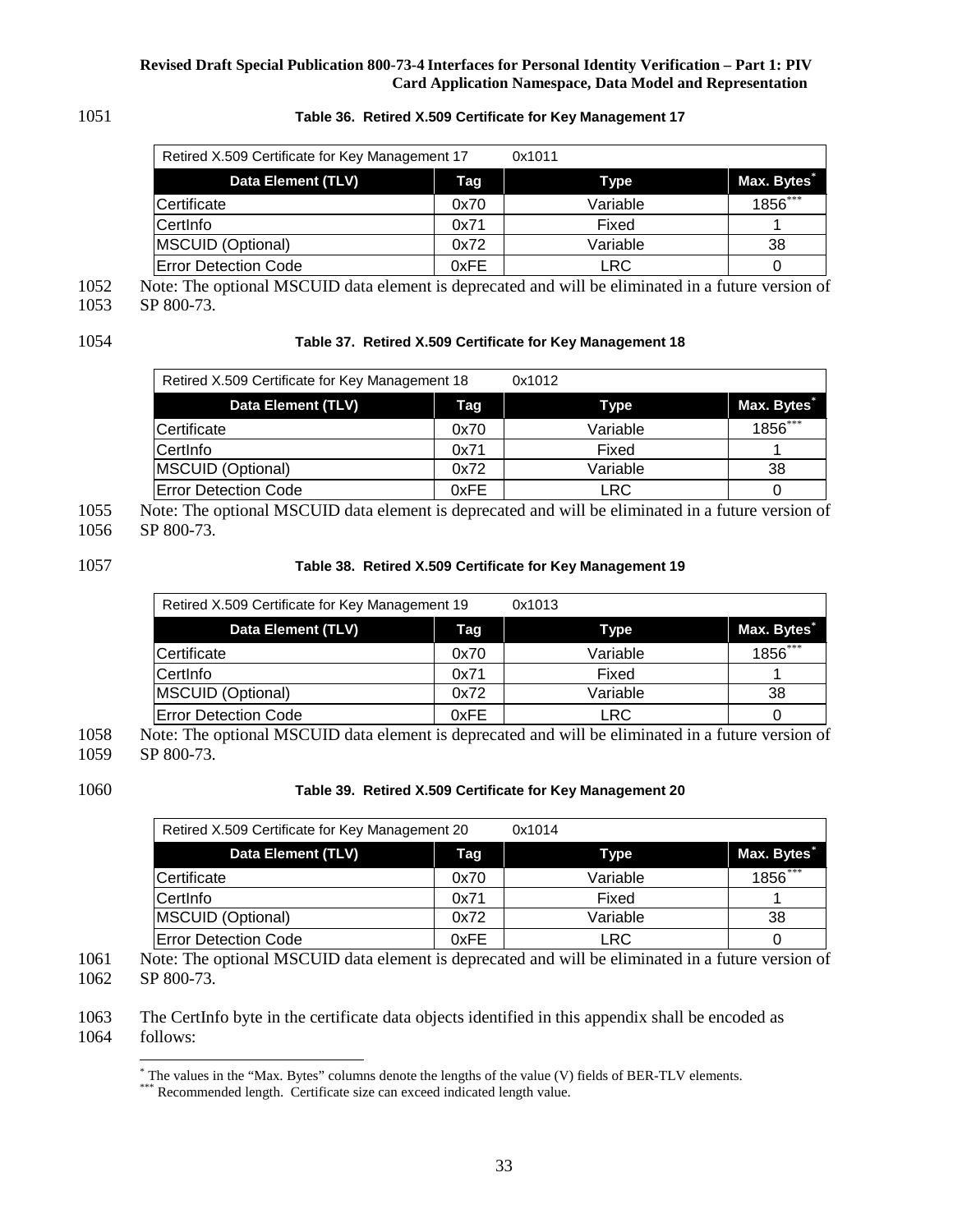| 1065 |                  |      |                  |                  |      |                |                                                                                                              |                    |
|------|------------------|------|------------------|------------------|------|----------------|--------------------------------------------------------------------------------------------------------------|--------------------|
|      | b8               | h7   | b6               | h <sub>5</sub>   | b4   | b <sub>3</sub> | b2                                                                                                           | b1                 |
|      | RFU <sub>8</sub> | RFU7 | RFU <sub>6</sub> | RFU <sub>5</sub> | RFU4 | IsX509         | CompressionTypeLsb                                                                                           | CompressionTypeMsb |
| 1066 |                  |      |                  |                  |      |                |                                                                                                              |                    |
| 1067 |                  |      |                  |                  |      |                | CompressionTypeMsb shall be 0 if the certificate is encoded in uncompressed form and 1 if the                |                    |
| 1068 |                  |      |                  |                  |      |                | certificate is encoded using GZIP compression. <sup>21</sup> CompressionTypeLsb and IsX509 shall be set to 0 |                    |
| 1069 |                  |      |                  |                  |      |                | for PIV Card Applications. Thus, for a certificate encoded in uncompressed form CertInfo shall be            |                    |
| 1070 |                  |      |                  |                  |      |                | $0x00$ , and for a certificate encoded using GZIP compression CertInfo shall be $0x01$ .                     |                    |
|      |                  |      |                  |                  |      |                |                                                                                                              |                    |

## 1071 **Table 40. Cardholder Iris Images**

| Cardholder Iris Images       |      | 0x1015   |             |
|------------------------------|------|----------|-------------|
| Data Element (TLV)           | Tag  | Tvpe     | Max. Bytes® |
| Images for Iris              | 0xBC | Variable | 7100******  |
| <b>IError Detection Code</b> | 0xFE | LRC      |             |

### 1072 **Table 41. Biometric Information Templates Group Template**

| BIT Group Template (Tag '7F61')         |        | 0x1016   |                         |
|-----------------------------------------|--------|----------|-------------------------|
| Data Element (TLV)                      | Tag    | Type     | Max. Bytes <sup>*</sup> |
| Number of Fingers                       | 0x02   | Fixed    |                         |
| <b>BIT</b> for first Finger             | 0x7F60 | Variable | 28                      |
| <b>BIT</b> for second Finger (Optional) | 0x7F60 | Variable | 28                      |

### 1073 **Table 42. Secure Messaging Certificate Signer**

| Secure Messaging Certificate Signer    |        | 0x1017   |                         |
|----------------------------------------|--------|----------|-------------------------|
| Data Element (TLV)                     | Tag    | Type     | Max. Bytes <sup>®</sup> |
| X.509 Certificate for Content Signing  | 0x70   | Variable | 1856                    |
| CertInfo                               | 0x71   | Fixed    |                         |
| Intermediate CVC (Conditional) $^{22}$ | 0x7F21 | Variable | 601                     |
| <b>Error Detection Code</b>            | 0xFE   | LRC      |                         |

1074 The CertInfo byte in the Secure Messaging Certificate Signer data object shall provide information

1075 about the X.509 Certificate for Content Signing. The Intermediate CVC, if present, shall be stored in 1076 uncompressed form.

## 1077 **Table 43. Pairing Code Reference Data Container**

| Pairing Code                 |      | 0x1018             |                         |  |
|------------------------------|------|--------------------|-------------------------|--|
| Data Element (TLV)           | Tag  | Type               | Max. Bytes <sup>®</sup> |  |
| Pairing Code                 | 0x99 | Fixed Text (ASCII) |                         |  |
| <b>IError Detection Code</b> | 0xFE | ∟RC                |                         |  |

<span id="page-44-2"></span><span id="page-44-1"></span><span id="page-44-0"></span>1078 <sup>21</sup> GZIP formats are specified in RFC 1951 and RFC 1952.

∗∗∗∗∗∗ Recommended length. The certificate that signed the Images for Iris data element (tag 0xBC) can be stored in the CHUID or in the Images for Iris data element itself. If the latter, the "Max. Bytes" value quoted is a recommendation and the signer certificate in CBEFF\_SIGNATURE\_BLOCK can exceed the "Max. bytes."<br><sup>22</sup> The Intermediate CVC shall be absent if the X.509 Certificate for Content Signing contains the public key needed to

verify the signature on the secure messaging CVC and shall be present otherwise.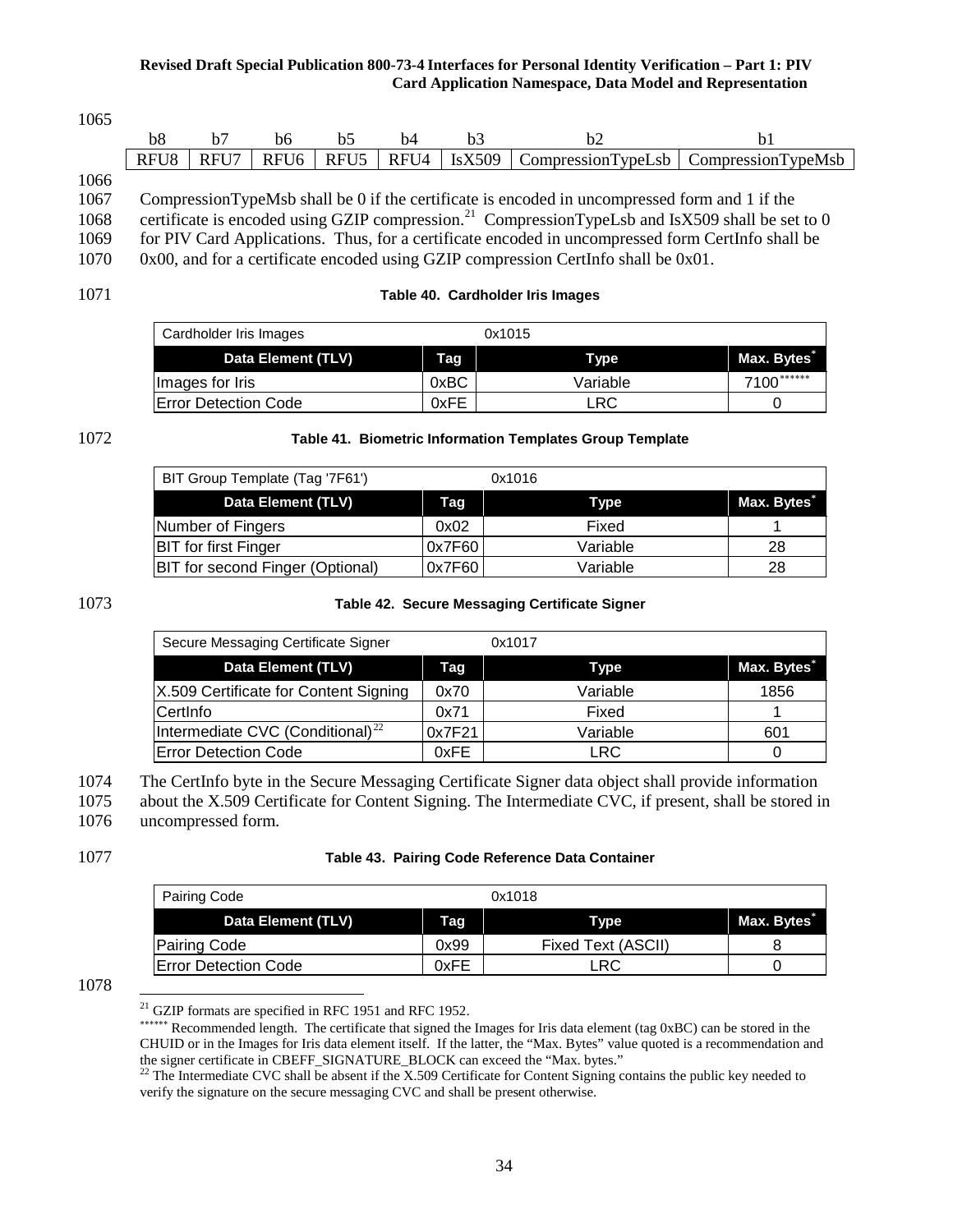# **Appendix B––PIV Authentication Mechanisms**

| 1081<br>1082<br>1083<br>1084<br>1085<br>1086                 | To provide guidelines on the usage and behavior supported by the PIV Card, PIV authentication<br>mechanisms and application scenarios are described in this section. FIPS 201 describes PIV<br>authentication as "the process of establishing confidence in the identity of the cardholder presenting a<br>PIV Card." The fundamental goal of using the PIV Card is to authenticate the identity of the<br>cardholder to a system or person that is controlling access to a protected resource or facility. This end<br>goal may be reached by various combinations of one or more of the validation steps described below:                                                                                                                                                                                                  |
|--------------------------------------------------------------|------------------------------------------------------------------------------------------------------------------------------------------------------------------------------------------------------------------------------------------------------------------------------------------------------------------------------------------------------------------------------------------------------------------------------------------------------------------------------------------------------------------------------------------------------------------------------------------------------------------------------------------------------------------------------------------------------------------------------------------------------------------------------------------------------------------------------|
| 1087<br>1088                                                 | Card Validation (CardV) — This is the process of verifying that a PIV Card is authentic (i.e., not a<br>counterfeit card). Card validation mechanisms include:                                                                                                                                                                                                                                                                                                                                                                                                                                                                                                                                                                                                                                                               |
| 1089<br>1090                                                 | visual inspection of the tamper-proofing and tamper-resistant features of the PIV Card as per<br>$+$<br>Section 4.1.2 of FIPS 201;                                                                                                                                                                                                                                                                                                                                                                                                                                                                                                                                                                                                                                                                                           |
| 1091                                                         | use of cryptographic challenge-response schemes with symmetric keys; and<br>$^{+}$                                                                                                                                                                                                                                                                                                                                                                                                                                                                                                                                                                                                                                                                                                                                           |
| 1092<br>1093                                                 | use of asymmetric authentication schemes to validate private keys embedded within the PIV<br>$+$<br>Card.                                                                                                                                                                                                                                                                                                                                                                                                                                                                                                                                                                                                                                                                                                                    |
| 1094<br>1095<br>1096                                         | Credential Validation (CredV) — This is the process of verifying the various types of credentials<br>(such as visual credentials, CHUID, biometrics, and certificates) held by the PIV Card. Credential<br>validation mechanisms include:                                                                                                                                                                                                                                                                                                                                                                                                                                                                                                                                                                                    |
| 1097<br>1098                                                 | visual inspection of PIV Card visual elements (such as the photo, the printed name, and rank,<br>$+$<br>if present);                                                                                                                                                                                                                                                                                                                                                                                                                                                                                                                                                                                                                                                                                                         |
| 1099                                                         | verification of certificates on the PIV Card;<br>$+$                                                                                                                                                                                                                                                                                                                                                                                                                                                                                                                                                                                                                                                                                                                                                                         |
| 1100                                                         | verification of signatures on the PIV biometrics and the CHUID;<br>$+$                                                                                                                                                                                                                                                                                                                                                                                                                                                                                                                                                                                                                                                                                                                                                       |
| 1101                                                         | checking the expiration date; and<br>$^{+}$                                                                                                                                                                                                                                                                                                                                                                                                                                                                                                                                                                                                                                                                                                                                                                                  |
| 1102                                                         | checking the revocation status of the credentials on the PIV Card.<br>$+$                                                                                                                                                                                                                                                                                                                                                                                                                                                                                                                                                                                                                                                                                                                                                    |
| 1103<br>1104<br>1105<br>1106<br>1107<br>1108<br>1109<br>1110 | Cardholder Validation (HolderV) — This is the process of establishing that the PIV Card is in the<br>possession of the individual to whom the card has been issued. Classically, identity authentication is<br>achieved using one or more of these factors: a) something you have, b) something you know, and c)<br>something you are. The assurance of the authentication process increases with the number of factors<br>used. In the case of the PIV Card, these three factors translate as follows: a) something you have -<br>possession of a PIV Card, b) something you know – knowledge of the PIN, and c) something you are<br>- the visual characteristics of the cardholder, and the live fingerprint or iris image samples provided<br>by the cardholder. Thus, mechanisms for PIV cardholder validation include: |
| 1111                                                         | presentation of a PIV Card by the cardholder;<br>$^+$                                                                                                                                                                                                                                                                                                                                                                                                                                                                                                                                                                                                                                                                                                                                                                        |
| 1112                                                         | matching the visual characteristics of the cardholder with the photo on the PIV Card;<br>$^{+}$                                                                                                                                                                                                                                                                                                                                                                                                                                                                                                                                                                                                                                                                                                                              |

1113 + matching the PIN provided with the PIN on the PIV Card; and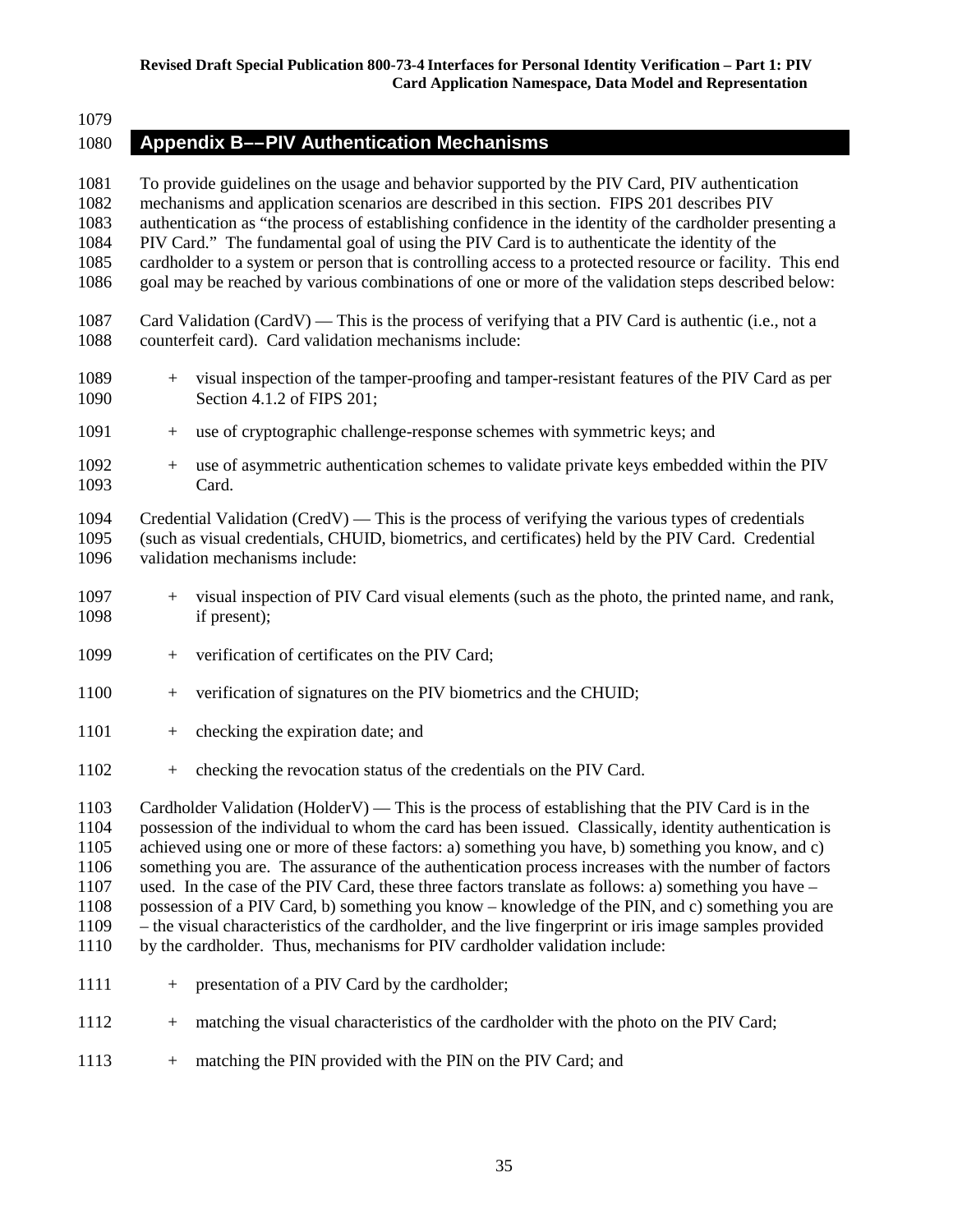+ matching the live fingerprint samples provided by the cardholder with the biometric information embedded within the PIV Card.

## **B.1 Authentication Mechanism Diagrams**

This section describes the activities and interactions involved in interoperable usage and

authentication of the PIV Card. The authentication mechanisms represent how a relying party will

 authenticate the cardholder (regardless of which agency issued the card) in order to provide access to its systems or facilities. These activities and interactions are represented in functional authentication

mechanism diagrams. These diagrams are not intended to provide syntactical commands or API

- function names.
- Each of the PIV authentication mechanisms described in this section can be broken into a sequence of one or more validation steps where Card, Credential, and Cardholder validation is performed. In the illustrations, the validation steps are marked as CardV, CredV, and HolderV to signify Card,
- Credential, and Cardholder validation respectively.
- Depending on the assurance provided by the actual sequence of validation steps in a given PIV
- authentication mechanism, relying parties can make appropriate decisions for granting access to
- protected resources based on a risk analysis.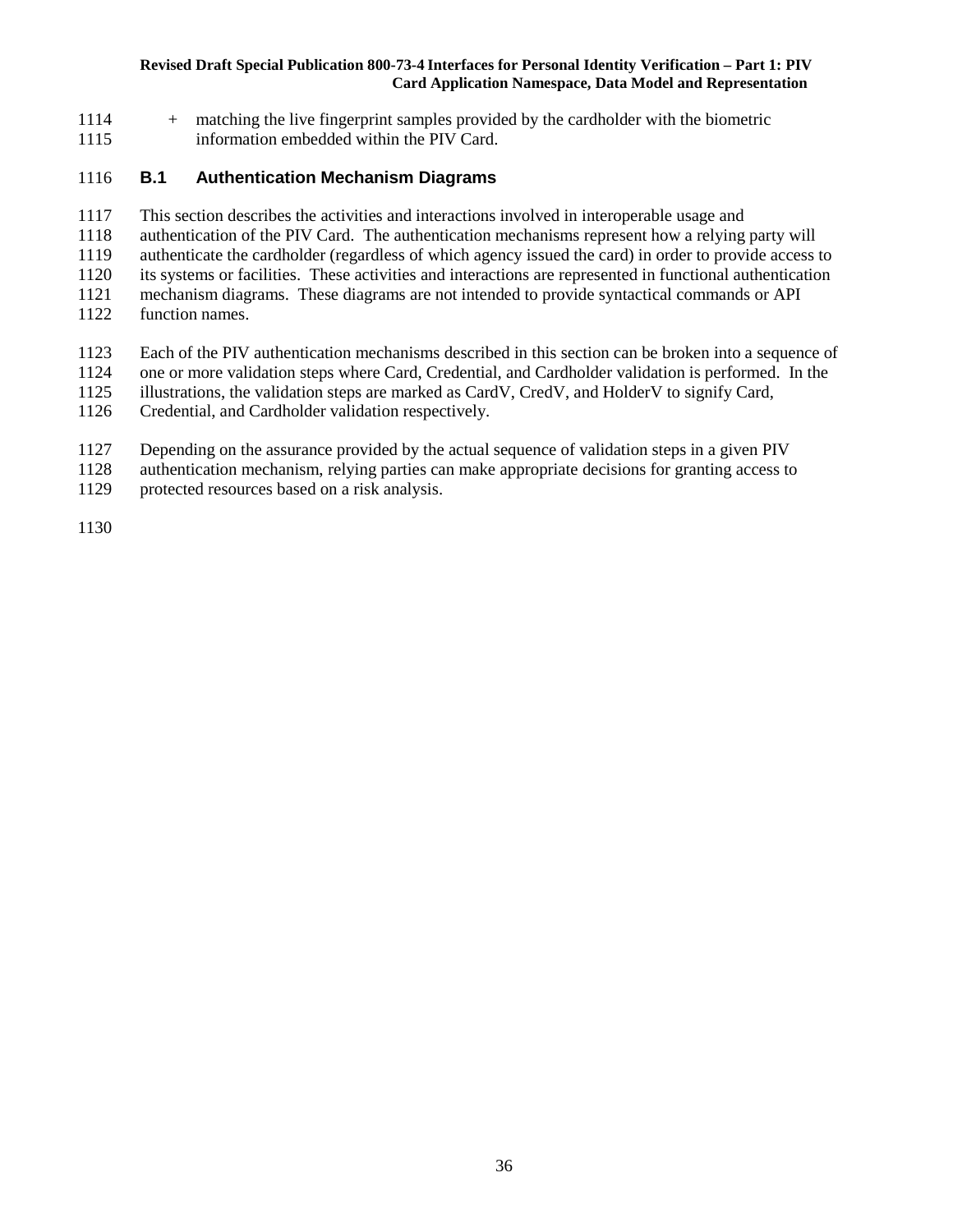# **B.1.1 Authentication Using PIV Biometrics (BIO)**

- The general authentication mechanism using the PIV biometrics is illustrated in Figure B-1.
- 

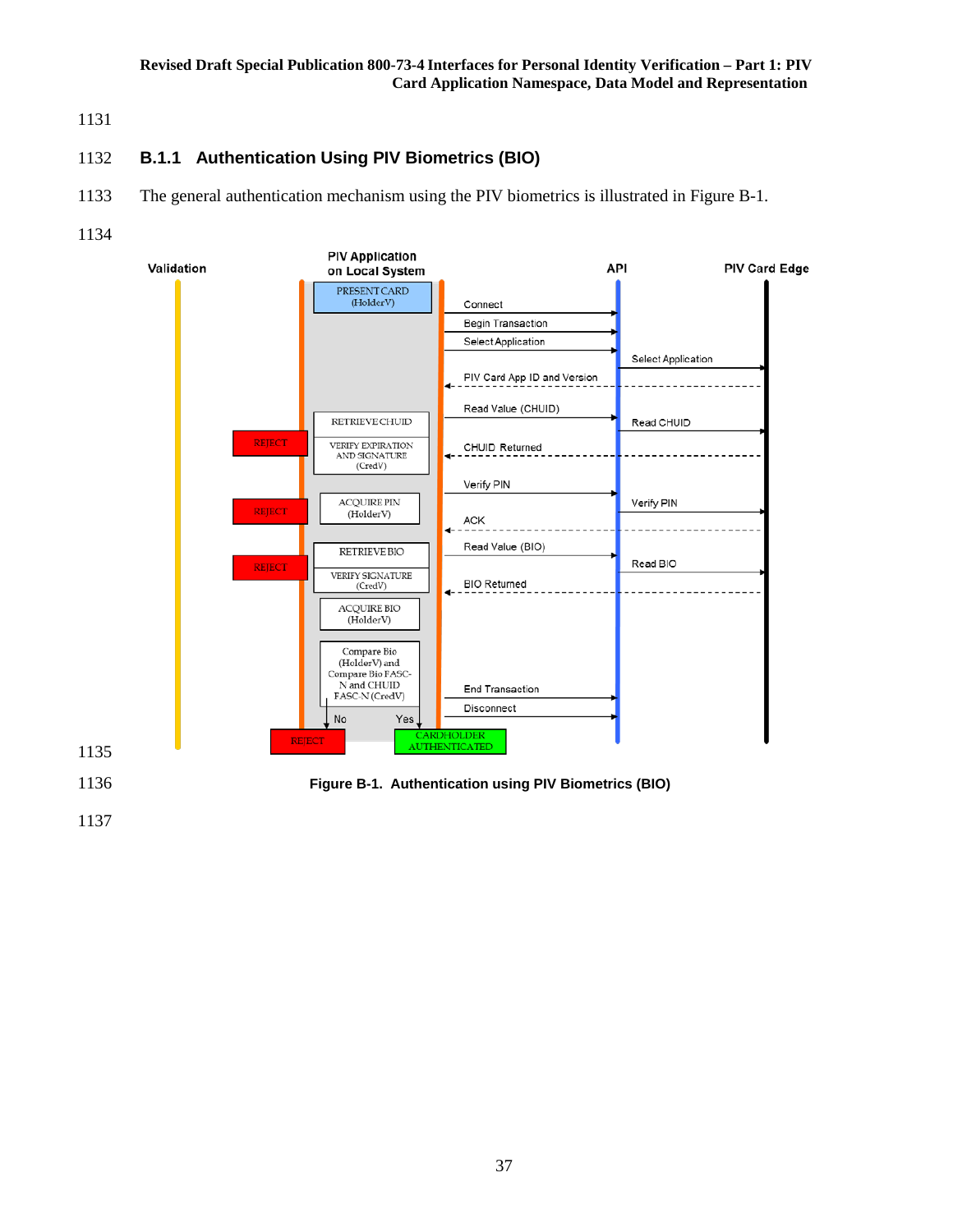- 1138 The assurance of authentication using the PIV biometric can be further increased if the live biometric<br>1139 sample is collected in an attended environment, with a human overseeing the process. The attended
- sample is collected in an attended environment, with a human overseeing the process. The attended
- 1140 biometric authentication mechanism (BIO-A) is illustrated in Figure B-2.
- 1141



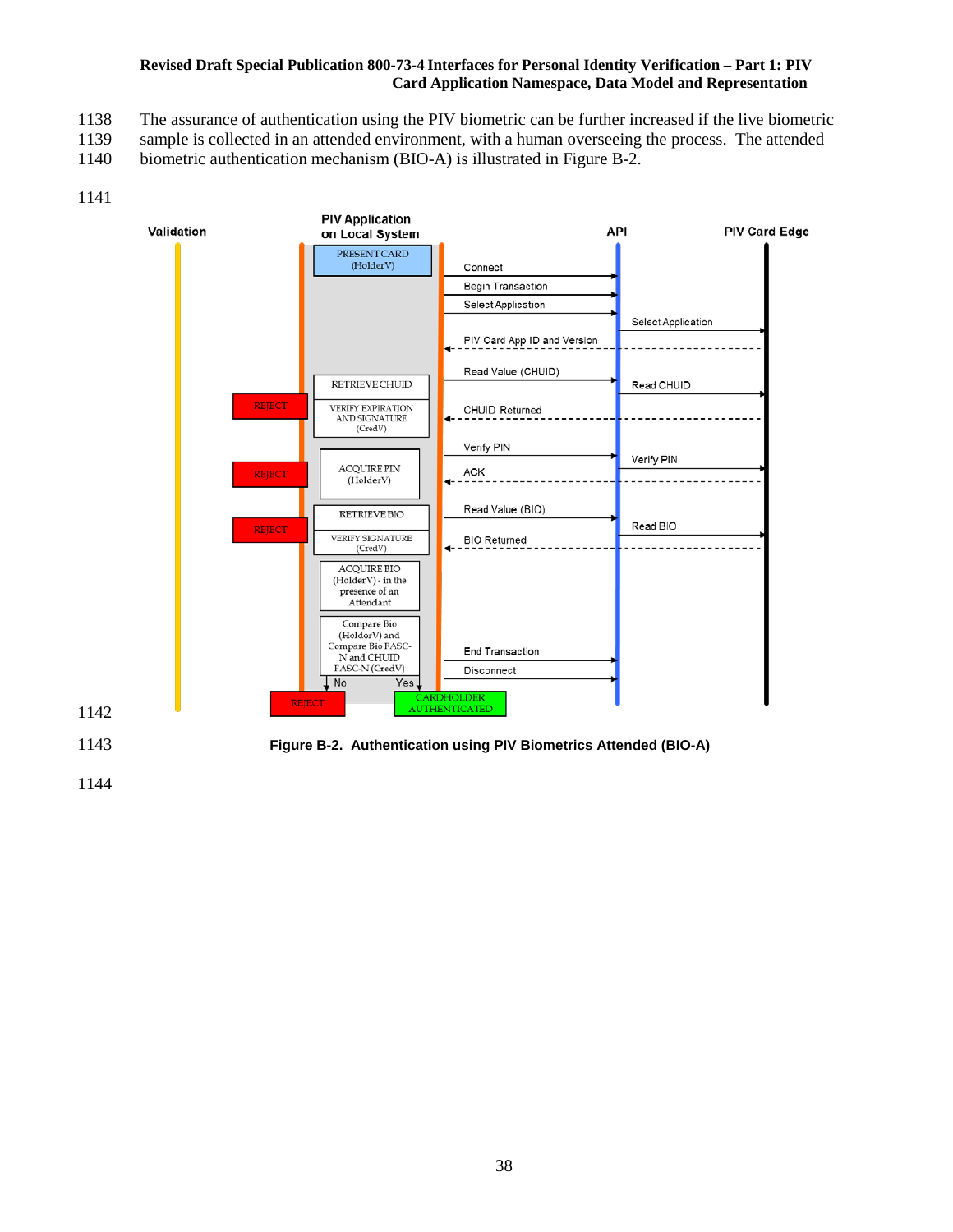## **B.1.2 Authentication Using PIV Authentication Key**

- The authentication mechanism using the PIV Authentication key is illustrated in Figure B-3.
- 

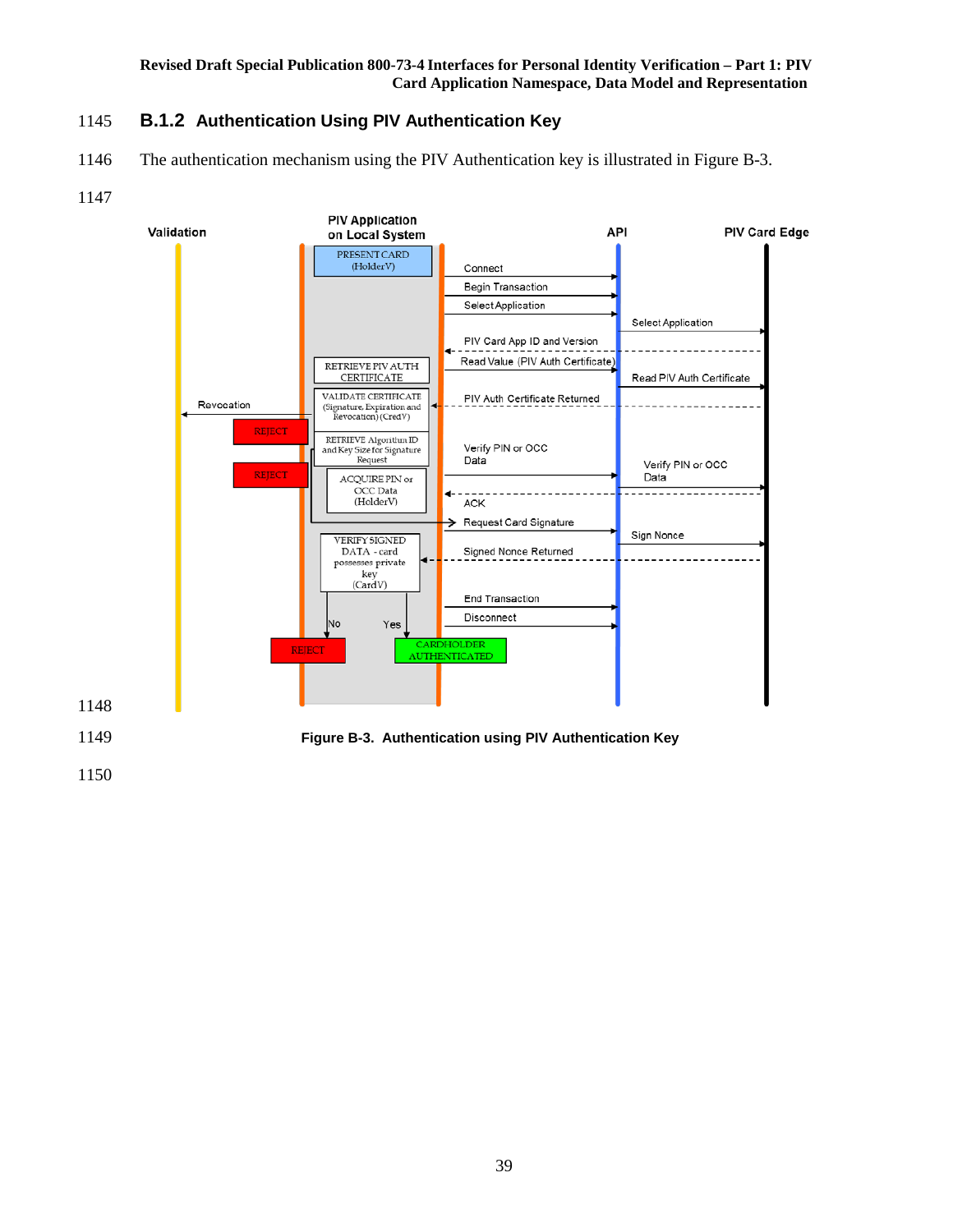## **B.1.3 Authentication Using Card Authentication Key**

Authentication mechanisms using the Card Authentication key are illustrated in Figures B-4 and B-5.

 Figure B-4 illustrates the use of the mandatory asymmetric Card Authentication key, while Figure B-5 uses the optional symmetric Card Authentication key for the authentication mechanism.

![](_page_50_Figure_4.jpeg)

- 
- 
-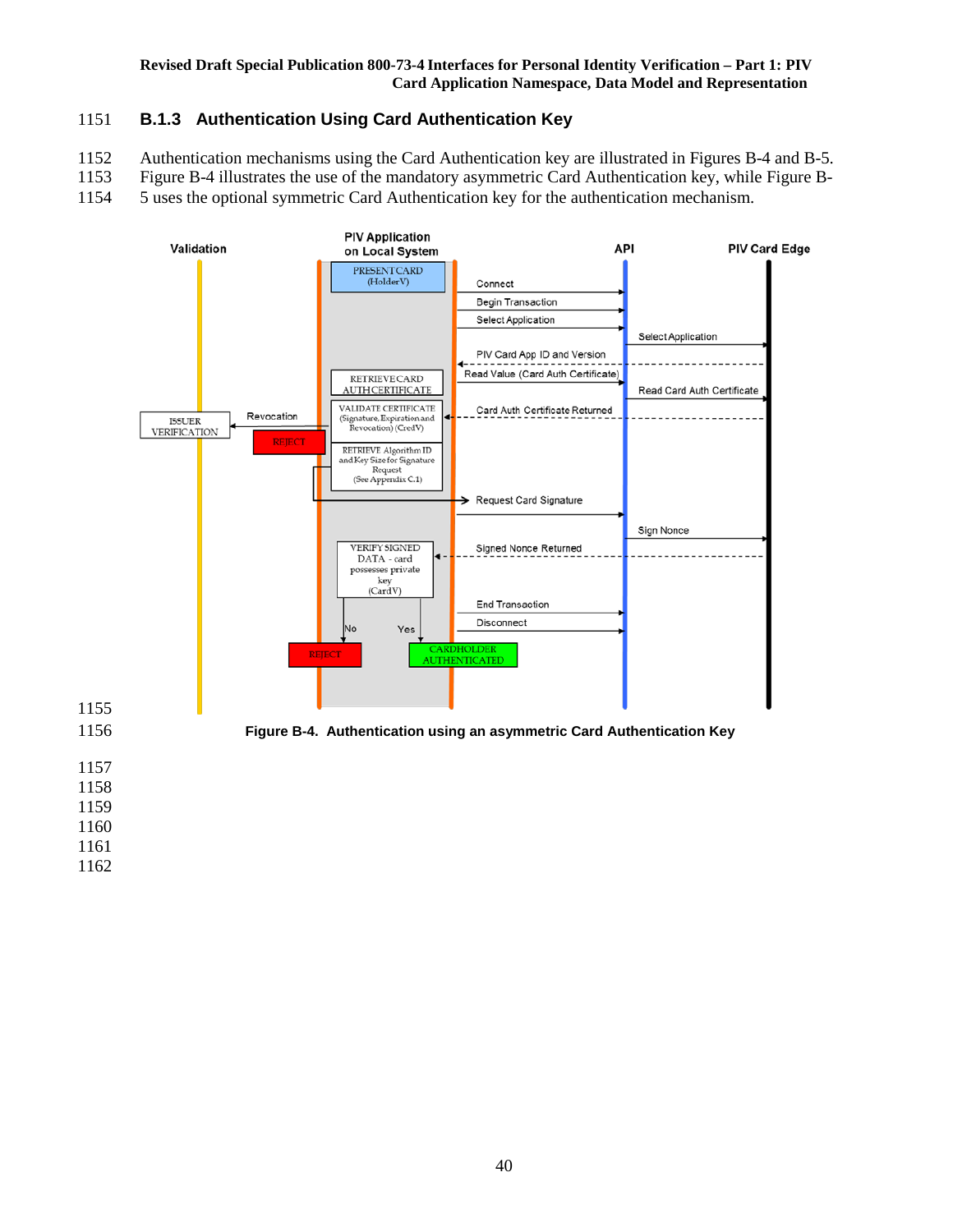![](_page_51_Figure_1.jpeg)

**Figure B-5. Authentication using a symmetric Card Authentication Key**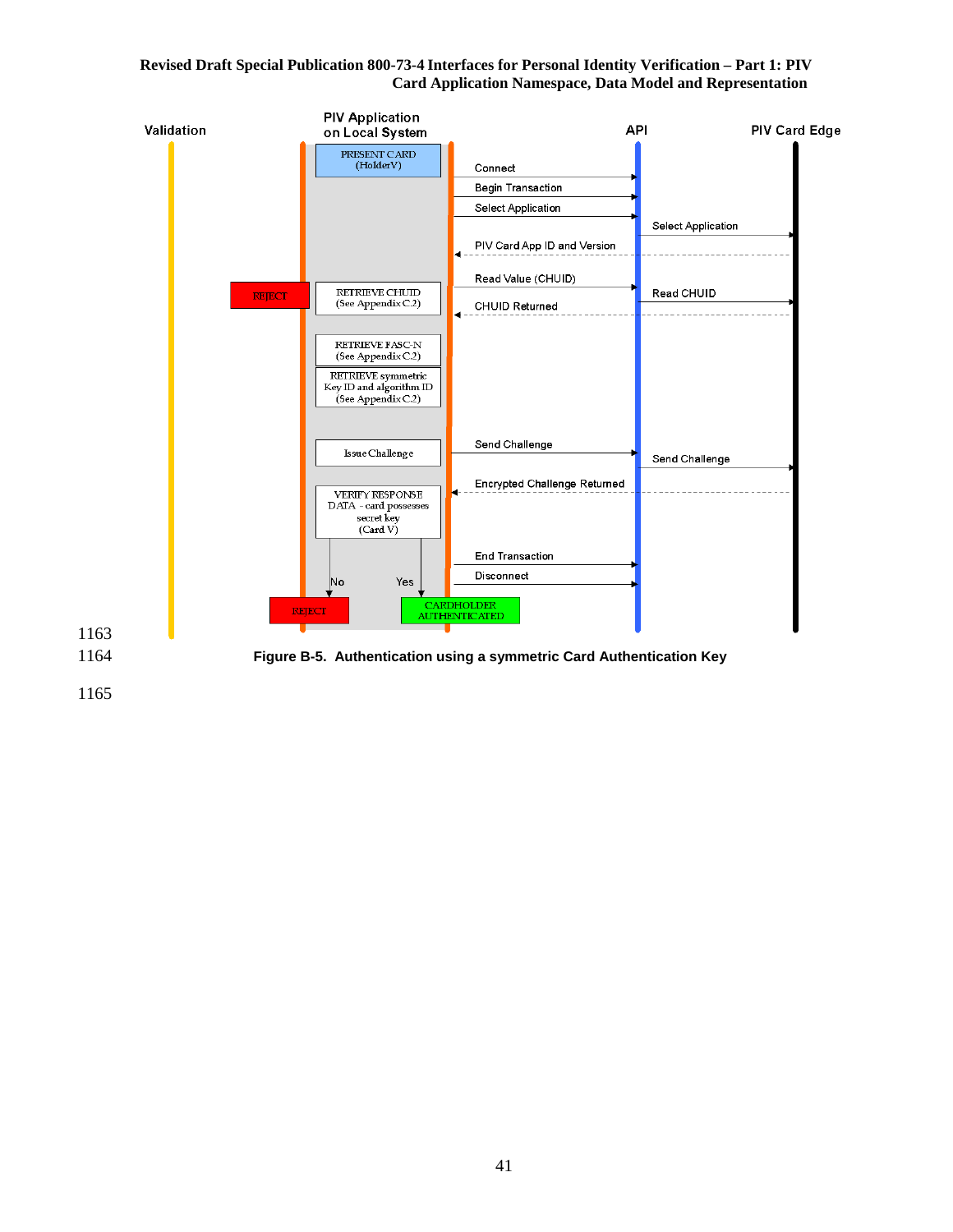# **B.1.4 Authentication Using OCC (OCC-AUTH)**

 The OCC-AUTH authentication mechanism is implemented by performing on-card biometric comparison (OCC) over secure messaging. The PIV Application authenticates the PIV Card as part of the process of establishing secure messaging. When the live-scan biometric is supplied to the card 1171 for OCC over secure messaging, both the request and the response are protected using message<br>1172 authentication codes (MAC), allowing the PIV Application on the local system to verify that the authentication codes (MAC), allowing the PIV Application on the local system to verify that the response has not been altered and that it was created by the PIV Card that was authenticated during the establishment of secure messaging.

 The OCC-AUTH authentication mechanism is performed by establishing secure messaging as described in Section 4 of Part 2 and then performing the VERIFY command, as illustrated in Figure B-6.

![](_page_52_Figure_5.jpeg)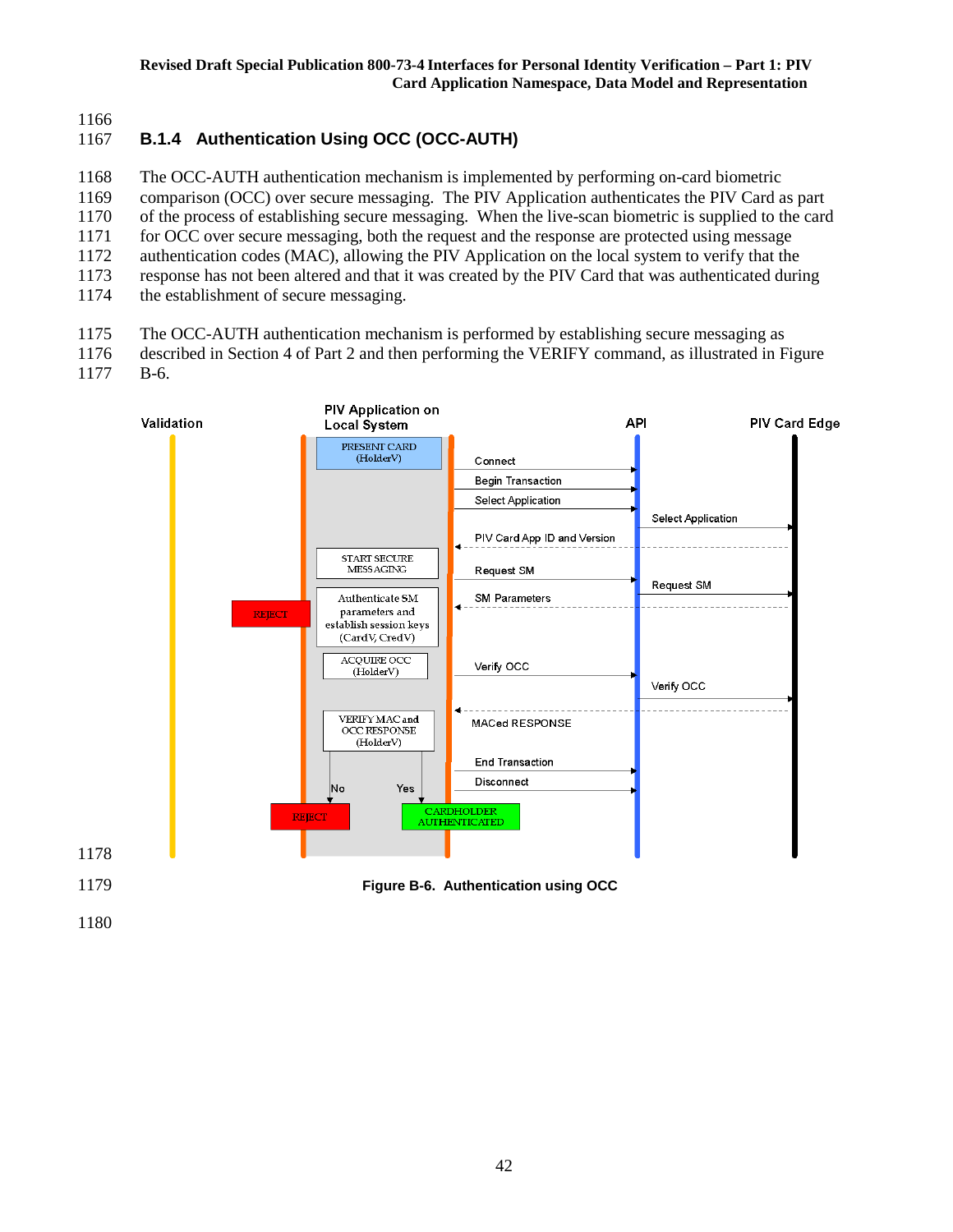1181<br>1182

# **B.1.5** Authentication Using PIV Visual Credentials

1183 This is the authentication mechanism where a human guard authenticates the cardholder using the 1184 visual credentials held by the PIV Card, and is illustrated in Figure B-7.

![](_page_53_Figure_4.jpeg)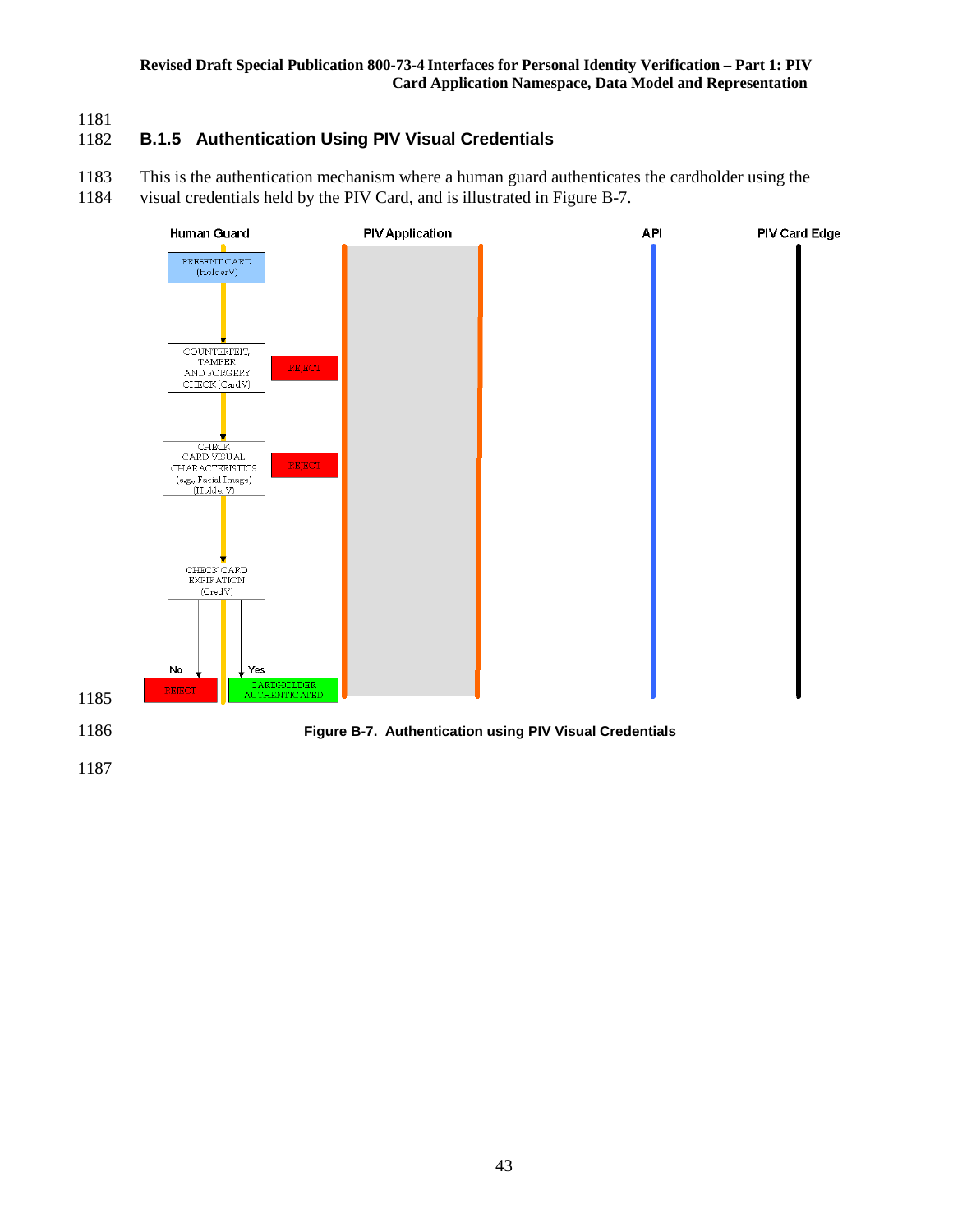## 1188 **B.1.6 Authentication Using PIV CHUID**

1189 The PIV CHUID may be used for authentication in several variations. The use of the PIV Card to

1190 implement the CHUID authentication mechanism is illustrated in Figure B-8. The minimum set of

- 1191 data that must be transmitted from the PIV Application on the Local System to the host is application
- 1192 dependent and therefore not defined in this Specification.
- 1193

![](_page_54_Figure_7.jpeg)

![](_page_54_Figure_8.jpeg)

1195 **Figure B-8. Authentication using PIV CHUID**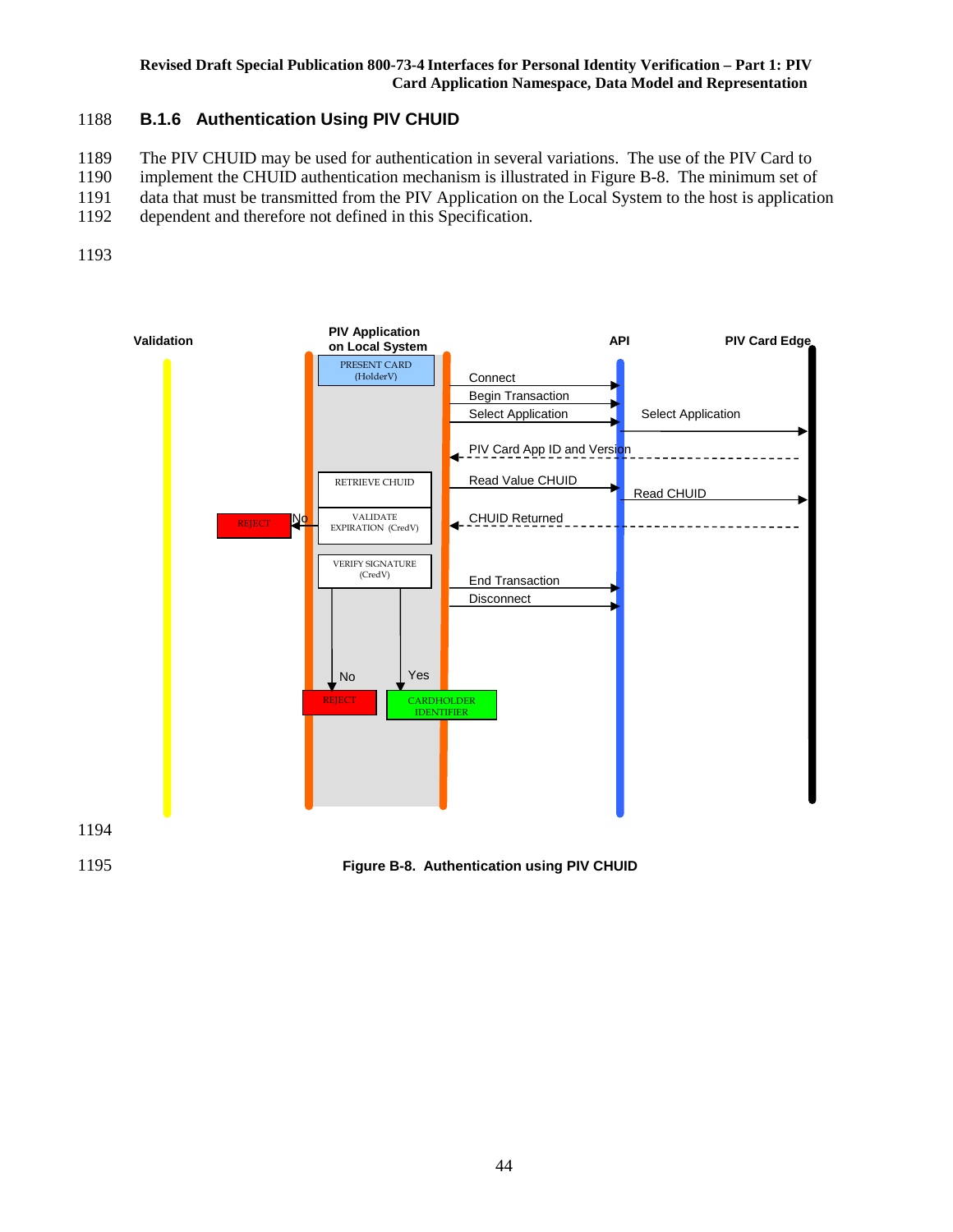## 1196 **B.2 Summary Table**

1197 The following table summarizes the types of validation activities that are included in each of the PIV authentication mechanisms described earlier in this section. authentication mechanisms described earlier in this section.

## 1199 **Table 44. Summary of PIV Authentication Mechanisms**

| <b>PIV Authentication</b><br><b>Mechanism</b> | <b>Card Validation</b><br><b>Steps (CardV)</b>                                                                                            | <b>Credential Validation</b><br><b>Steps (CredV)</b>                                                                     | <b>Cardholder Validation Steps</b><br>(HolderV)                                                                         |
|-----------------------------------------------|-------------------------------------------------------------------------------------------------------------------------------------------|--------------------------------------------------------------------------------------------------------------------------|-------------------------------------------------------------------------------------------------------------------------|
| <b>PIV Biometric</b>                          |                                                                                                                                           | <b>Expiration check</b><br>CHUID signature check<br>PIV Bio signature check<br>Match CHUID FASC-N<br>with PIV Bio FASC-N | Possession of Card<br>Match PIN provided by<br>Cardholder<br>Match Cardholder bio with PIV<br>bio                       |
| PIV Biometric (Attended)                      |                                                                                                                                           | <b>Expiration check</b><br>CHUID signature check<br>PIV Bio signature check<br>Match CHUID FASC-N<br>with PIV Bio FASC-N | Possession of Card<br>Match PIN provided by<br>Cardholder<br>Match of Cardholder bio to PIV<br>bio in view of attendant |
| <b>PIV Authentication Key</b>                 | Perform challenge<br>and response with a<br>PIV asymmetric key,<br>and validate<br>signature on<br>response                               | Certificate validation of a<br>PIV certificate                                                                           | Possession of Card<br>Match PIN or OCC data<br>provided by Cardholder                                                   |
| Asymmetric Card<br><b>Authentication Key</b>  | Perform challenge<br>and response with a<br>PIV asymmetric<br><b>Card Authentication</b><br>key, and validate<br>signature on<br>response | Certificate validation of a<br>PIV certificate                                                                           | Possession of Card                                                                                                      |
| Symmetric Card<br>Authentication Key          | Perform challenge<br>and response with a<br>PIV symmetric key                                                                             |                                                                                                                          | Possession of Card                                                                                                      |
| <b>On-card Biometric</b><br>Comparison        | <b>Establish Secure</b><br>Messaging                                                                                                      | Certificate validation of a<br>PIV certificate                                                                           | Possession of Card<br>Match OCC data provided by<br>Cardholder                                                          |
| <b>PIV Visual</b><br>Authentication           | Counterfeit, tamper,<br>and forgery check                                                                                                 | <b>Expiration check</b>                                                                                                  | Possession of Card<br>Match of card visual<br>characteristics with cardholder                                           |
| PIV CHUID                                     |                                                                                                                                           | <b>Expiration check</b><br>CHUID signature check                                                                         | Possession of Card                                                                                                      |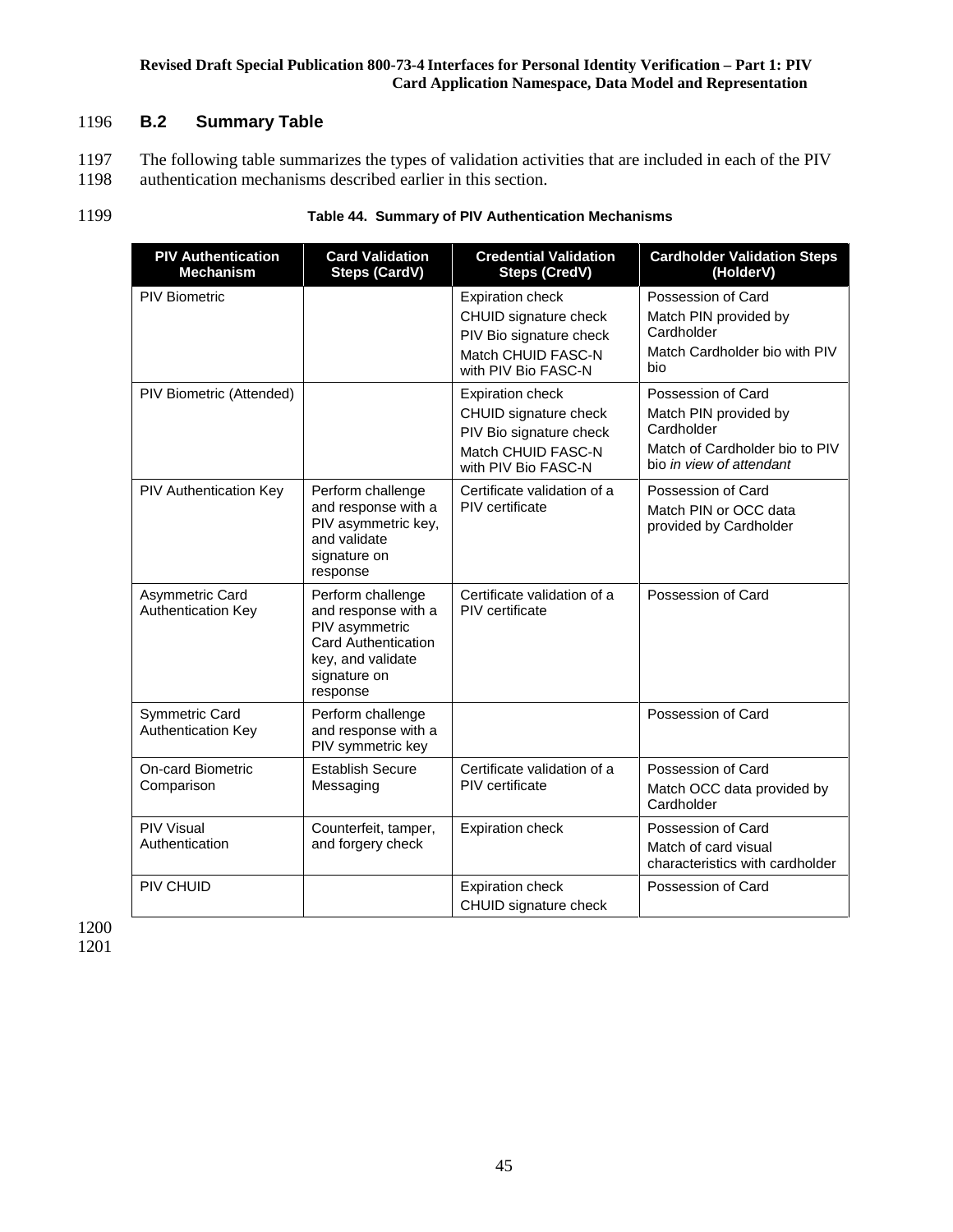# **Appendix C––PIV Algorithm Identifier Discovery**

 Relying parties interact with many PIV Cards with the same native key type implemented by different 1205 key sizes and algorithms.<sup>[23](#page-56-0)</sup> For example, a relying party performing the authentication mechanism described in Appendix B.1.2 (Authentication using the PIV Authentication key) can expect to perform a challenge and response cryptographic authentication with a 2048-bit RSA key or an ECDSA (Curve P-256) key.

This appendix describes recommended procedures for key size and algorithm discovery (PIV

- algorithm ID discovery) to facilitate cryptographic authentication initiated by the relying party to
- make appropriate decisions for granting access to logical networks and systems as well as physical access control systems. The discovery procedure is defined in terms of asymmetric and symmetric cryptographic authentication.

## **C.1 PIV Algorithm Identifier Discovery for Asymmetric Cryptographic Authentication**

- As illustrated in the authentication mechanisms in Appendix B, an asymmetric cryptographic authentication involves issuing a challenge (request to sign a nonce) to the PIV Card. The relying party issuing the command provides the nonce to be signed, the key reference, and the PIV algorithm identifier as parameters of the command. The nonce is random data generated by the relying party and the key reference is known. The PIV algorithm identifier, on the other hand, is unknown to the relying party and needs to be identified in order to issue the challenge command. The PIV algorithm identifier can be derived from the previous steps of the authentication mechanism. The relying party, prior to issuing the challenge command, retrieved and parsed the X.509 certificate from the card in order to 1) validate the certificate and 2) extract the public key for the pending verification of the signed nonce once returned from the card. It is during the parsing of the X.509 certificate that the 1226 PIV algorithm identifier can be identified in two steps:<sup>[24](#page-56-1)</sup>
- **Step 1: Algorithm Type Discovery:**
- The X.509 certificate stores the public key in the subjectPublicKeyInfo field. The subjectPublicKeyInfo data structure has an algorithm field, which includes an OID that 1230 identifies the public key's algorithm (RSA or ECC) as listed in Table 3-4 of SP 800-78.
- **Step 2: Key Size Discovery:**
- If the algorithm type, as determined in Step 1, is ECC then the key size is determined by the elliptic curve on which the key has been generated, which is P-256 for all elliptic curve PIV Authentication keys and Card Authentication keys.
- If the algorithm type, as determined in Step 1, is RSA then the key size is determined by the public key's modulus. The public key appears in the subjectPublicKey field of subjectPublicKeyInfo and is encoded as a sequence that includes both the key's modulus and
- <span id="page-56-1"></span><span id="page-56-0"></span>public exponent.

<sup>&</sup>lt;sup>23</sup> Table 3-1, SP 800-78 lists the various algorithms and key sizes that may be used for each PIV key type.<br><sup>24</sup> The PIV algorithm identifiers specify both the key size and the algorithm for the key references. Thus both be discovered in order to derive the PIV algorithm identifier.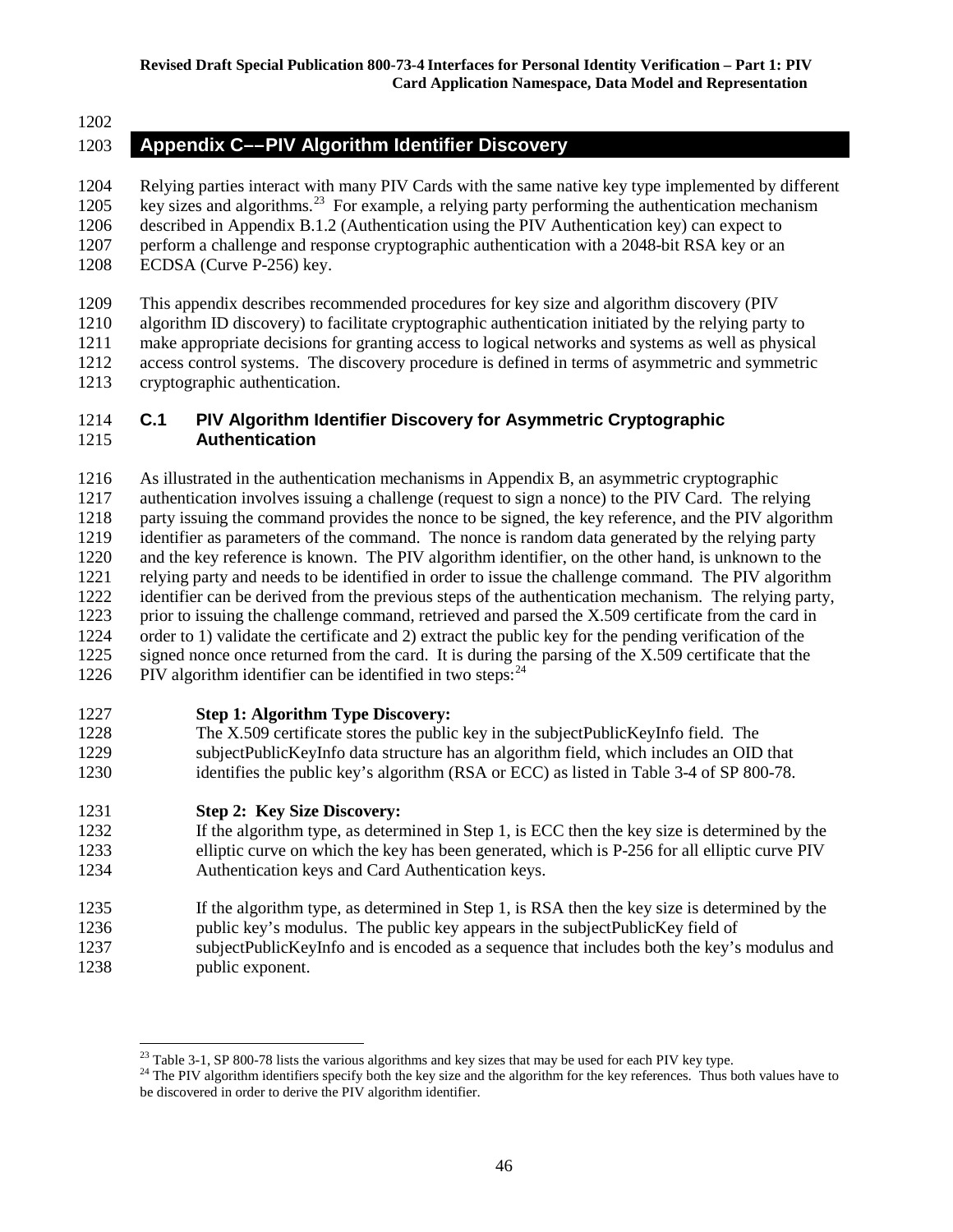- As a final step, the discovered X.509 algorithm OID and key size are mapped to the PIV algorithm identifiers as defined in Table 6-2 of SP 800-78. The relying party then proceeds to issue the GENERAL AUTHENTICATE command to the card.
- 

## **C.2 PIV Algorithm Identifier Discovery for Symmetric Cryptographic Authentication**

 In the absence of an X.509 certificate, as is the case with symmetric cryptography, the PIV algorithm identifier discovery mechanism has to rely on a lookup table residing at the local system. The table maps a unique card identifier and key reference (inputs) to an associated PIV algorithm identifier (output). The unique identifier supplied by the card may be the Agency Code || System Code || Credential Number of the FASC-N or the Card UUID.

- The symmetric Card Authentication key is optional to implement and a relying party has no prior knowledge of the key's existence. The following routine discovers the Card Authentication key's native implementation:
- + Read the CHUID and either extract the Card UUID or extract the Agency Code || System 1252 code || Credential Number from the CHUID's FASC-N.
- + Retrieve the PIV algorithm identifier from the local lookup table. If no algorithm identifier is returned, authentication cannot be performed using the optional symmetric Card Authentication key either because the PIV Card does not implement the key or the local 1256 system cannot authenticate the response from the card.

## **C.3 PIV Algorithm Identifier Discovery for Secure Messaging**

The Application Property Template, which is included in the response to the SELECT command,

optionally includes a tag 0xAC, which indicates what cryptographic algorithms the PIV Card

Application supports. The presence of algorithm identifier '27' or '2E' indicates that the

corresponding cipher suite is supported by the PIV Card Application for secure messaging and that

 the PIV Card Application possesses a PIV Secure Messaging key of the appropriate size for the specified cipher suite.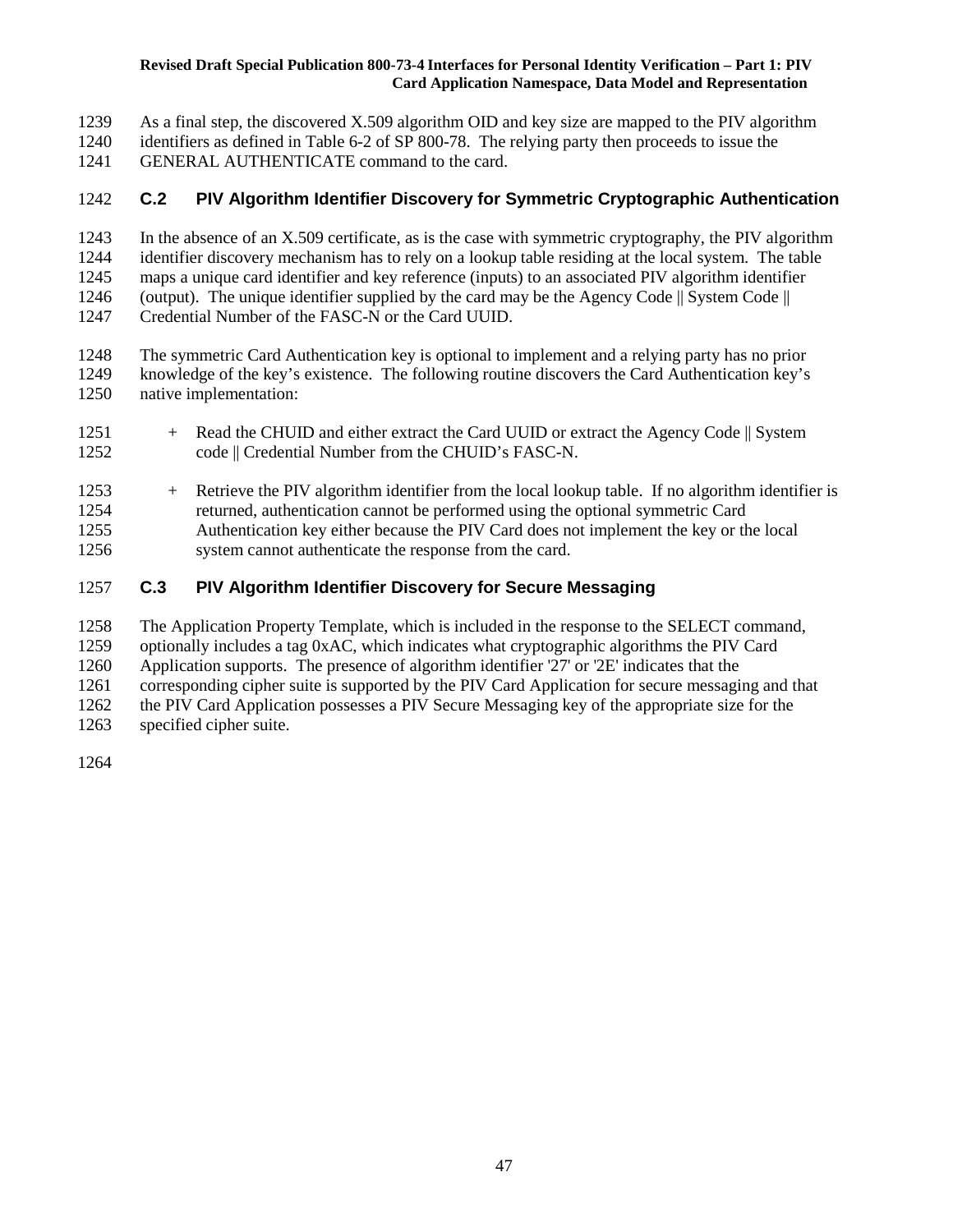# **Appendix D––Terms, Acronyms, and Notation**

## **D.1 Terms**

| 1268<br>1269<br>1270<br>1271 | Algorithm Identifier                | A PIV algorithm identifier is a one-byte identifier that specifies a<br>cryptographic algorithm and key size. For symmetric cryptographic<br>operations, the algorithm identifier also specifies a mode of operation (i.e.,<br>$ECB$ ).                     |
|------------------------------|-------------------------------------|-------------------------------------------------------------------------------------------------------------------------------------------------------------------------------------------------------------------------------------------------------------|
| 1272<br>1273                 | <b>Application Identifier</b>       | A globally unique identifier of a card application as defined in ISO/IEC<br>7816-4.                                                                                                                                                                         |
| 1274<br>1275                 | <b>Application Session</b>          | The period of time within a card session between when a card application is<br>selected and a different card application is selected or the card session ends.                                                                                              |
| 1276<br>1277                 | <b>Authenticable Entity</b>         | An entity that can successfully participate in an authentication protocol with<br>a card application.                                                                                                                                                       |
| 1278                         |                                     | BER-TLV Data Object A data object coded according to ISO/IEC 8825-2.                                                                                                                                                                                        |
| 1279<br>1280                 | Card                                | An integrated circuit card.                                                                                                                                                                                                                                 |
| 1281<br>1282                 | Card Application                    | A set of data objects and card commands that can be selected using an<br>application identifier.                                                                                                                                                            |
| 1283<br>1284                 | <b>Client Application</b>           | A program running on a computer in communication with a card interface<br>device.                                                                                                                                                                           |
| 1285<br>1286                 | <b>Card Management</b><br>Operation | Any operation involving the PIV Card Application Administrator.                                                                                                                                                                                             |
| 1287<br>1288<br>1289         | Card Verifiable<br>Certificate      | A certificate stored on the card that includes a public key, the signature of a<br>certification authority, and further information needed to verify the<br>certificate.                                                                                    |
| 1290<br>1291                 | Data Object                         | An item of information seen at the card command interface for which is<br>specified a name, a description of logical content, a format, and a coding.                                                                                                       |
| 1292<br>1293<br>1294<br>1295 | Key Reference                       | A key reference is a one-byte identifier that specifies a cryptographic key<br>according to its PIV Key Type. The identifier is part of the cryptographic<br>material used in a cryptographic protocol, such as an authentication or a<br>signing protocol. |
| 1296<br>1297                 | <b>MSCUID</b>                       | An optional legacy identifier included for compatibility with Common<br>Access Card and Government Smart Card Interoperability Specifications.                                                                                                              |
| 1298                         | Object Identifier                   | A globally unique identifier of a data object as defined in ISO/IEC 8824-2.                                                                                                                                                                                 |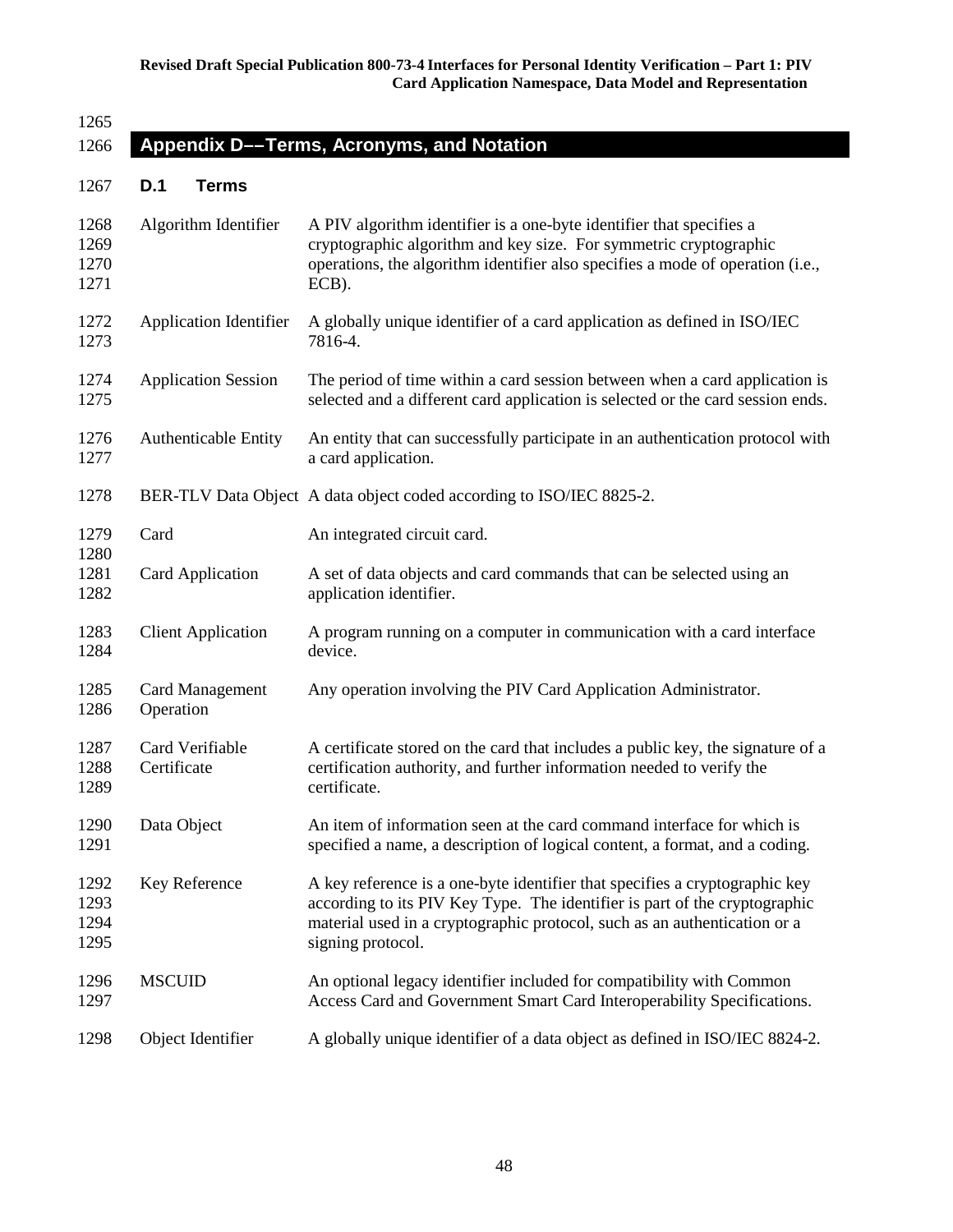| 1299<br>1300<br>1301         | Paring Code            | An 8 digit code used to establish a relationship between the PIV Card and a<br>device for the purpose of creating the virtual contact interface after secure<br>messaging has been established.                                                                       |  |
|------------------------------|------------------------|-----------------------------------------------------------------------------------------------------------------------------------------------------------------------------------------------------------------------------------------------------------------------|--|
| 1302<br>1303<br>1304<br>1305 | PIV Key Type           | The type of a key. The PIV Key Types are 1) PIV Authentication key, 2)<br>Card Authentication key, 3) digital signature key, 4) key management key, 5)<br>retired key management key, 6) PIV Secure Messaging key, and 7) PIV Card<br>Application Administration key. |  |
| 1306<br>1307                 | <b>Relying Party</b>   | An entity that relies upon the subscriber's credentials, typically to process a<br>transaction or grant access to information or a system.                                                                                                                            |  |
| 1308<br>1309<br>1310         | <b>Status Word</b>     | Two bytes returned by an integrated circuit card after processing any<br>command that signify the success of or errors encountered during said<br>processing.                                                                                                         |  |
| 1311                         | D.2<br><b>Acronyms</b> |                                                                                                                                                                                                                                                                       |  |
| 1312                         | <b>ACR</b>             | <b>Access Control Rule</b>                                                                                                                                                                                                                                            |  |
| 1313                         | AID                    | <b>Application Identifier</b>                                                                                                                                                                                                                                         |  |
| 1314                         | <b>APDU</b>            | <b>Application Protocol Data Unit</b>                                                                                                                                                                                                                                 |  |
| 1315                         | API                    | <b>Application Programming Interface</b>                                                                                                                                                                                                                              |  |
| 1316                         | <b>ASCII</b>           | American Standard Code for Information Interchange                                                                                                                                                                                                                    |  |
| 1317                         | ASN.1                  | <b>Abstract Syntax Notation One</b>                                                                                                                                                                                                                                   |  |
| 1318                         | <b>BER</b>             | <b>Basic Encoding Rules</b>                                                                                                                                                                                                                                           |  |
| 1319                         | <b>BIT</b>             | <b>Biometric Information Template</b>                                                                                                                                                                                                                                 |  |
| 1320                         | <b>CAK</b>             | Card Authentication Key                                                                                                                                                                                                                                               |  |
| 1321                         | <b>CBEFF</b>           | Common Biometric Exchange Formats Framework                                                                                                                                                                                                                           |  |
| 1322                         | <b>CCC</b>             | <b>Card Capability Container</b>                                                                                                                                                                                                                                      |  |
| 1323                         | <b>CHUID</b>           | Card Holder Unique Identifier                                                                                                                                                                                                                                         |  |
| 1324                         | <b>CMS</b>             | Cryptographic Message Syntax                                                                                                                                                                                                                                          |  |
| 1325                         | <b>CVC</b>             | Card Verifiable Certificate                                                                                                                                                                                                                                           |  |
| 1326                         | <b>DER</b>             | Distinguished Encoding Rules                                                                                                                                                                                                                                          |  |
| 1327                         | DG                     | Data Group                                                                                                                                                                                                                                                            |  |
| 1328                         | <b>DTR</b>             | Derived Test Requirement                                                                                                                                                                                                                                              |  |
| 1329                         | <b>ECB</b>             | Electronic Code Book                                                                                                                                                                                                                                                  |  |
| 1330                         | ECC                    | <b>Elliptic Curve Cryptography</b>                                                                                                                                                                                                                                    |  |
| 1331                         | <b>ECDH</b>            | Elliptic Curve Diffie-Hellman                                                                                                                                                                                                                                         |  |
| 1332                         | <b>ECDSA</b>           | Elliptic Curve Digital Signature Algorithm                                                                                                                                                                                                                            |  |
| 1333                         | FASC-N                 | Federal Agency Smart Credential Number                                                                                                                                                                                                                                |  |
| 1334                         | <b>FIPS</b>            | <b>Federal Information Processing Standards</b>                                                                                                                                                                                                                       |  |
| 1335                         | <b>FISMA</b>           | Federal Information Security Management Act                                                                                                                                                                                                                           |  |
| 1336                         | <b>GSC-IAB</b>         | Government Smart Card Interagency Advisory Board                                                                                                                                                                                                                      |  |
| 1337                         | GSC-IS                 | Government Smart Card Interoperability Specification                                                                                                                                                                                                                  |  |
| 1338                         | <b>GUID</b>            | Global Unique Identification number                                                                                                                                                                                                                                   |  |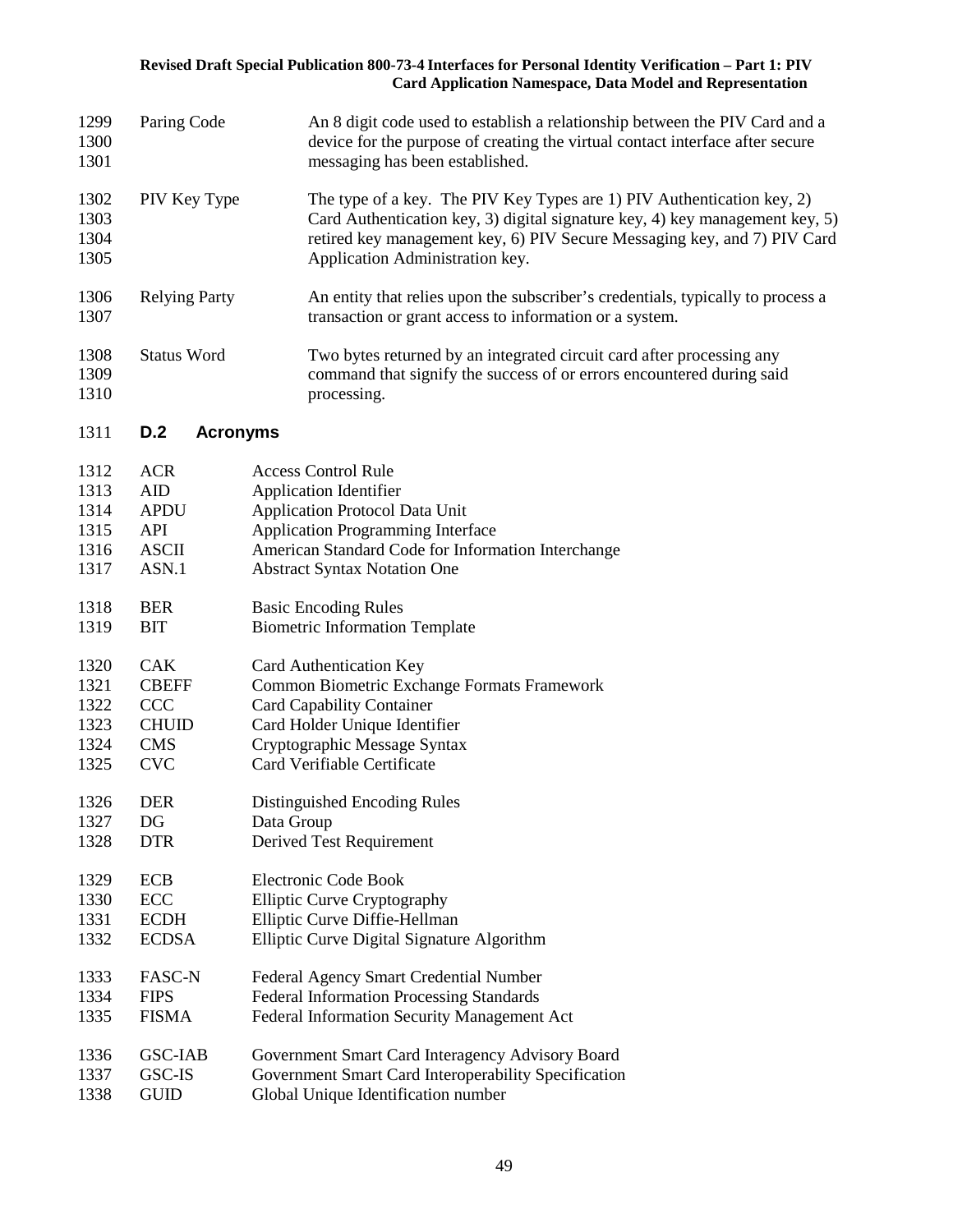| 1339<br>1340         | <b>HSPD</b><br><b>HTTP</b>         | Homeland Security Presidential Directive<br><b>Hypertext Transfer Protocol</b>                                                                     |
|----------------------|------------------------------------|----------------------------------------------------------------------------------------------------------------------------------------------------|
| 1341<br>1342<br>1343 | ICC<br><b>IEC</b><br><b>INCITS</b> | <b>Integrated Circuit Card</b><br><b>International Electrotechnical Commission</b><br>InterNational Committee for Information Technology Standards |
| 1344<br>1345         | <b>ISO</b><br><b>ITL</b>           | International Organization for Standardization<br><b>Information Technology Laboratory</b>                                                         |
| 1346<br>1347         | <b>LSB</b><br><b>LRC</b>           | Least Significant Bit<br>Longitudinal Redundancy Code                                                                                              |
| 1348                 | <b>MAC</b>                         | Message Authentication Code                                                                                                                        |
| 1349<br>1350         | <b>MRTD</b><br><b>MSB</b>          | Machine Readable Travel Document<br><b>Most Significant Bit</b>                                                                                    |
| 1351<br>1352         | <b>NIST</b><br><b>NPIVP</b>        | National Institute of Standards and Technology<br>NIST Personal Identity Verification Program                                                      |
| 1353                 | OCC                                | On-Card biometric Comparison                                                                                                                       |
| 1354                 | <b>OID</b>                         | Object Identifier                                                                                                                                  |
| 1355                 | <b>OMB</b>                         | Office of Management and Budget                                                                                                                    |
| 1356                 | <b>PACS</b>                        | Physical Access Control System                                                                                                                     |
| 1357                 | PIN                                | <b>Personal Identification Number</b>                                                                                                              |
| 1358                 | PI                                 | Person Identifier, a field in the FASC-N                                                                                                           |
| 1359                 | <b>PIV</b>                         | Personal Identity Verification                                                                                                                     |
| 1360                 | <b>PIX</b>                         | Proprietary Identifier Extension                                                                                                                   |
| 1361                 | <b>PKCS</b>                        | Public-Key Cryptography Standards                                                                                                                  |
| 1362                 | PKI                                | Public Key Infrastructure                                                                                                                          |
| 1363                 | <b>PUK</b>                         | PIN Unblocking Key                                                                                                                                 |
| 1364                 | <b>RFU</b>                         | <b>Reserved for Future Use</b>                                                                                                                     |
| 1365                 | <b>RID</b>                         | Registered application provider IDentifier                                                                                                         |
| 1366                 | <b>RSA</b>                         | Rivest, Shamir, Adleman                                                                                                                            |
| 1367                 | <b>SCEPACS</b>                     | <b>Smart Card Enabled Physical Access Control System</b>                                                                                           |
| 1368                 | <b>SHA</b>                         | Secure Hash Algorithm                                                                                                                              |
| 1369                 | <b>SP</b>                          | <b>Special Publication</b>                                                                                                                         |
| 1370                 | SM                                 | <b>Secure Messaging</b>                                                                                                                            |
| 1371                 | SW1                                | First byte of a two-byte status word                                                                                                               |
| 1372                 | SW <sub>2</sub>                    | Second byte of a two-byte status word                                                                                                              |
| 1373                 | TIG                                | <b>Technical Implementation Guidance</b>                                                                                                           |
| 1374                 | <b>TLV</b>                         | Tag-Length-Value                                                                                                                                   |
| 1375                 | <b>URI</b>                         | Uniform Resource Identifier                                                                                                                        |
| 1376                 | <b>URL</b>                         | <b>Uniform Resource Locator</b>                                                                                                                    |
| 1377                 | <b>UUID</b>                        | Universally Unique Identifier                                                                                                                      |
| 1378                 | <b>VCI</b>                         | Virtual Contact Interface                                                                                                                          |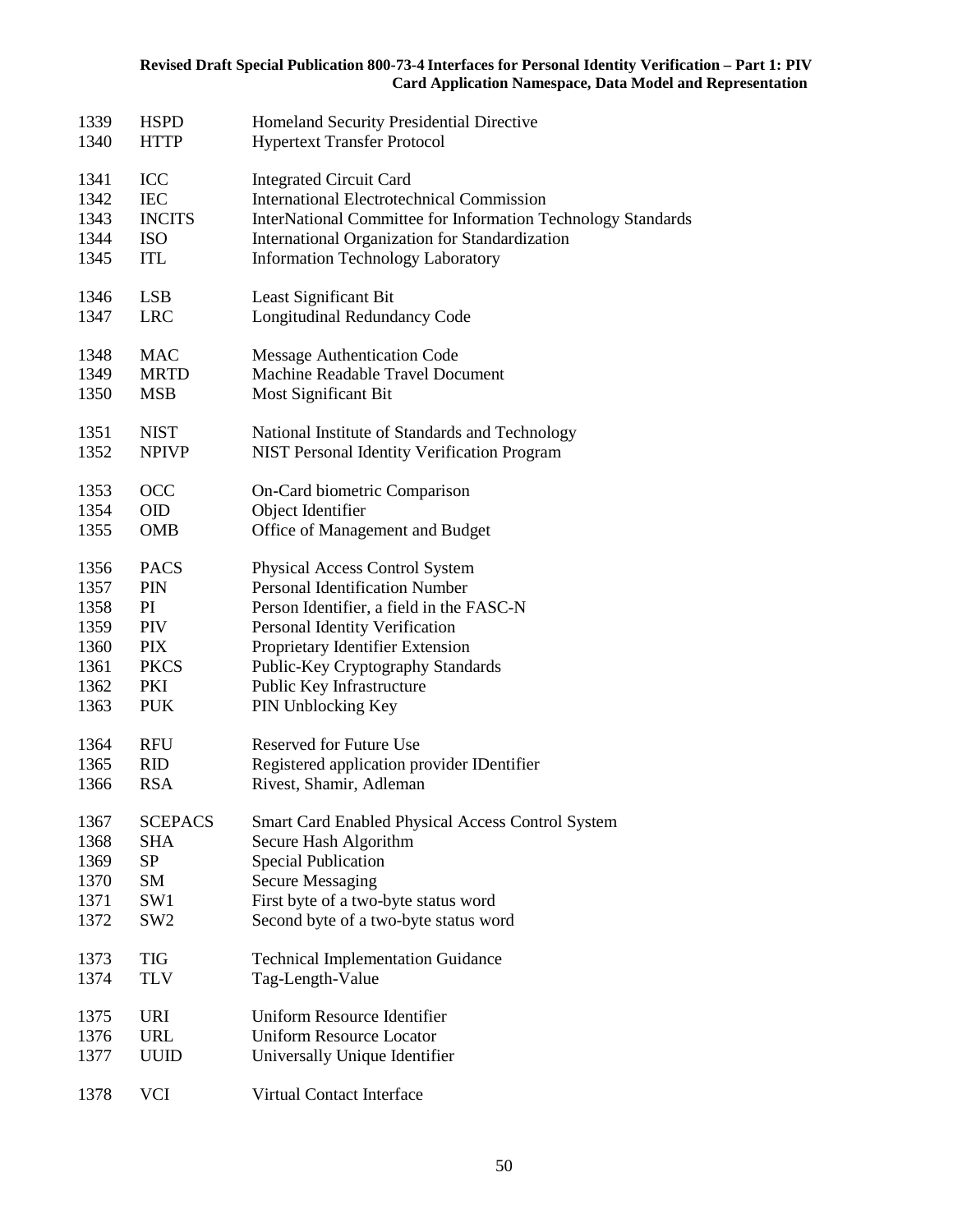## **D.3 Notation**

The sixteen hexadecimal digits shall be denoted using the alphanumeric characters 0, 1, 2, …, 9, A,

B, C, D, E, and F. A byte consists of two hexadecimal digits, for example, '2D'. The two

hexadecimal digits are represented in quotations '2D' or as 0x2D. A sequence of bytes may be

 enclosed in single quotation marks, for example 'A0 00 00 01 16', rather than given as a sequence of individual bytes, 'A0' '00' '00' '01' '16'.

 A byte can also be represented by bits b8 to b1, where b8 is the most significant bit (MSB) and b1 is the least significant bit (LSB) of the byte. In textual or graphic representations, the leftmost bit is the MSB. Thus, for example, the most significant bit, b8, of '80' is 1 and the least significant bit, b1, is 0.

- All bytes specified as RFU shall be set to '00' and all bits specified as RFU shall be set to 0.
- All lengths shall be measured in number of bytes unless otherwise noted.
- The expression 'X' & 'Y' is a bitwise AND operation between bytes 'X' and 'Y'.

Data objects in templates are described as being mandatory (M), optional (O), or conditional (C).

 'Mandatory' means the data object shall appear in the template. 'Optional' means the data object may appear in the template. In the case of 'Conditional' data objects, the conditions under which they are required are provided.

 In other tables the M/O/C column identifies properties of the PIV Card Application that shall be present (M), may be present (O), or are conditionally required to be present (C).

BER-TLV data object tags are represented as byte sequences as described above. Thus, for example,

0x4F is the interindustry data object tag for an application identifier and 0x7F61 is the interindustry

data object tag for the Biometric Information Templates Group Template.

<sup>1391</sup> The symbol  $\parallel$  means concatenation of byte strings. For example, if X is '00 01 02' and Y is '03 04 05', 1392 then X || Y is '00 01 02 03 04 05'.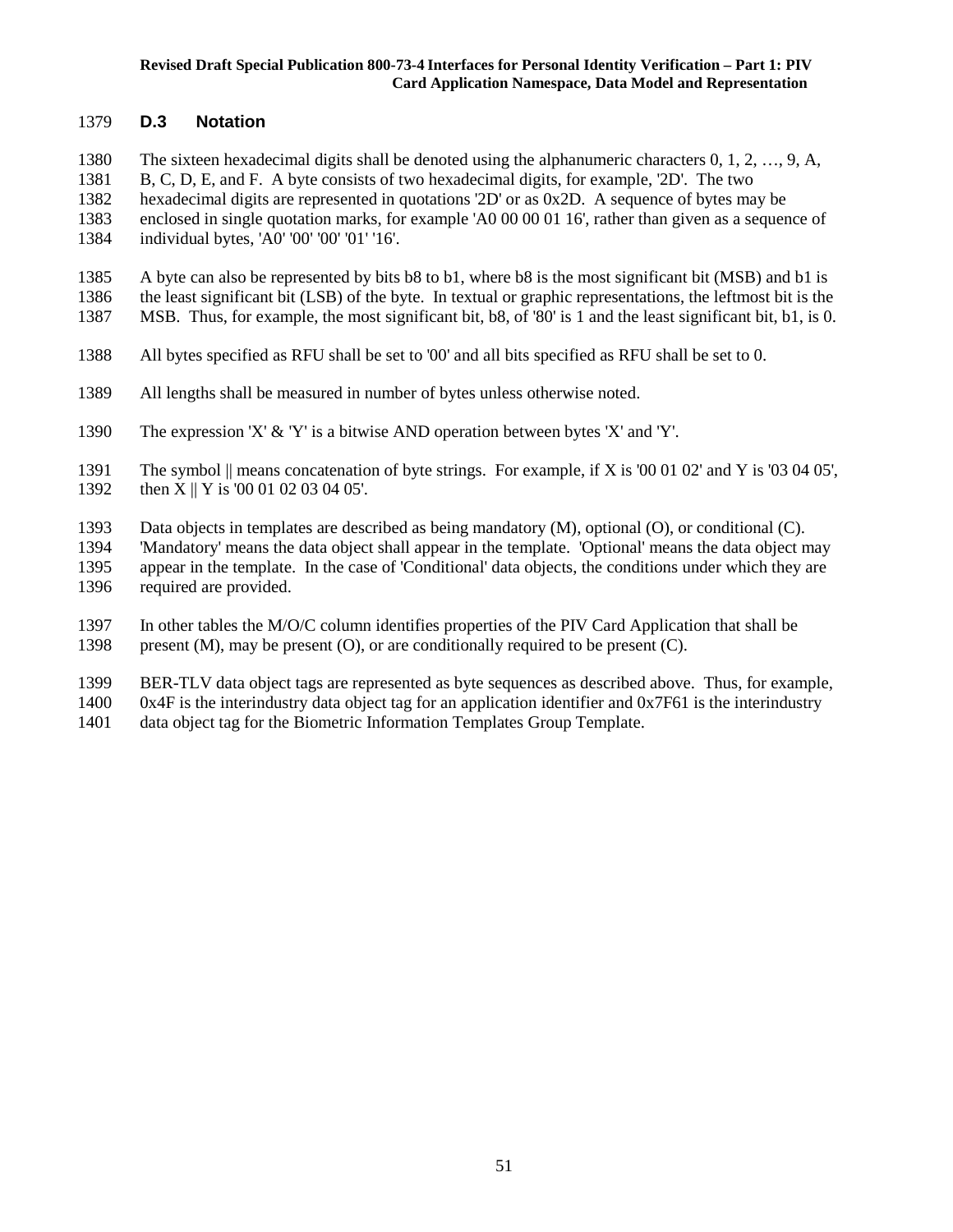## **Appendix E––References**

- [FIPS180] Federal Information Processing Standard 180-4, *Secure Hash Standard (SHS)*, March 2012. (See [http://csrc.nist.gov\)](http://csrc.nist.gov/)
- [FIPS201] Federal Information Processing Standard 201-2, *Personal Identity Verification (PIV) of Federal Employees and Contractors*, August 2013. (See [http://csrc.nist.gov\)](http://csrc.nist.gov/)
- [GSC-IS] *Government Smart Card Interoperability Specification, Version 2.1*, NIST Interagency Report 6887 – 2003 Edition, July 16, 2003.
- [IR7676] NIST Interagency Report 7676, *Maintaining and Using Key History on Personal Identity Verification (PIV) Cards*, June 2010. (See [http://csrc.nist.gov\)](http://csrc.nist.gov/)
- [ISO7816] ISO/IEC 7816 (Parts 4, 5, 6, 8, and 9), *Information technology — Identification cards — Integrated circuit(s) cards with contacts.*
- [ISO8824] ISO/IEC 8824-2:2002, *Information technology — Abstract Syntax Notation One (ASN.1): Information object specification.*
- [ISO8825] ISO/IEC 8825-1:2002, *Information technology — ASN.1 encoding rules: Specification of Basic Encoding Rules (BER), Canonical Encoding Rules (CER) and Distinguished Encoding Rules (DER).*
- [MRTD] *ICAO 9303 Machine Readable Travel Documents, Part 3: Machine Readable Official*
- *Travel Documents, Volume 2: Specifications for Electronically Enabled MRtds with Biometric*
- *Identification Capability*, Third Edition 2008. Published by authority of the Secretary General,
- International Civil Aviation Organization.
- [NISTIR7863] NISTIR 7863, *Cardholder Authentication for the PIV Digital Signature Key*, NIST.
- [PIV-I NFI] Personal Identity Verification Interoperability for Non-Federal Issuers, May 2009, or as
- amended. (See [https://cio.gov/wp-content/uploads/downloads/2012/09/PIV\\_Interoperabillity\\_Non-](https://cio.gov/wp-content/uploads/downloads/2012/09/PIV_Interoperabillity_Non-Federal_Issuers_May-2009.pdf)[Federal\\_Issuers\\_May-2009.pdf\)](https://cio.gov/wp-content/uploads/downloads/2012/09/PIV_Interoperabillity_Non-Federal_Issuers_May-2009.pdf)
- [PIV-I FAQ] Personal Identity Verification Interoperable (PIV-I) Frequently Asked Questions (FAQ),
- Version 1.0, June 28, 2010, or as amended. (See
- [https://www.idmanagement.gov/sites/default/files/documents/PIV-I\\_FAQ.pdf\)](https://www.idmanagement.gov/sites/default/files/documents/PIV-I_FAQ.pdf)
- [RFC2616] IETF RFC 2616, "Hypertext Transfer Protocol -- HTTP/1.1," June 1999. (See [http://www.ietf.org/rfc/rfc2616.txt\)](http://www.ietf.org/rfc/rfc2616.txt)
- [RFC2585] IETF RFC 2585, "Internet X.509 Public Key Infrastructure Operational Protocols: FTP and HTTP," May 1999. (See [http://www.ietf.org/rfc/rfc2585.txt\)](http://www.ietf.org/rfc/rfc2585.txt)
- [RFC4122] IETF RFC 4122, "A Universally Unique IDentifier (UUID) URN Namespace," July 2005. (See [http://www.ietf.org/rfc/rfc4122.txt\)](http://www.ietf.org/rfc/rfc4122.txt)